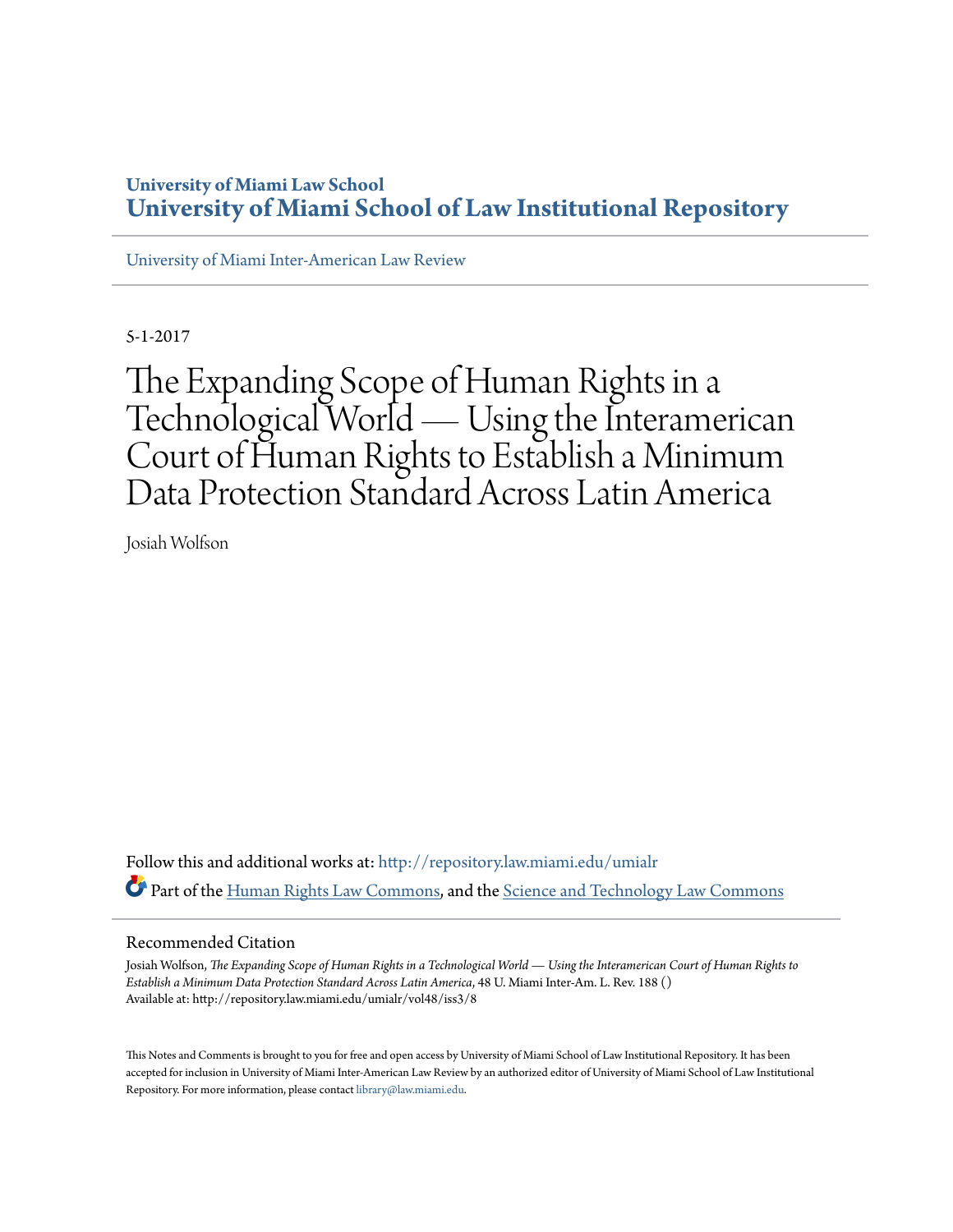# **The Expanding Scope of Human Rights in a Technological World—Using the Inter-American Court of Human Rights to Establish a Minimum Data Protection Standard across Latin America**

Josiah Wolfson\*

*Privacy is a human right that many in the world do not enjoy. The failure of many countries to prioritize privacy through the passage and enforcement of comprehensive data protection laws has left their citizens vulnerable. The Inter-American Court of Human Rights should use its authority to set a minimum data protection standard for its Member States.* 

*This Note discusses the historical development of data protection, the current data protection gap in Latin America, and proposes the role that the Inter-American Court of Human Rights should play in advancing a minimum data protection standard in the region.* 

1

<sup>\*</sup> B.A., University of Washington; J.D. 2015, University of Miami School of Law. Associate at Coleman, Hazzard, Taylor & Diaz, P.A. in Naples, Florida. I wrote this Note as a 2014-15 staff editor for the Inter-American Law Review. I would like to thank Professor Arias for first sparking my interest in international human rights law and Professor Keith S. Rosenn for his patience, guidance, and feedback while writing this Article.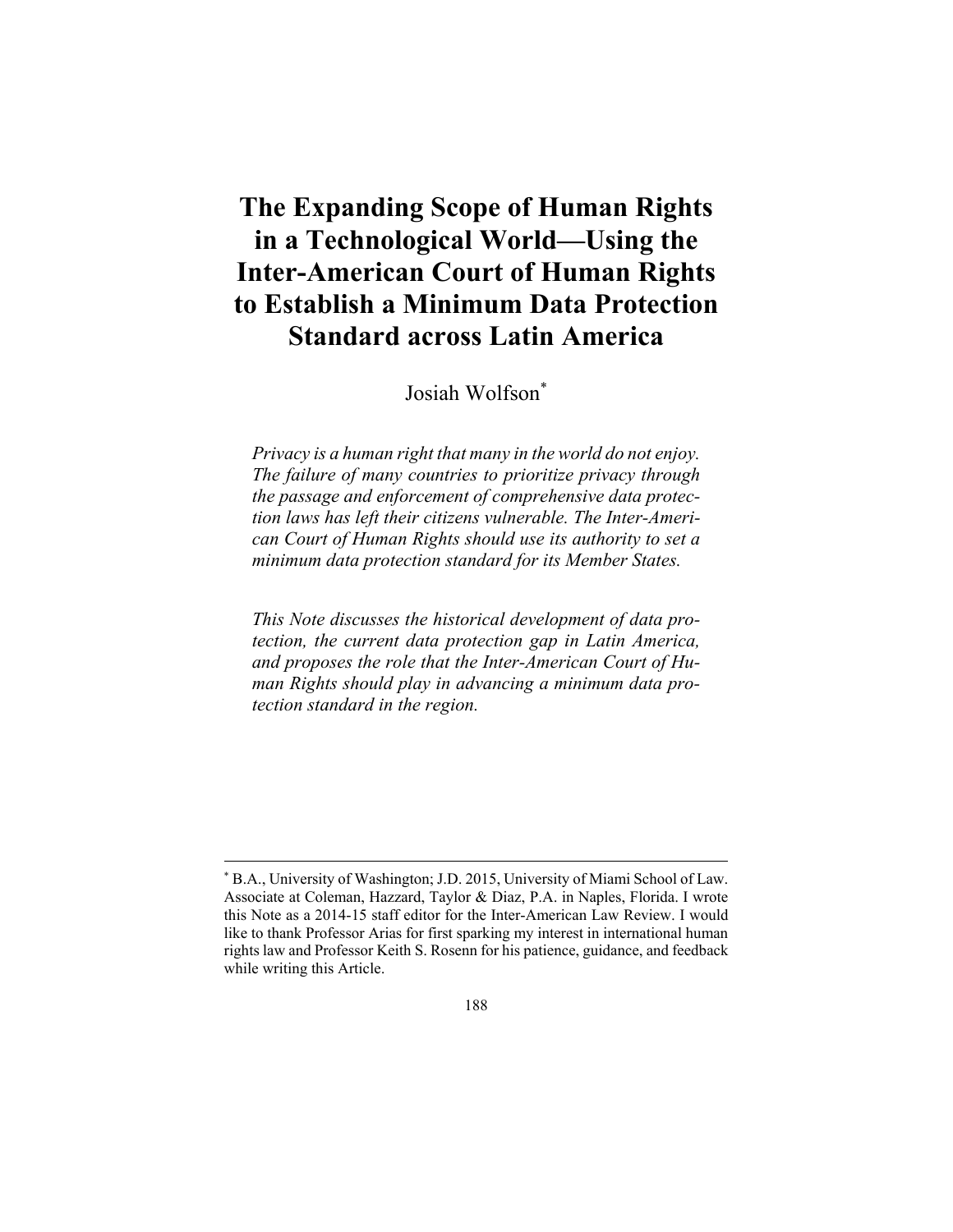| SECTION II: THE HISTORICAL PROGRESSION OF DATA            |      |
|-----------------------------------------------------------|------|
|                                                           |      |
|                                                           |      |
|                                                           |      |
|                                                           |      |
|                                                           |      |
| SECTION III. LATIN AMERICAN HAS A DATA PROTECTION GAP 208 |      |
| A. Not All Latin American States Have Adequate Data       |      |
|                                                           |      |
|                                                           |      |
| 2. Industry Specific Data Regulations 210                 |      |
| B. Latin American States Have a Reputation of Failing to  |      |
| Enforce Domestic Data Protection Laws 211                 |      |
| <b>SECTION IV: A MINIMUM DATA PROTECTION STANDARD</b>     |      |
|                                                           |      |
| SECTION V: THERE ARE NO VIABLE ALTERNATIVES218            |      |
|                                                           |      |
|                                                           |      |
|                                                           |      |
| <b>SECTION VII: THE COURT IS JUSTIFIED IN ADVANCING</b>   |      |
| MINIMUM DATA PROTECTION STANDARD 227                      |      |
|                                                           |      |
|                                                           | .228 |
| SECTION VIII: THE IACTHR SHOULD PLAY A MORE ACTIVE        |      |
|                                                           | .229 |
|                                                           | .231 |

#### SECTION I: INTRODUCTION

My Jewish grandfather was living in Nazi-occupied Europe with his sister and parents in the late 1930s. With the rise of anti-Semitism in the region, his father decided that the family would leave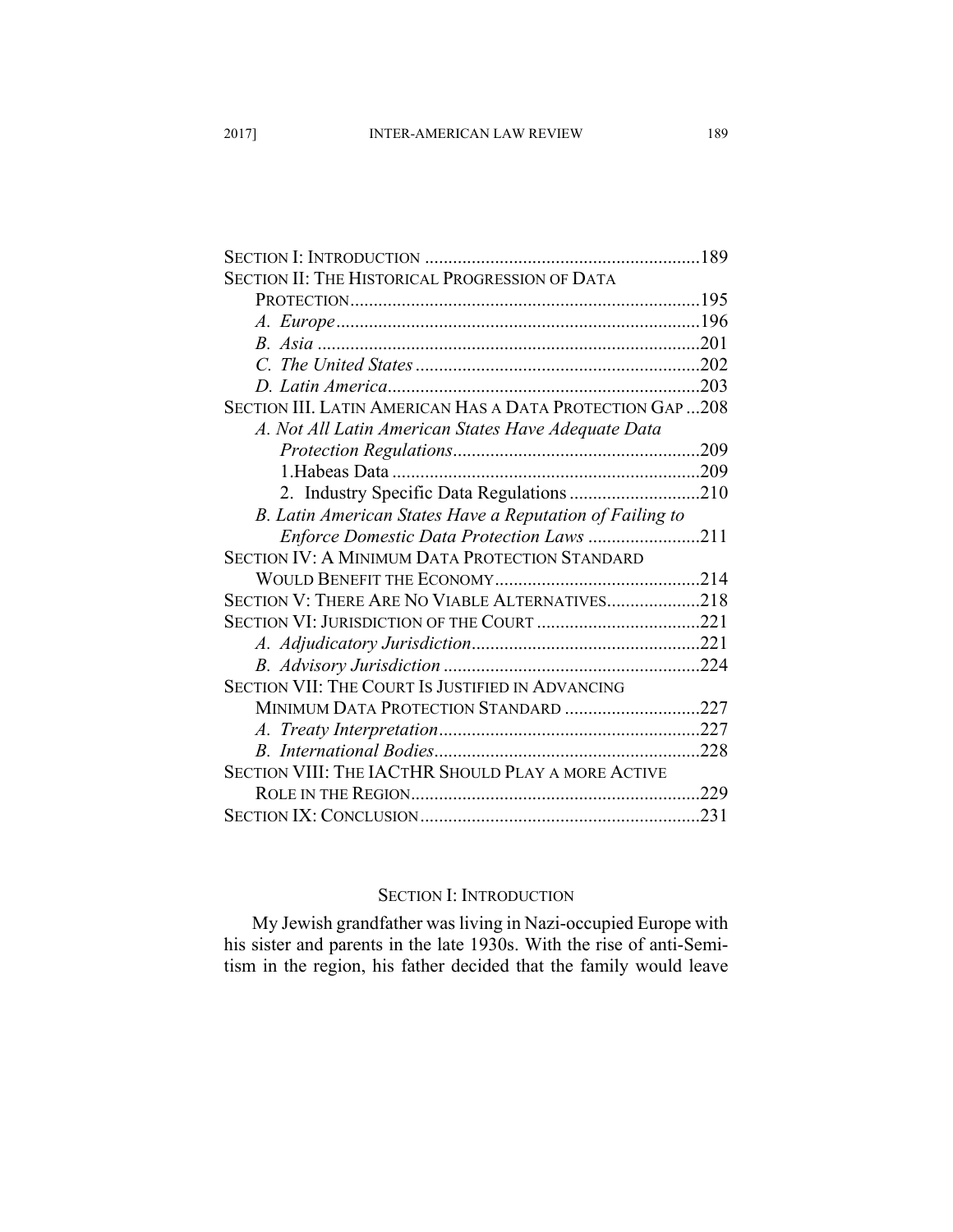everything in search of a better life in the United States. One morning, my grandfather and his family went to the train station to begin the journey out of Europe. However, after officials at the train station reviewed their database of records, the officials refused to grant my family passage because Jews were banned from leaving the city. The Nazi Reich had partnered with International Business Machines (IBM), a privately owned census tabulating company, to systematically identify the Jews living in Europe and created a card sorting system that assisted the Nazis in the technological "automation of human destruction."<sup>1</sup>

After the allies won World War II, many IBM executives were prosecuted for their roles in collecting and synthesizing the Jewish populations' personal data.<sup>2</sup> The conclusion of the war ended the use of personal databases to discriminate against Jews, but the stored information in the databases was never destroyed.<sup>3</sup> The perils surrounding the unwanted use of people's personal information is something many around the world still face today. Millions of people living in Latin America<sup>4</sup> remain at risk of private and public entities collecting, processing, and misusing their personal information because those governments have failed to implement comprehensive data protection laws.<sup>5</sup> In light of this human right gap, the Inter-

<sup>4</sup> For purposes of this Article, Latin America includes all countries in the Americas, spanning from Mexico down to Argentina.

 Camila Tobón, *Data Privacy in Latin America: An Overview*, 44 no. 2 ABA INT'L LAW NEWS 1, 6 (2015) (asserting that Bolivia, Ecuador, El Salvador, Honduras, and Venezuela have yet to pass domestic data protection laws); *see* DLA PIPER'S GLOBAL DATA PROTECTION AND PRIVACY TEAM, DATA PROTECTION LAWS OF THE WORLD, http://dlapiperdataprotection.com/#handbook/world-map-section/c1\_HN (last visited Nov. 26, 2015) [hereinafter DLA PIPER] (providing state by state comparison of data protection laws around the

 $\frac{1}{1}$  EDWIN BLACK, IBM AND THE HOLOCAUST: THE STRATEGIC ALLIANCE BETWEEN NAZI GERMANY AND AMERICA'S MOST POWERFUL CORPORATION 8 (2001); *see also* Marc Langheinrich, *Privacy by Design — Principles of Privacy-Aware Ubiquitous Systems*, SWISS FEDERAL INSTITUTE OF TECHNOLOGY, http://graphics.stanford.edu/~bjohanso/csd2003-ispace/lanheinrich-privacy.pdf (last visited Nov. 26, 2015); *see, e.g*., VICTOR MAYER-SCHÖNBERGER, DELETE: THE VIRTUE OF FORGETTING IN A DIGITAL AGE (Princeton, 2009) (reporting that the Nazis used the information contained in the comprehensive Dutch Registry database to identify, deport, and murder a higher percentage (73%) of the Dutch Jewish population than other nations that did not maintain similar databases). 2

<sup>&</sup>lt;sup>2</sup> *See BLACK, supra* note 1, at 6-15.

 $3$  *Id.*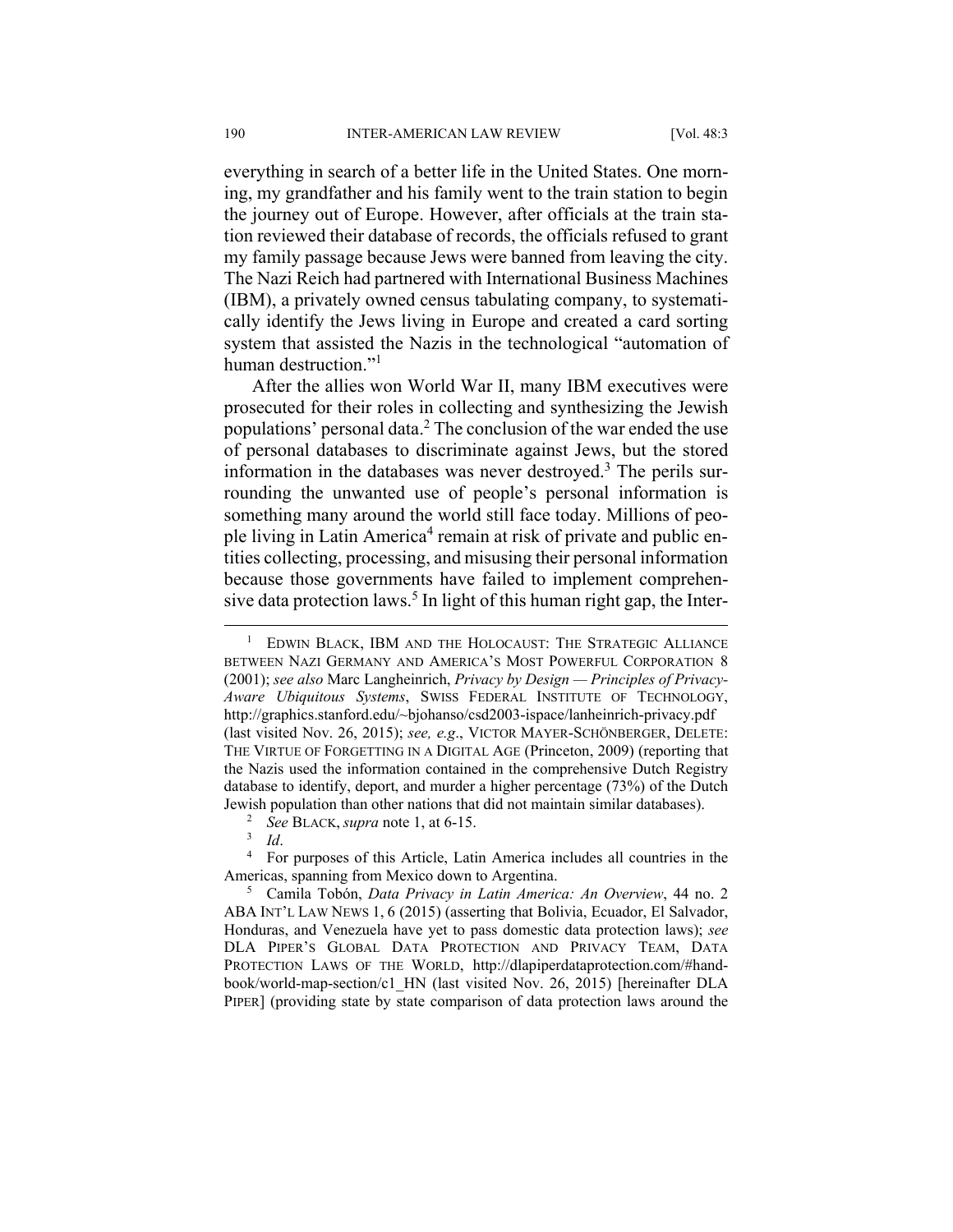American Court of Human Rights ("IACtHR") should use its authority, pursuant to the American Convention on Human Rights ("American Convention"), to establish a minimum data protection standard across Latin America.<sup>6</sup>

Data protection laws generally require that the data controller<sup>7</sup> meet applicable conditions to store, process, or distribute personal<sup>8</sup> or sensitive<sup>9</sup> data about the data subject.<sup>10</sup> However, no data protection law is absolute in its protection of the data subject, and instead "must be considered in relation to [the law's] function in society."<sup>11</sup>

 *Data Protection Definitions*, UNIVERSITY OF OXFORD,

https://www.admin.ox.ac.uk/councilsec/compliance/dataprotection/definitions/ (last updated Nov. 28, 2013) (the person (or organization) who determines the purposes for which and the manner in which any personal data are, or are to be, processed (e.g. the University)). 8

<sup>8</sup> *Id.* ("Data which relate to a living individual who can be identified from that information, or from that and other information which is in the possession of or is likely to come into the possession of, the data controller. It includes any expression of opinion about the individual and any indication of the intentions of the data controller or any other person in respect of the individual (subject to very limited exceptions).).

<sup>9</sup> Id. ("Information relating to race or ethnic origin, political opinions, religious beliefs, physical/mental health, trade union membership, sexual life or criminal activities. Special conditions apply to the processing of this type of information, including an obligation to obtain the explicit consent of the individual

(except in limited circumstances).").<br><sup>10</sup> *Id*. ("Any living individual who is the subject of personal data (e.g. student, applicant, member of staff, supervisor, referee etc).").

<sup>11</sup> See, e.g., CJEU, Joined cases C-92/09 and C-93/09, Volker and Markus Schecke GbR and Hartmut Eifert v. Land Hessen, 9 November 2010, para. 48.

world); *see also* Aldo M. Leiva, *Data Protection Law in Spain and Latin America: Survey of Legal Approaches*, 41 no. 4 ABA INT'L LAW NEWS 6 (2012).

<sup>&</sup>lt;sup>6</sup> It is impossible to analyze this multifaceted issue from a macro perspective without generalizing my critique of the region as a whole. However, each Latin American country is unique and has made differing efforts to protect individual's data through domestic regulations or the absence thereof. *See generally* PERMANENT COUNCIL OF THE ORGANIZATION OF AMERICAN STATES COMMITTEE ON POLITICAL AND JURIDICAL AFFAIRS, COMPARATIVE STUDY: DATA PROTECTION IN THE AMERICAS, OEA/Ser.G CP/CAJP-3063/12 (Apr. 3, 2012), http://www.oas.org/es/sla/ddi/docs/CP-CAJP-3063-12\_en.pdf [hereinafter COMP ARATIVE STUDY] (addressing the Latin American State's data protection regulati ons individually).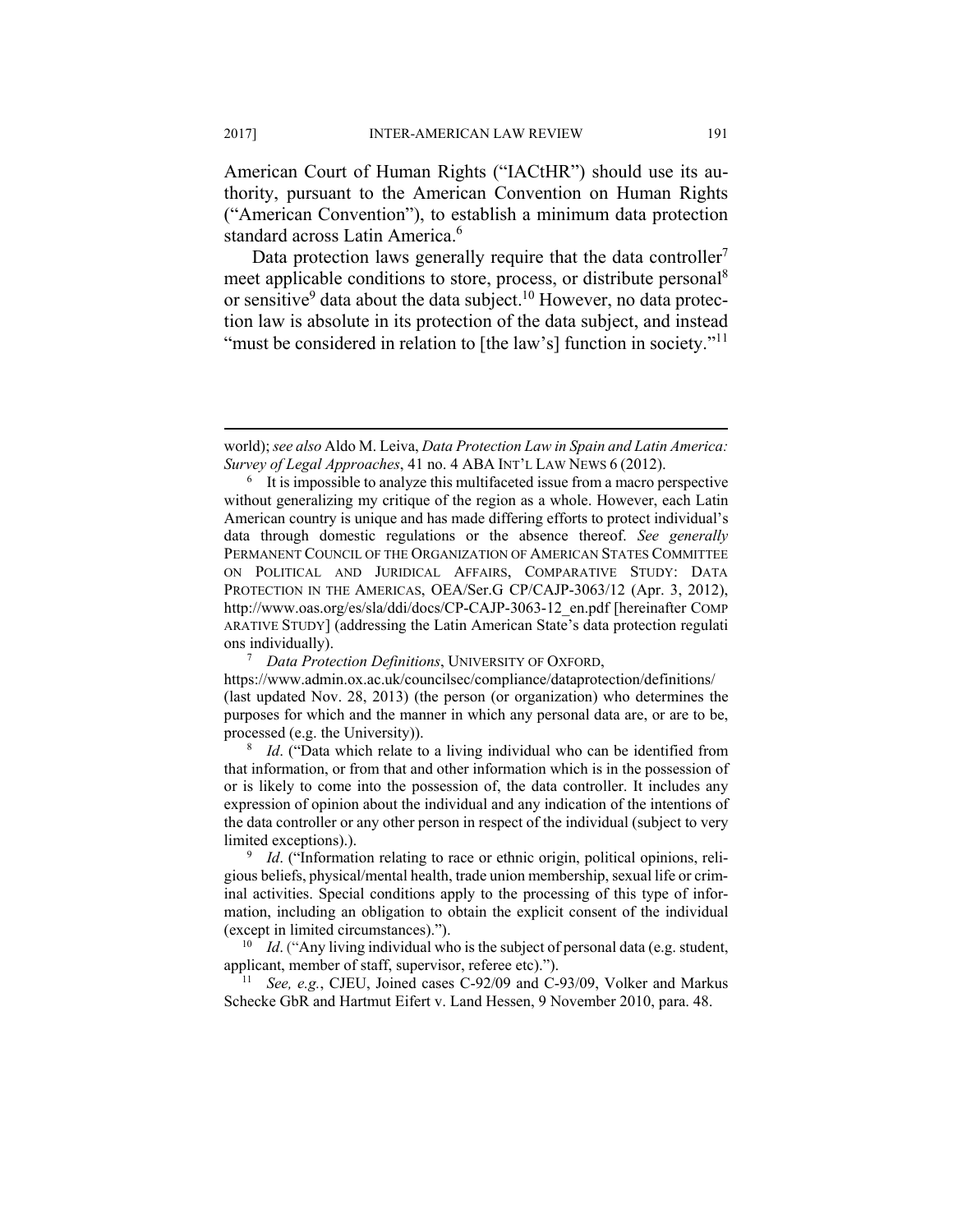Therefore, the right to data protection is subject to limitations, such as national security.<sup>12</sup>

Data protection has become increasingly important because the development of technology has led to prevalent data collecting and processing in the public and private sectors.<sup>13</sup> Countless government entities report the recurrent collecting and tracking of individuals' online movement.<sup>14</sup> There is no indication of this trend slowing down as businesses continue to increase demand for big data processing jobs. $15$ 

Global media sources repeatedly inform the public of the dangers associated with the processing of personal data. The dangers surrounding inadequate data protection extend beyond voluntary consumers to the majority of people using modern technology, which tends to be conjoined with the participation in a modern society.16 Consumers that refuse to participate in the market because

 <sup>12</sup> *Data Protection Definitions*, *supra* note 8; *e.g.*, (When "the processing is necessary for the administration of justice; for the exercise of any functions conferred by or under enactment; for the exercise of any functions of the Crown, a Minister of the Crown or a government department; for the exercise of any other functions of a public nature exercised in the public interest."); *see also* FRA, HANDBOOK ON EUROPEAN DATA PROTECTION LAW 2d Ed. 14 (2014), http://fra. europa.eu/sites/default/files/fra-2014-handbook-data-protection-law-2nd-ed\_ en.pdf. 13 *See generally* EUROPEAN DATA PROTECTION SUPERVISOR, PRIVACY AND

COMPETITIVENESS IN THE AGE OF BIG DATA: THE INTERPLAY BETWEEN DATA PROTECTION, COMPETITION LAW AND CONSUMER PROTECTION IN THE DIGITAL ECONOMY (Mar. 1, 2014), https://secure.edps.europa.eu/EDPSWEB/webdav/sit e/mySite/shared/Documents/Consultation/Opinions/2014/14-03-26\_competitition law big data EN.pdf (illustrating how "online services are driving the huge

growth in the digital economy"). 14 Ginger Adams Otis, *NSA can read emails, online chats and track Web browsing habits without warrant, documents leaked by Edward Snowden show*, NEW YORK DAILY NEWS (Aug. 1, 2013, 12:05 AM), http://www.nydailynews.co m/news/national/nsa-read-emails-warrent-docs-article-1.1413633.

<sup>15</sup> Louis Columbus, *Where Big Data Jobs Will Be in 2015*, FORBES (Dec. 29, 2014, 3:23 PM), http://www.forbes.com/sites/louiscolumbus/2014/12/29/wherebig-data-jobs-will-be-in-2015/. 16 ABOUT THE DATA, https://www.aboutthedata.com/ (discussing companies

like Acxiom who collect and aggregate individuals' information from surveys, registrations, purchases, postings, public records, online searching, etc.).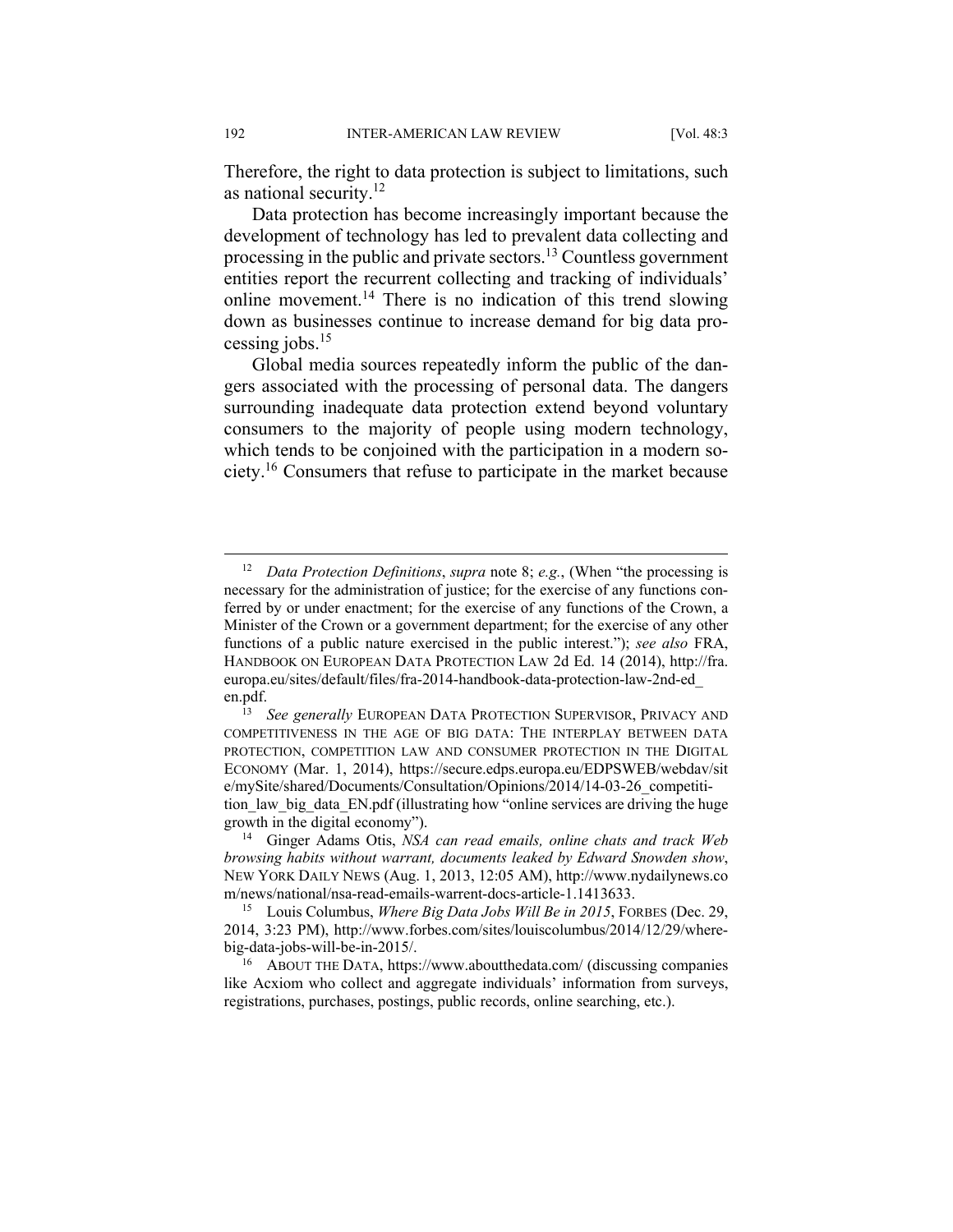of these dangers constrain the success of the global economy.17 Although expert opinions vary on how far reaching the scope of data protection should be and what, if any, regulatory role states should play, there is a consensus that the topic of data protection—storage, processing, and movement of personal information—will remain a important issue in the future. $18$ 

In this age of social media, where people snap their every moment, the importance of data protection should be readily apparent. However, people either do not know or do not care that their personal and sometimes sensitive data may, once collected, be: (1) sold to private companies; (2) processed anywhere in the world; (3) accessed by a government agency without just cause; (4) stored for an indefinite period of time; and  $(5)$  used for an unintended purpose.<sup>19</sup> Consumers are often unaware that their personal data is in a database because they are uninformed and many countries permit data controllers to take advantage of this ignorance by not having a comprehensive data protection law. For example, most email accounts, which historically saved emails only to the consumers' personal hard drive, are now saved to a remote company server.<sup>20</sup> As individuals' data footprints have grown in size and technology has allowed for more far reaching data procurement and storage, the risks associated with individuals' personal data have increased.21

Entities in both the public and private sector regularly fail to provide adequate data security for the customers' or employees' per-

<sup>17</sup> *See* discussion *infra* Section IV. 18 Michael Yang, Francis J. Gorman, *What's Yours Is Mine Protection And Security In A Digital World*, 36 MD. B.J. 24, 24-33 (2003). 19 *See* Kenneth M. Siegel, *Protecting the Most Valuable Corporate Asset:* 

*Electronic Data, Identity Theft, Personal Information, and the Role of Data Security in the Information Age*, 111 PENN ST. L. REV. 779, 783-89 (2007). 20 Ilana R. Kattan, *Cloudy Privacy Protections: Why the Stored Communica-*

*tions Act Fails to Protect the Privacy of Communications Stored in the Cloud*, 13 VAND. J. ENT. & TECH. L. 617, 638-39 (2011).<br><sup>21</sup> LEE A. BYGRAVE, DATA PROTECTION LAW: APPROACHING ITS

RATIONALE, LOGIC, AND LIMITS 13 (2002).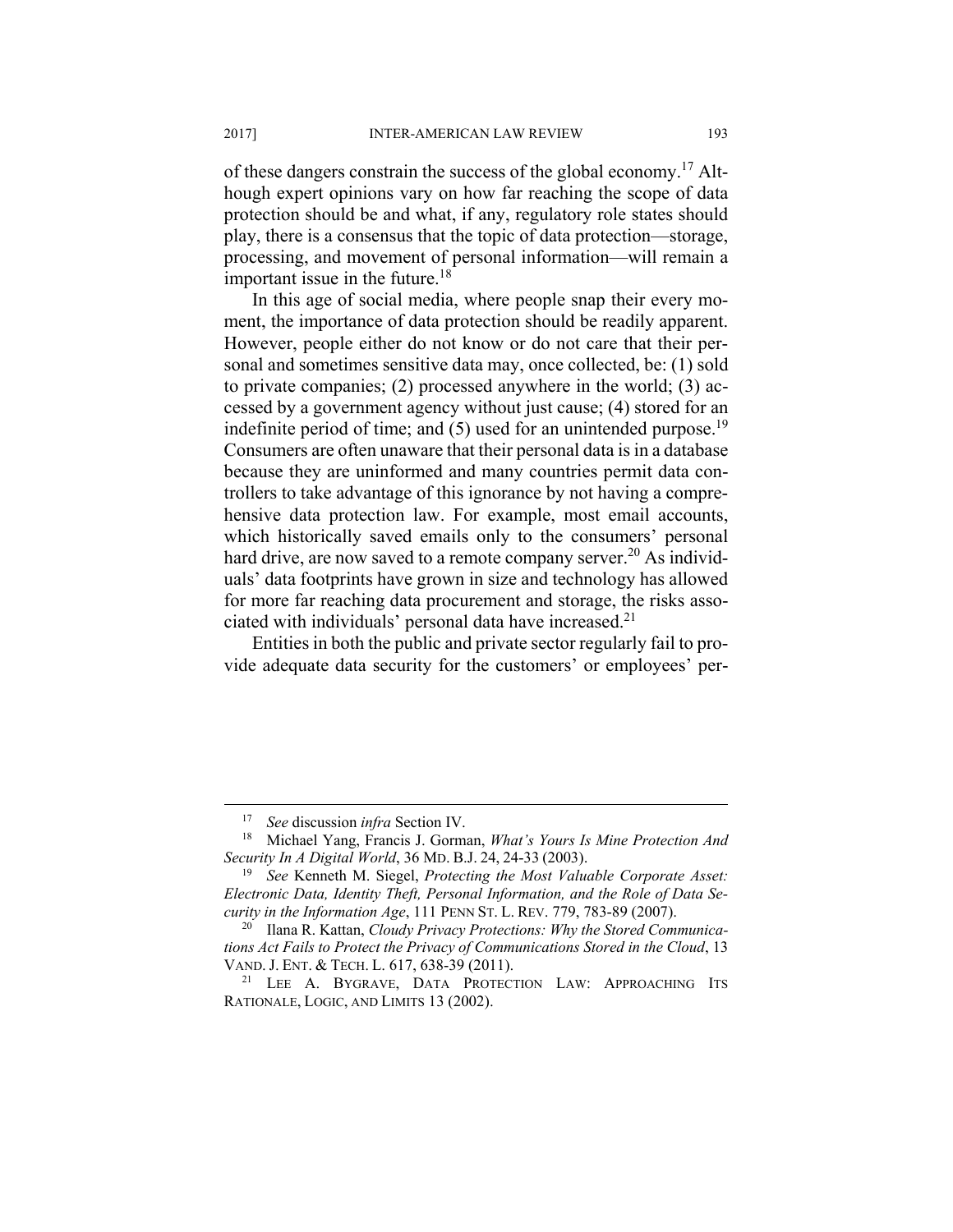sonal data, which increases the likelihood of those individuals' privacy being violated.<sup>22</sup> According to a recent report, the world's biggest tech companies are failing to comply with data privacy rights.<sup>23</sup> Data abuses most commonly occur because the personal data is (1) misused—leading to identity theft and fraud;<sup>24</sup> (2) leaked—when an entity inappropriately releases or voluntarily allows access to individual's information that should be kept private; (3) unsecured when an entity that holds the information provides inadequate protection of the personal data.<sup>25</sup> Once an individual's personal data has been leaked or left unsecure, his risk of future associated harm increases.26 The failure of adequate data protection mechanisms creates an environment where public and private entities may unjustifiably access, store, and distribute individuals' personal data without any consequence.

The majority of countries have established some form of data protection structure, and certain international bodies have adopted a regional data protection standard.27 National strategies include stringent European-based data protection laws, habeas data provisions, and sector specific data regulatory structures.<sup>28</sup>

 <sup>22</sup> *See generally* Tsutomu Johnson, *Sorry I Lost Your Files: Cybersecurity Threats to Confidentiality*, 28 UTAH B.J. 41, 41-43 (2015) (claiming that a hacker looking to steal information [from a private corporation] will likely find the vault unlocked); *see also* Julie Hirschfeld Davis, *Hacking of Government Computers Exposed 21.5 Million People*, The New York Times (July 9, 2015), http://www.n ytimes.com/2015/07/10/us/office-of-personnel-management-hackers-got-data-of -millions.html? r=0.

<sup>23</sup> Sam Thielman, *World's biggest tech companies get failing grade on dataprivacy rights*, THE GUARDIAN (Nov. 3, 2015), http://www.theguardian.com/technology/2015/nov/03/data-protection-failure-google-facebook-ranking-digital-

rights. 24 Rob Waugh, *Worldwide cost of identity theft could be \$5 billion per year, Microsoft survey finds*, WeLiveSecurity (Feb. 12, 2014, 6:42 AM), http://www.welivesecurity.com/2014/02/12/worldwide-cost-of-identity-theft-co uld-be-5-billion-per-year-microsoft-survey-finds/.<br><sup>25</sup> ANUPAM CHANDER ET AL., SECURING PRIVACY IN THE INTERNET AGE 113

<sup>(2008). 26</sup> *Id*. at 126. 27 DLA PIPER, *supra* note 5. 28 *See generally* Lee A. Bygrave, *Privacy and Data Protection in an Interna-*

*tional Perspective*, SCANDINAVIAN STUD. IN L. 165, 165-200 (2010), http://ww w.uio.no/stuier/emner/jus/jus/JUR5630/v11/undervisningsmateriale/Privacy%20 and%20Data%20Protection%20in%20International%20Perspective.pdf.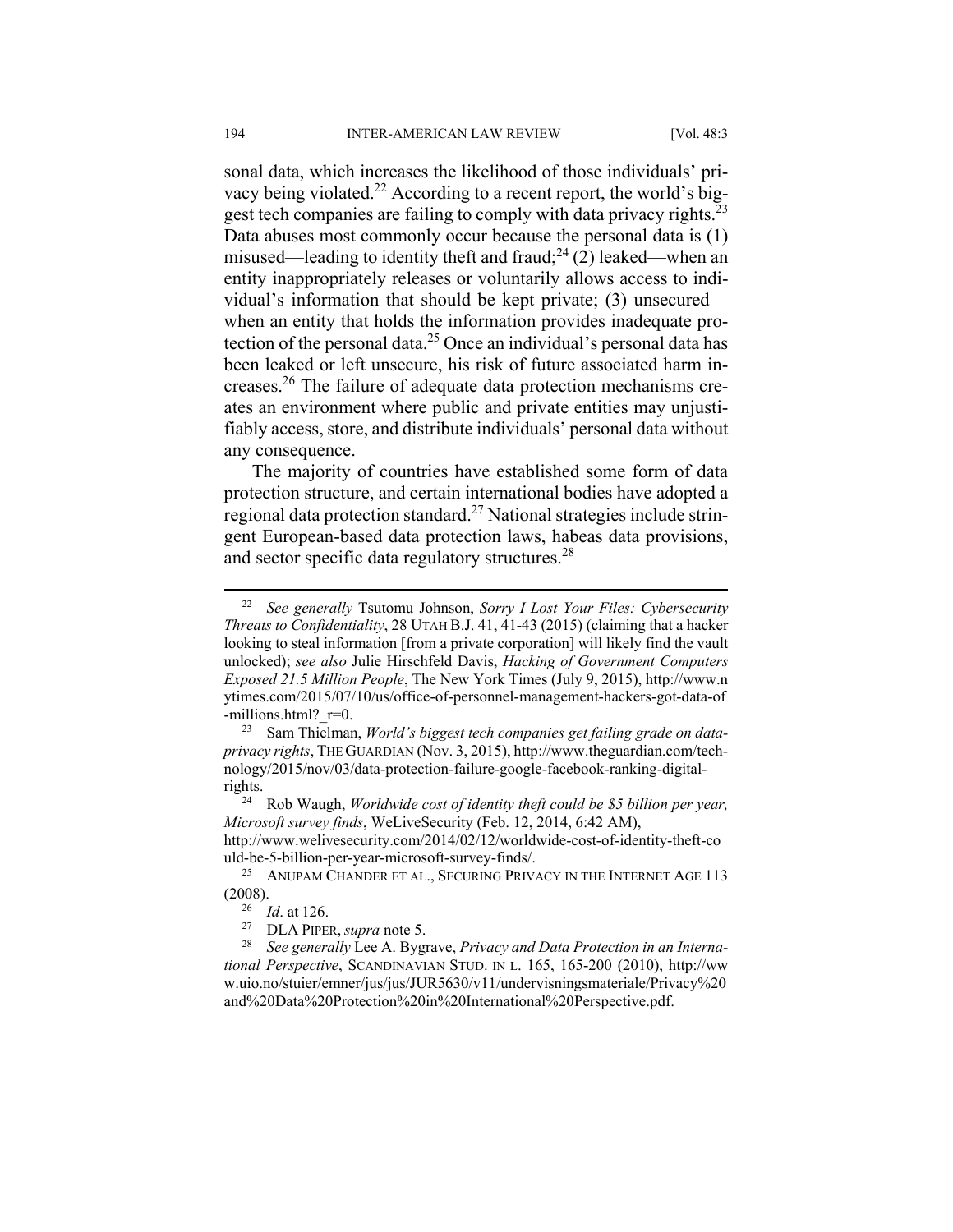Data protection is comprised of a seemingly infinite number of topics, but the scope of this Note is limited to the need and ability of the IACtHR to advance a minimum data protection standard in the Latin America. This Note does not seek to propose the specifics of that minimum standard, nor does it evaluate the details of individual states' current domestic data protection laws. Specifically, Section II addresses the historical development of data protection. Section III discusses the data protection gap in Latin America. Section IV examines the economic benefits surrounding a minimum data protection standard. Section V demonstrates the absence of any viable alternatives. Section VI discusses the IACtHR's jurisdiction. Section VII provides a rational basis for the Court advancing a minimum data protection standard. Section VIII proposes the role that the IACtHR should play in the region.

## SECTION II: THE HISTORICAL PROGRESSION OF DATA PROTECTION

Data protection legislation has drawn on the principles of "a person's right of privacy, autonomy, integrity, and dignity."<sup>29</sup> Since the first data protection laws, legislators have focused on protecting human rights, while attempting to avoid significantly stifling technological innovation and economic growth.<sup>30</sup> Warren and Brandeis' popular article, The Right to Privacy, was based on the idea that "[p]olitical, social, and economic changes entail the recognition of new rights, and the common law, in its eternal youth, grows to meet the demands of society."<sup>31</sup> Specifically, they asserted, under the right to informational privacy, the "right to be let alone" was not one of the "rights arising from contract or from special trust, but are rights as against the world."32 Judicial and legislative bodies have continued to expand the scope of the right to privacy in the years

<sup>29</sup> *Id*. at 167. 30 *See id*. at 180-86. 31 Samuel D. Warren & Louis D. Brandeis, *The Right to Privacy*, 4 HARV. L. REV. 193, 193, 213 (1890); For more on the invention of the modern right to privacy, *see generally* Dorothy J. Glancy, *The Invention of the Right to Privacy*, 21 ARIZ. L. REV. 1 (1979). 32 Warren & Brandeis, *supra* note 31, at 193-213.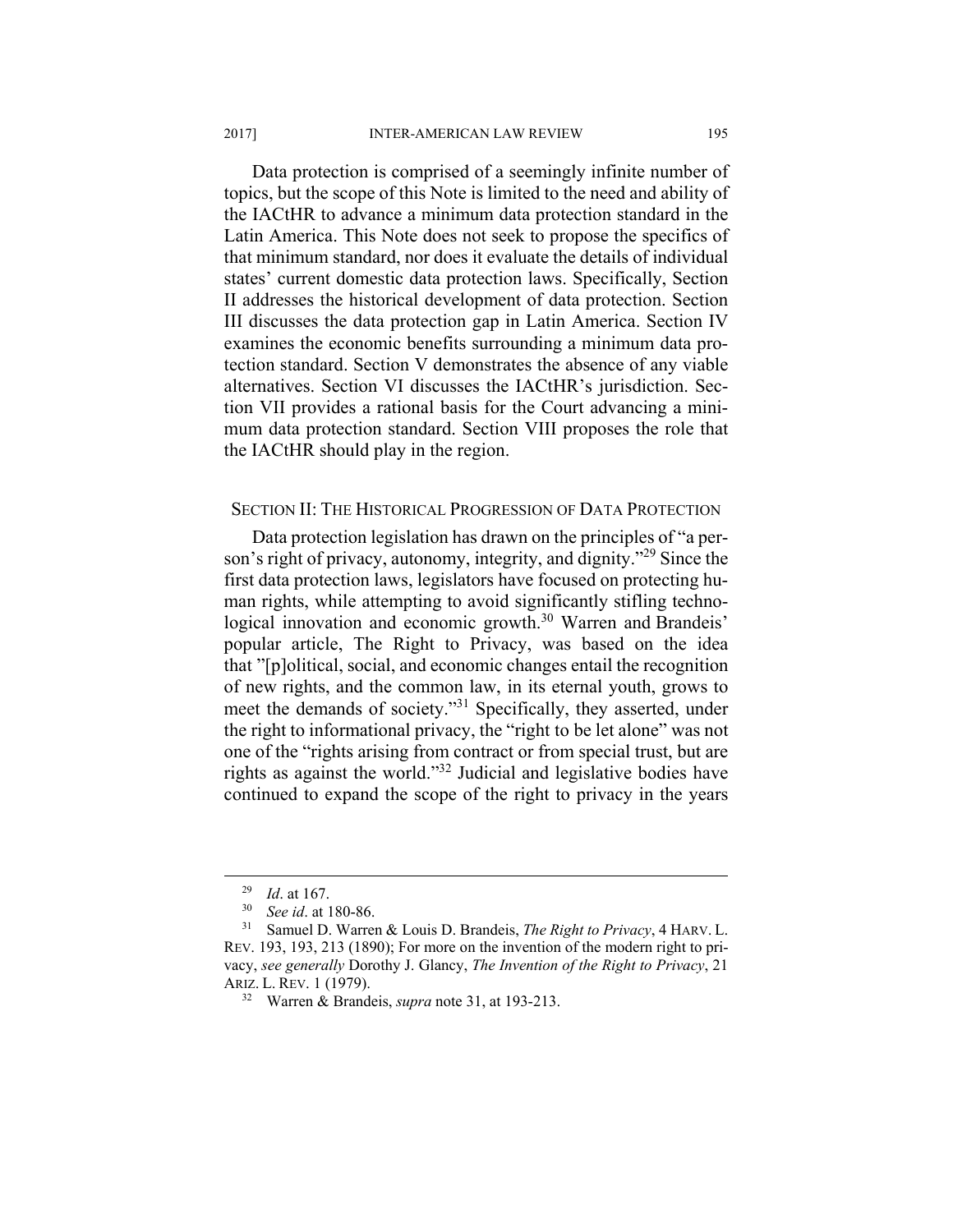since in an attempt to adapt to technological advances, like the Internet and credit cards.<sup>33</sup> Institutions across the world now define a person's right to privacy or a person's right to freedom of expression to include his personal data, which may include text stored on paper or bytes stored in the form of electronic memory.<sup>34</sup>

The international community initially discussed a right to privacy in the aftermath of World War II.<sup>35</sup> In 1948, the United Nations adopted the Universal Declaration of Human Rights ("Declaration"), thereby granting the right of privacy for the first time in modern history.36 Specifically, Article 12 of the Declaration states: "No one shall be subjected to arbitrary interference with his privacy, family, home or correspondence, nor to attacks upon his honour and reputation."37 Although different methods of data protection currently exist across individual countries and regions throughout the world, its roots are European.

#### *A. Europe*

Europe has been a trailblazer in the way it has propelled data protection laws globally and has maintained a regulatory framework with the highest protective standards of any continent. In 1950, the Council of Europe adopted the European Convention for the Protection of Human Rights and Fundamental Freedoms ("European Convention").38 The European Convention emulated the Declaration, in part, by providing a safeguard for privacy, but by also introducing the protection of a person's "private life." Article 8 of the Convention declares, in relevant part, "[e]veryone has the right to respect for his private and family life, his home and his correspondence" and that a government shall not interfere with this right unless its

 <sup>33</sup> JONATHAN K. SOBEL ET AL., THE EVOLUTION OF DATA PROTECTION AS A PRIVACY CONCERN, AND THE CONTRACT LAW DYNAMICS UNDERLYING IT 57

<sup>(2008). 34</sup> *See generally* RAYMOND T. NIMMER, INFORMATIONAL LAW Ch. 8 (2003). 35 KEVIN M. KEENAN, INVASION OF PRIVACY: <sup>A</sup> REFERENCE HANDBOOK 129

<sup>(2005).&</sup>lt;br><sup>36</sup> G.A. Res. 217 (III) A, Universal Declaration of Human Rights (Dec. 10, 1948) [hereinafter U.N. Declaration].<br><sup>37</sup> *Id.* at art. 12.<br><sup>38</sup> Eur. Conv. on H.R. Conv. Rome, Conv. for the Protection of H.R. and Fun-

damental Freedoms (Nov. 4, 1950) [hereinafter European Convention on Human Rights].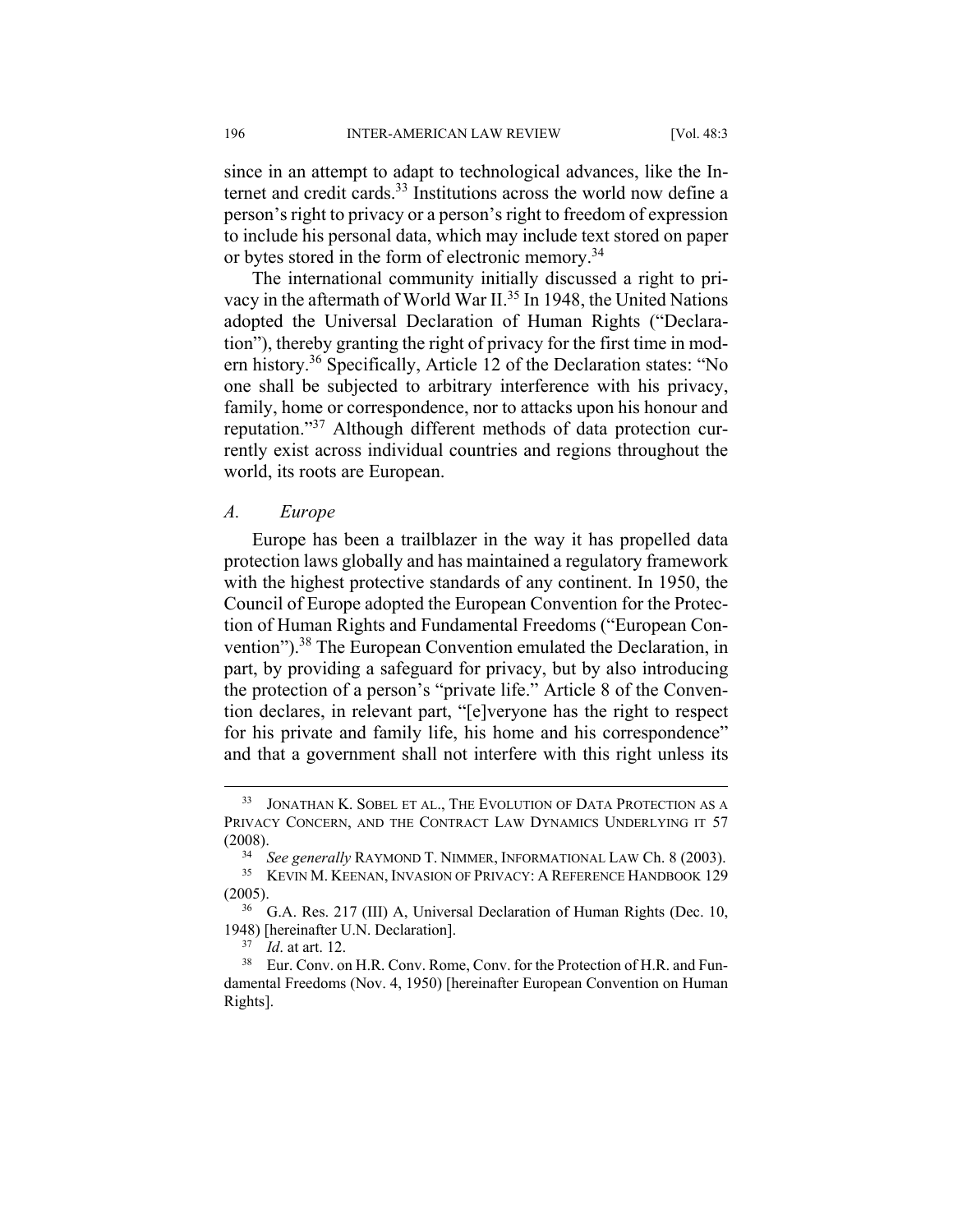conduct follows from the limited exceptions listed in the Conven $t$ <sub>ion</sub> $39$ 

The Council of Europe created the European Court of Human Rights ("ECtHR") in 1959, which was tasked with enforcing the European Convention.40 The ECtHR began to define the scope of Article 8 protections through its early jurisprudence. Specifically, the ECtHR considered whether States had violated Article 8 of the European Convention by interfering with individual petitioners' right to private life, without a legally justified basis that was necessary and proportionate to that end.<sup>41</sup> The ECtHR has since interpreted Article 8 to include the protection of personal data.<sup>42</sup> The Court held that "the protection of personal data . . . is of fundamental importance to a person's enjoyment of his or her right to respect for private and family life as guaranteed by Article 8 of the [European] Convention."43 Although the ECtHR has broadly interpreted the reach of Article 8, the Court has refrained from ruling that the processing of personal data, in and of itself, is a per se Article 8 trig $ger.<sup>44</sup>$ 

In 1968, at the request of the Council of Europe, the Committee of Human Rights ("Committee") conducted a study on the "effectiveness of the protection offered under the [European Convention] and by legislation of the member States to the right of privacy against violations caused by the use of modern scientific and technological devices."45 The Committee produced an interim report,

<sup>&</sup>lt;sup>39</sup> *Id.* at art. 8<br><sup>40</sup> U.N. Declaration, *supra* note 36.<br><sup>41</sup> Peter Hustinx, *EU Data Protection Law: The Review of Directive 95/46 /EC and the Proposed General Data Protection Regulation* 1, 3-4 (2015), https:/ /secure.edps.europa.eu/EDPSWEB/webdav/site/mySite/shared/Documents/E DPS/Publications/Speeches/2014/14-09-15\_Article\_EUI\_EN.pdf. 42 *See e.g.*, Klass v. Germany, Eur. Ct. H.R. (1978); Malone v. United King-

dom, Eur. Ct. H.R. (1984); Leander v. Sweden, Eur. Ct. H.R. (1987); Gaskin v. United Kingdom, Eur. Ct. H.R. (1989); Niemietz v. Germany, Eur. Ct. H.R. (1992); Halford v. United Kingdom Eur. Ct. H.R. (1997); Amann v. Switzerland, Eur. Ct. H.R. (2000); Rotaru v. Romania, Eur. Ct. H.R. (2000). 43 Z v. Finland, Eur. Ct. H.R. at 95 (1997), http://hudoc.echr.coe.int/eng?i=0

<sup>01-58033#{&</sup>quot;itemid":["001-58033"]}.<br><sup>44</sup> Hustinx, *supra* note 41, at 7.<br><sup>45</sup> FRITS W. HONDIUS, EMERGING DATA PROTECTION IN EUROPE 65, 65 (1975).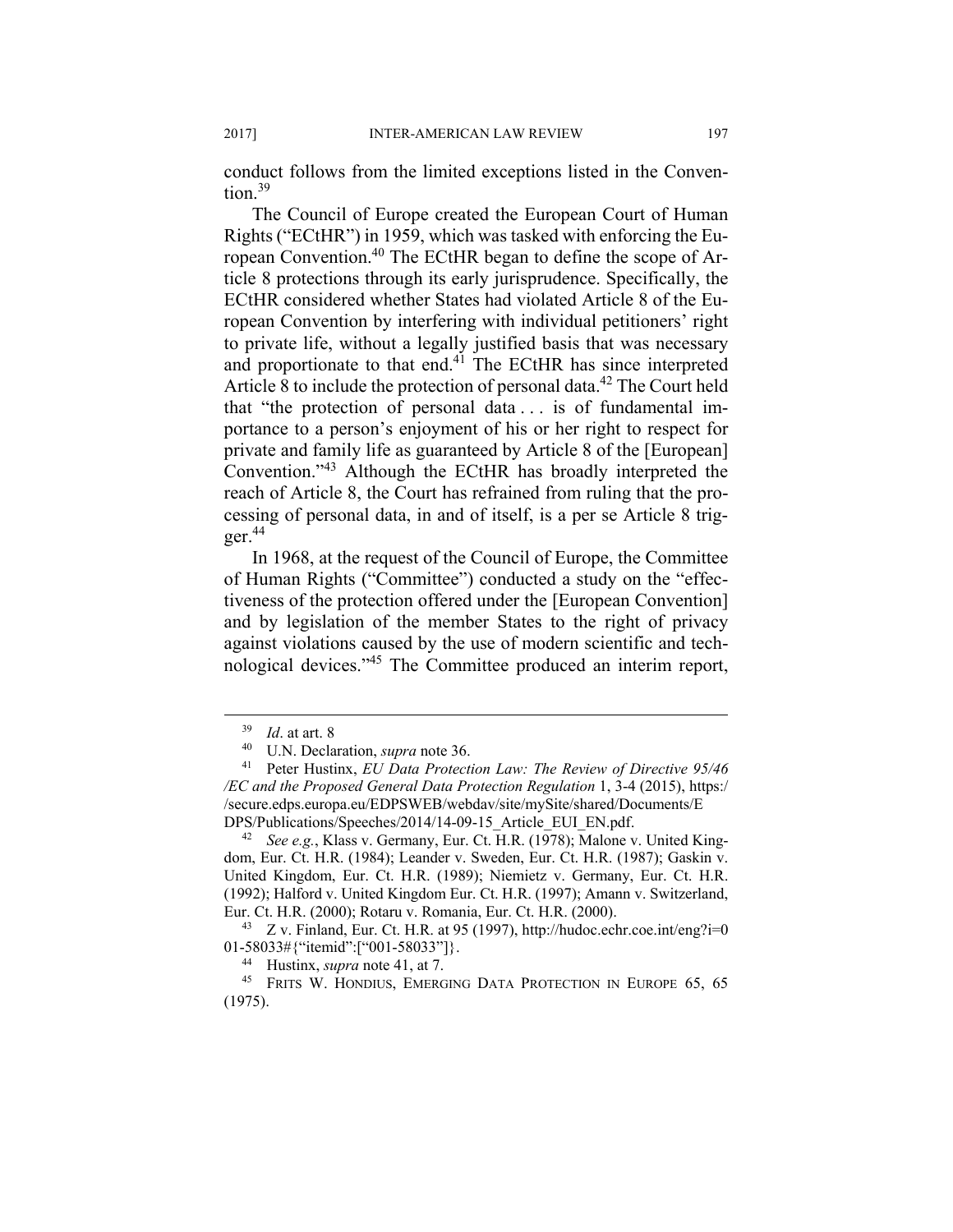which concluded, in general, that the reach of the European Convention was still imprecise.<sup>46</sup> Specifically, the report found that the European Convention's human right structure did not sufficiently protect the right of privacy because it merely focused on the interferences by public authorities and failed to "extend to the relations of private parties *inter se.*"<sup>47</sup>

In 1970, Hessen, Germany created a written regulation regarding data privacy through the domestic passage of the Bundesdatenschutzgesetz law, which became the world's first data protection law.48 Germany subsequently passed a federal data protection law and a handful of European countries followed suit.49 The individual States are said to have passed the progressive laws in response to the widespread discourse on data protection that began in the United States a decade earlier.<sup>50</sup> Over 45 years later, more than fifty percent of the domestic data protection laws around the world are from European countries.<sup>51</sup>

The Council of Europe, in an effort "to secure . . . for every individual . . . respect for his rights and fundamental freedoms, and in particular his right to privacy, with regard to automatic processing of personal data," created the Convention for the Protection of Individuals with regard to Automatic Processing of Personal Data ("Convention  $108$ ").<sup>52</sup> The Council of Europe opened Convention 108 for signature by the Council of Europe Member States in 1981

<sup>46</sup> *Id*. 47 *Id*; *see e.g.*, Marckx v. Belgium, Eur. Ct. H.R. (1979), http://hudoc.echr.c oe.int/eng?i=001-57534 (showing that in addition to the primarily negative undertaking, there may be positive obligations inherent in an effective "respect" for privacy enshrined in Article 8 of the European Convention).<br><sup>48</sup> Datenschutzgesetz, Oct. 7, 1970, HESSISCHES GESETZ-UND VEROR

DNUNGSBLATT I, [hereinafter German Data Protection Act].

<sup>49</sup> Gesetz zum Missbrauch personenbezogener Daten bei der Datenverarbeitung [Act Concerning the Abuse of Data in Data Processing], Jan. 27, 1977, BGBL I at 201.

<sup>&</sup>lt;sup>50</sup> Id; see also ThOMAS HOEREN & SONJA EUSTERGERLING, PRIVACY AND DATA PROTECTION AT THE WORKPLACE IN GERMANY 211-12 (2005).

<sup>&</sup>lt;sup>51</sup> Graham Greenleaf, *Global Data Privacy Laws: 89 Countries, and Accelerating*, 115 PRIVACY LAWS & BUS. INT'L. REP. (2012), http://ssrn.com/abstract= 2000034. 52 Convention for the Protection of Individuals with regard to Automatic Pro-

cessing of Personal Data, Jan. 28, 1981 E.T.S. No. 108 [hereinafter Convention 108].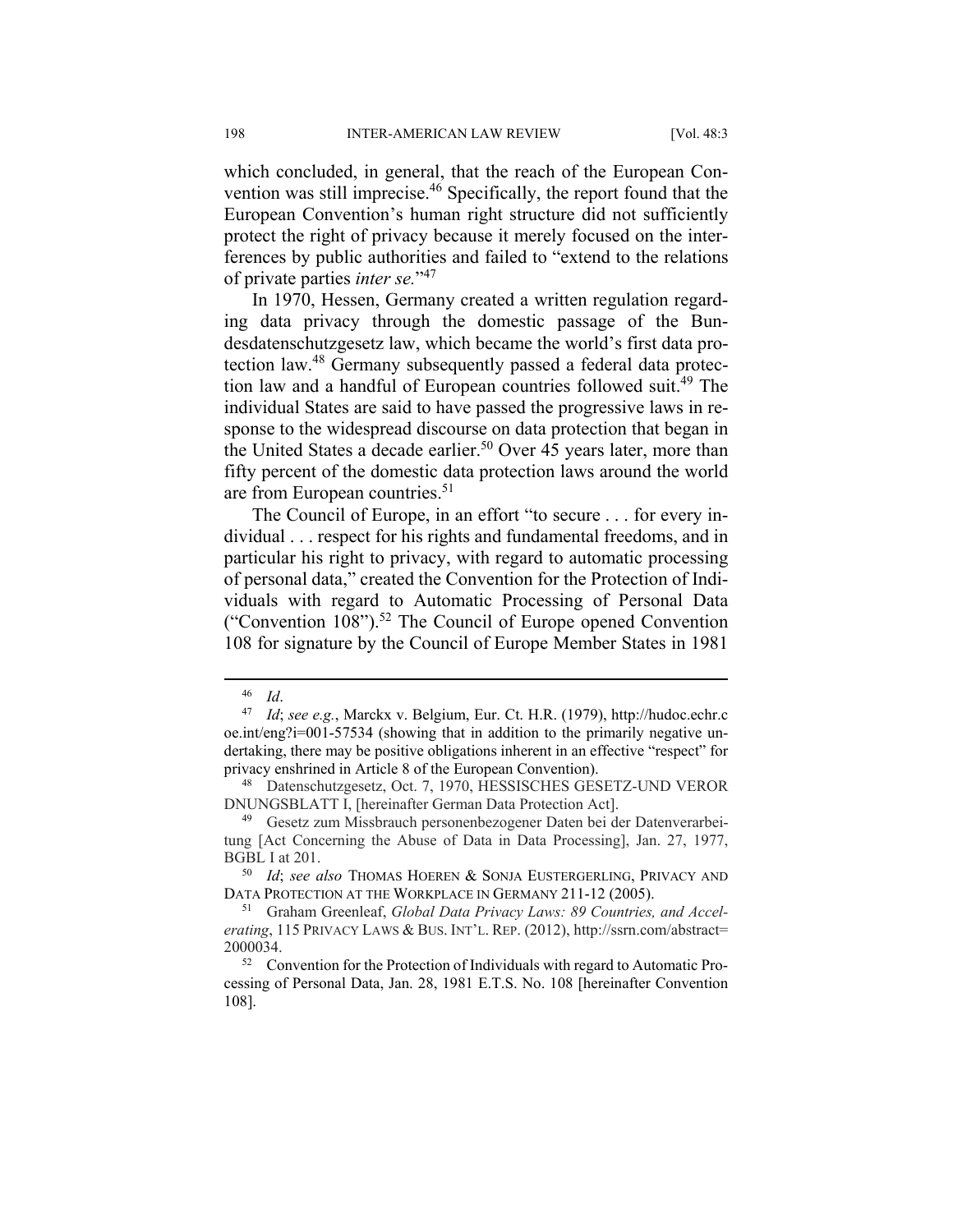and all of the States, with the exception of Turkey, have since signed and ratified it.<sup>53</sup> Convention 108, which was the first binding regional data protection law in the world, set benchmarks designed to protect individuals from potential abuses that could arise with the collection and processing of personal data.<sup>54</sup> Convention 108 was designed to regulate a variety of issues, such as the trans-border flow of personal data.55 Simply put, Convention 108's data protection restrictions have an extraterritorial dimension by prohibiting the export of data to countries that lack adequate data protection.<sup>56</sup>

By the 1990s, the Member States had passed individual domestic data protection laws within their respective States based on Convention 108's principles.<sup>57</sup> However, the European Union ("EU") quickly recognized that the variety of domestic data protection laws created inconsistency between the States, which obstructed the free flow of data and the functionality of the EU's internal market.<sup>58</sup>

In 1995, the EU, in an effort to increase the congruence of the States' domestic data protection laws, built on the success of Convention 108 and adopted Directive 95/46/EC ("Directive").<sup>59</sup> The

1504-05 (2000) (explaining that a state must fulfill the Convention 108's adequacy and enforcement criteria to process Europeans' data). 57 *See e.g.*, Loi No. 78-17 du 6 janvier 1978 relative à l'informatique, aux

fichiers et aux libertés [Law No. 78-17 of Jan. 6, 1978 concerning data processing, records and freedom], Journal Officiel du 7 janvier et rectificatif au [J.O.] du 25 janvier [hereinafter French Law]; The Danish Private Registers Act, No. 293, June 8, 1978, *amended by* Act No. 383, June 10, 1987, *translated in* Danish Ministry of Justice, Pub. No. 622 (Oct. 2, 1987) [hereinafter Danish Law]; Wet Persoonsregistraties [Act of Dec. 28, 1988, providing rules for the protection of privacy in connection with personal data files], Stb. 1988, at 665, *translated in* Council of Europe Doc. CJ-PD (89) 4 (Jan. 27, 1989), *reprinted in* A. Nugter, Transborder Flow of Personal Data Within the EC 397-410 (1990) [hereinafter Dutch

Law].<br><sup>58</sup> *Id.* <sup>59</sup> Directive 95/46/EC of the European Parliament and of the Council of 24 Oct. 1995 O.J. (L 281), 23/11/1995 P. 0031-0050, http://eur-lex.europa.eu/Lex-

<sup>53</sup> *Id*. 54 FRA, HANDBOOK ON EUROPEAN DATA PROTECTION LAW 2d Ed. 14 (2014), http://fra.europa.eu/sites/default/files/fra-2014-handbook-data-protection

<sup>-</sup>law-2nd-ed\_en.pdf. 55 Julia Fromholz, *The European Union Data Privacy Directive*, 15 BERKELEY TECH. L.J. 461, 469 (2000). 56 *See* A. Michael Froomkin, *The Death of Privacy?*, 52 STAN. L. REV. 1461,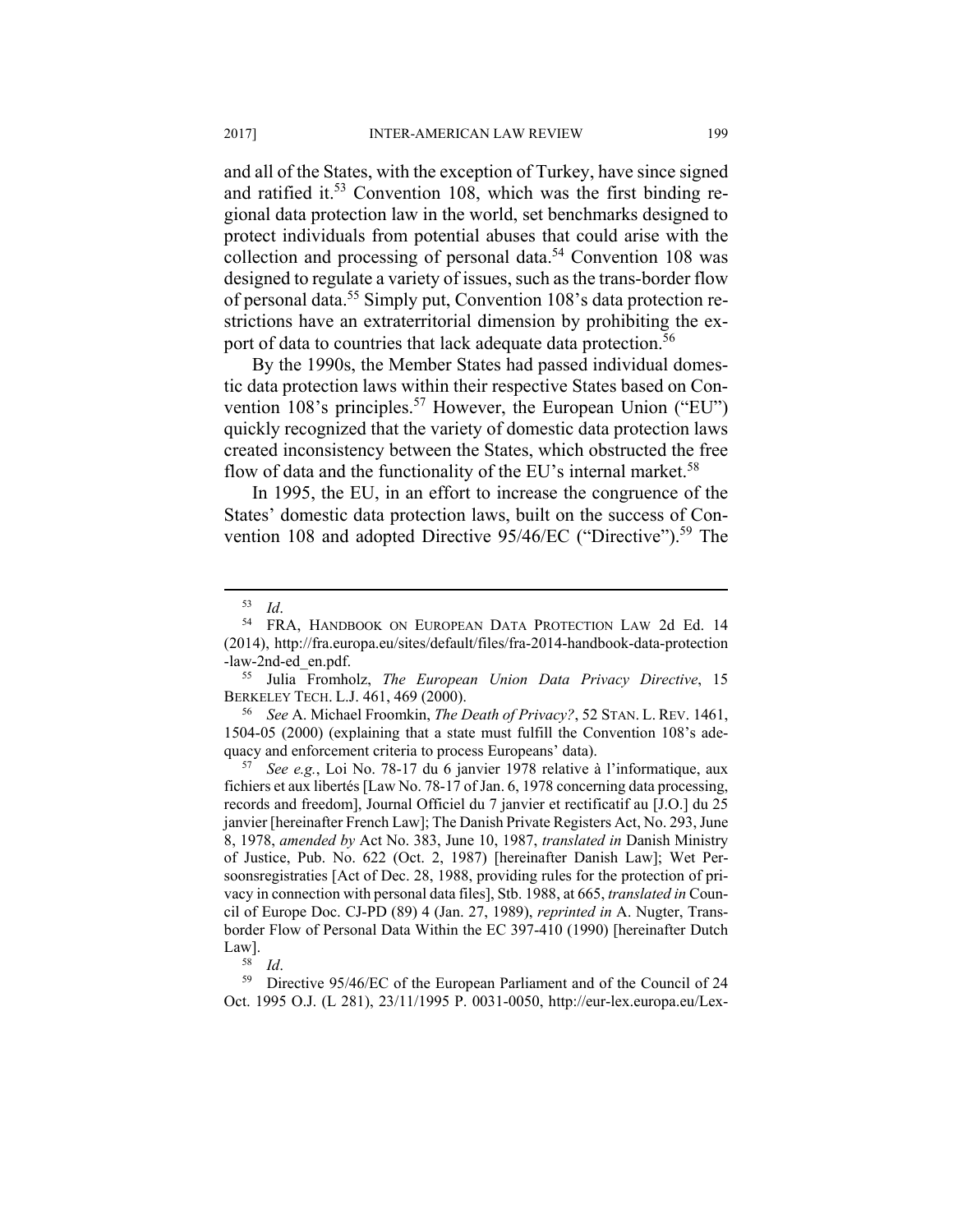Directive required all Member States to pass domestic legislation that complied with the specifics of the Directive.<sup>60</sup> It has served as one of the most important pieces of legislation on data protection.<sup>61</sup> In short, the Directive specifies the general rules on data processing and explains the protection that data subjects are entitled to.<sup>62</sup> Moreover, the Directive prohibits an entity from possessing personal data that is not transparent, held for a legitimate purpose, and proportionate to the legitimate purpose.63 Although the Directive has increased data protection consistency among the Member States, the laws across the region remain far from uniform. Some states, like France, have gone above and beyond the minimum requirements outlined in the Directive.64 Critics complain that the Directive's failure to set a ceiling for the data protection standards has led to states passing overly onerous regulations, contrary to the Directive's intent of establishing a harmonized data protection standard.<sup>65</sup> The Directive serves as evidence that the right to "protection of personal data" has developed from its origins in informational privacy to a basic human right in and of itself.<sup>66</sup>

The European data protection regulations have had a global influence. As discussed above, Europe implemented a protectionist data protection structure, which requires a state to pass and enforce

UriServ/LexUriServ.do?uri=CELEX:31995L0046:en:HTML (protecting individual Europeans with regard to the processing of personal data and on the free movement thereof).<br><sup>60</sup> *Id.* 

<sup>61</sup> Eve M. Brunts et. al., *The International Clinical Trials Roadmap: Steering*  Clear of Legal and Practical Roadblocks, 5 J. HEALTH & LIFE SCI. L. 1, 49 (2012).<br>
<sup>62</sup> See generally Hustinx, *supra* note 41.<br>
<sup>63</sup> Id.<br>
<sup>64</sup> French Law, *supra* note 57, at art. 1, *see e.g.*, France's relevant domesti

law, which may be the broadest data protection law of any of the Member States. The domestic law states "Information technology should be at the service of every citizen. Its development shall take place in the context of international cooperation. It shall not violate human identity, human rights, privacy, or individual or public liberties."<br><sup>65</sup> Tracie B. Loring, An Analysis of the Informational Privacy Protection Af-

*forded by the European Union and the United States*, 37 TEX. INT'L L.J. 421, 424- 25 (2002).<br><sup>66</sup> González Fuster, The Emergence of Personal Data Protection as a Funda-

mental Right of the EU (2014); Convention 108, *supra* note 51, at art. 8.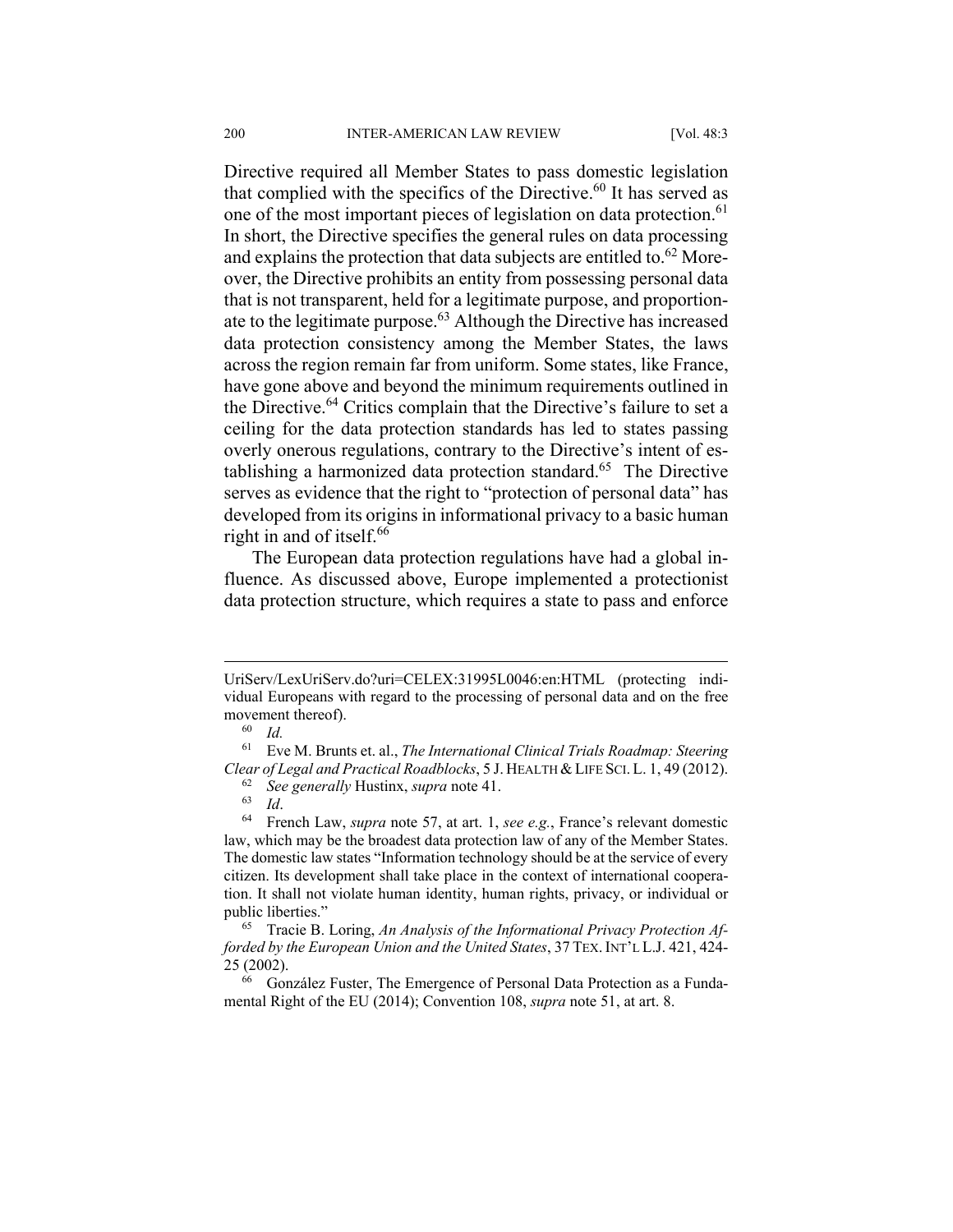a domestic data protection law that is adequate by European standards.67 Non-member states around the world have performed the accession requirements, pursuant to Article 23 of Convention 108, in an attempt to gain access to the estimated 500 million consumers across Europe.<sup>68</sup>

# *B. Asia*

The Asia-Pacific region's data protection strategy is based on an economic incentive. In 2004, the Asia-Pacific Economic Cooperation ("APEC") 21 Member States, which account for a third of the world's population and half of the global Gross Domestic Production, adopted the APEC Privacy Framework ("Framework").<sup>69</sup> The Framework includes a number of popular privacy principles found in other domestic and regional data protection legislation.<sup>70</sup> For example, the Framework recommends the regulation of the collection, quality, security, use, access to, and correction of personal information.71 However, critics have pointed to the voluntary nature of the agreement and the inexistence of enforcement measures, which make it superficial in nature.<sup>72</sup> Similarly, the Association of Southeast Asian Nations ("ASEAN") has committed to publish a best practices data protection manual in an effort to create further harmonization between the Member States' economies in the face of globalization.<sup>73</sup> Both organizations are attempting to set up uniform

STUDIES AND PRACTICAL GUIDANCE—PERSONAL DATA PROTECTION AND

 <sup>67</sup> Convention 108, *supra* note 51, at art. 23 (requiring that a petitioning state be found to have adequate domestic data protection regulations and effective enforcement mechanisms). 68 Paul M. Schwartz, *European Data Protection Law and Restrictions on In-*

*ternational Data Flows*, 80 IOWA L. REV. 471, 484 (1995).<br><sup>69</sup> Graham Greenleaf, *Five years of the APEC Privacy Framework: Failure* 

*or promise?*, 25 COMP. L. & SECURITY REV. 28, 28 (2009).

<sup>70</sup> *See generally id.* 

<sup>71</sup> *See generally* APEC SECRETARIAT, APEC PRIVACY FRAMEWORK, (2005), http://www.apec.org/Groups/Committee-on-Trade-and-Investment/~/media/File s/Groups/ECSG/05\_ecsg\_privacyframewk.ashx. 72 *See generally* APEC GROUP ON SERVICES, MENU OF OPTIONS FOR

VOLUNTARY LIBERALIZATION, FACILITATION, AND PROMOTION OF ECONOMIC AND TECHNICAL COOPERATION IN SERVICES TRADE AND INVESTMENT (Aug. 15, 2003), http://www.apec.org/~/media/Files/Groups/GOS/03\_cti\_gos\_moo.pdf. 73 EDWIN LEE YONG CIEH, BEYOND DATA PROTECTION: STRATEGIC CASE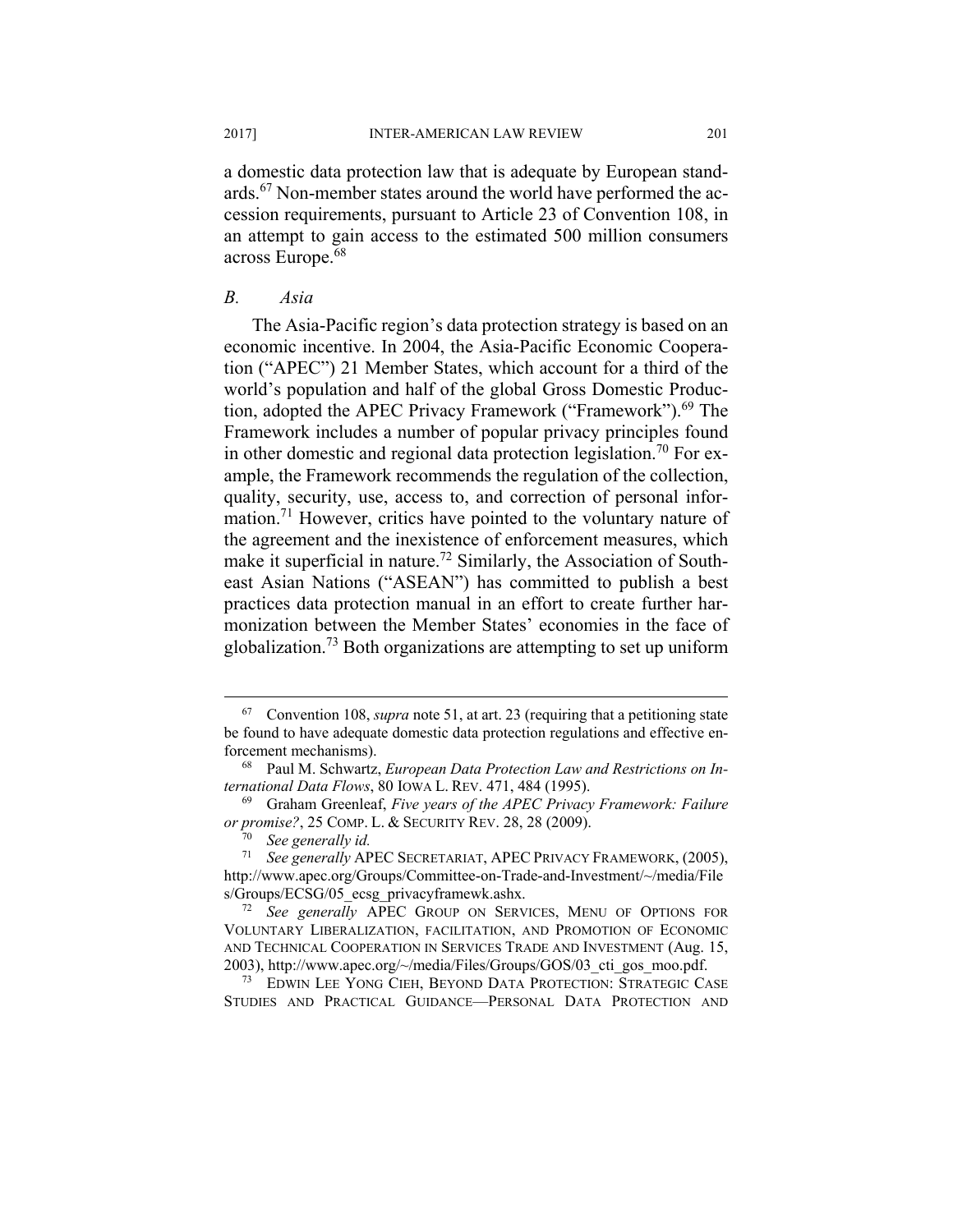202 INTER-AMERICAN LAW REVIEW [Vol. 48:3

rules to encourage and stabilize e-commerce growth. However, neither the APEC nor ASEAN have established any legitimate measures to keep their respective nations accountable for passing or enforcing domestic data protection laws.

# *C. The United States*

The United States (U.S.) has resisted the global trend toward comprehensive data protection.74 Some domestic data protection bills have been proposed, but none have garnered the requisite legislative support to become law.<sup>75</sup> Instead, the U.S. data-protection scheme uses a sectoral<sup>76</sup> model that relies on the self-regulation of industries and individual businesses.77 The U.S. data protection structure has created problems domestically and internationally.

The fragmented U.S. data protection structure fails to protect its citizens' personal information.78 Simply put, data subjects' breach of privacy claims are repeatedly dismissed because the claims fail to violate the limited industry-specific sectoral laws. For example, a U.S. District Judge dismissed a class action lawsuit against Facebook for "secretly tracking the Internet activity of its users after they log off" because the Court found that subscribers didn't specify how they were harmed or what law Facebook had violated.<sup>79</sup> Data controllers in the U.S. make a practice of privately storing a mass

<u>.</u>

PRIVACY LAW IN MALAYSIA 14 (Noriswadi Ismail, Edwin Lee Yong Cieh, eds., 2012). 74 *See generally* Ryan Moshell, . . . *and Then There Was One: The Outlook* 

*for A Self-Regulatory United States Amidst A Global Trend Toward Comprehen-*

*sive Data Protection*, 37 TEX. TECH L. REV. 357 (2005).<br><sup>75</sup> *Id.* at 367 (Describing the self-regulatory model as "companies and indus-<br>try bodies establish[ing] governance through codes and self-policing.").

<sup>&</sup>lt;sup>76</sup> Id. (Describing the sectoral model as involving "no general laws; rather, it

only targets those specific industries shown to be a threat to data privacy."). 77 Anna E. Shimanek, *Do You Want Milk With Those Cookies?: Complying With the Safe Harbor Privacy Principles*, 26 J. CORP. L. 455, 472 (2001).<br><sup>78</sup> Moshell, *supra* note 74, at 373.<br><sup>79</sup> Joel Rosenblatt and Robert Burnson, *Facebook Wins Dismissal of \$15 Bil-*

*lion Users' Privacy Suit*, BLOOMBERG BUSINESS (Oct. 24, 2015, 2:35 AM), http://www.bloomberg.com/news/articles/2015-10-24/facebook-wins-dismissal-

of-15-billion-users-privacy-suit; *but see*, In re Linked In User Privacy Litig., 932 F. Supp. 2d 1089 (N.D. Cal. 2013) (explaining that the plaintiffs survived Linked In's motion to dismiss for lack of standing after the plaintiffs argued that they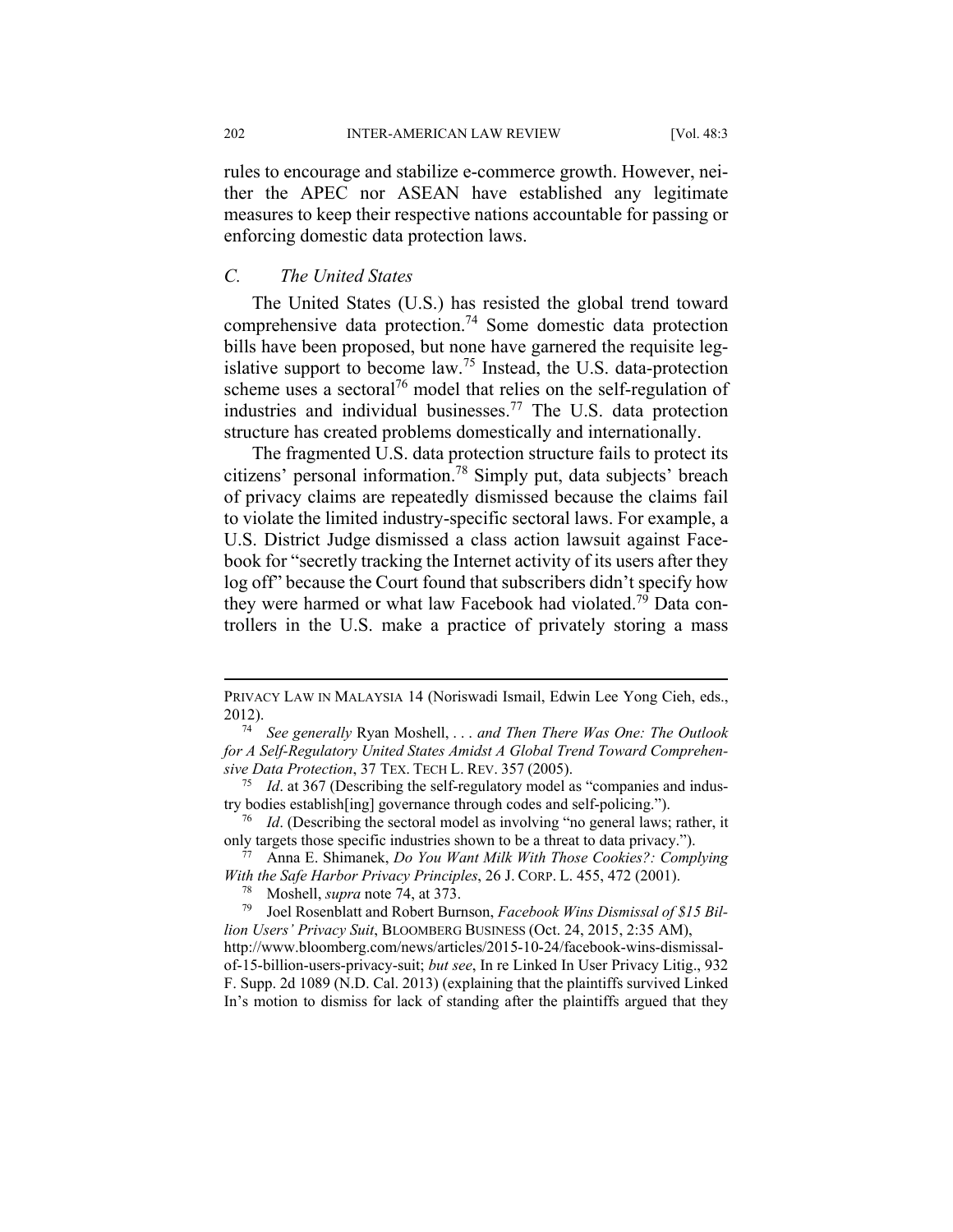amount of individuals' personal or sensitive data because the state's sectoral approach is too limited in scope to provide victims a cause of action and the U.S. Constitution lacks a provision that grants an explicit right to privacy generally.<sup>80</sup>

The U.S. data protection structure is becoming an obstacle for U.S. corporations conducting business with countries whose data protection laws regulate the transborder processing of data. In 2000, the EU approved the "safe harbor" framework, which allowed "certified multinationals to pass data between the EU and the United States without interruption or the risk of prosecution under European data protection laws."81 However, the European Court of Justice's ruling in *Schrems v. Data Protection Authority* invalidated the US-EU Safe Harbor agreement.<sup>82</sup> The ruling nullified the safe harbor agreement, which more than 5,000 U.S. companies rely on to handle European customers' personal data. $83$  EU privacy regulators have set a grace period through January 2016, at which time the EU and US authorities will try to negotiate a more protective agreement.<sup>84</sup>

#### *D. Latin America*

With the exception of the limited *habeas data* provisions, Latin America States had not adopted any data protection regulations until 1999.85 The American Convention was adopted in 1969 at the Inter-American Specialized Conference on Human Rights in San José,

relied on company's promise of surety when they paid for premium memberships).<br><sup>80</sup> Jonathan P. Cody, *Protecting Privacy Over the Internet: Has the Time* 

*Come to Abandon Self-Regulation?*, 48 CATH. U. L. REV. 1183, 1193 (1999).<br><sup>81</sup> Annette M. Schüller, et al., *Doing Business in the European Union: An* 

*Overview of Common Legal Issues*, COLO. LAW REV. 9, 19 (2002); *see also* Amy P. Monahan, *Deconstructing Information Walls: The Impact of the European* 

*Data Directive on U.S. Businesses*, 29 LAW & POL'Y INT'L BUS. 275, 288 (1998). <sup>82</sup> Kelli Clark, *The EU Safe Harbor Agreement Is Dead, Here's What To Do About It*, FORBES BUSINESS (Oct. 27, 2015, 3:30 PM), http://www.forbes.com/sit es/riskmap/2015/10/27/the-eu-safe-harbor-agreement-is-dead-heres-what-to-do-

about-it/#62c3674d7171.<br><sup>83</sup> *Id.* 84<br><sup>84</sup> *Id.* 85 Greenleaf, *supra* note 56, at 9 (stating that Chile first passed a domestic data protection law in 1999).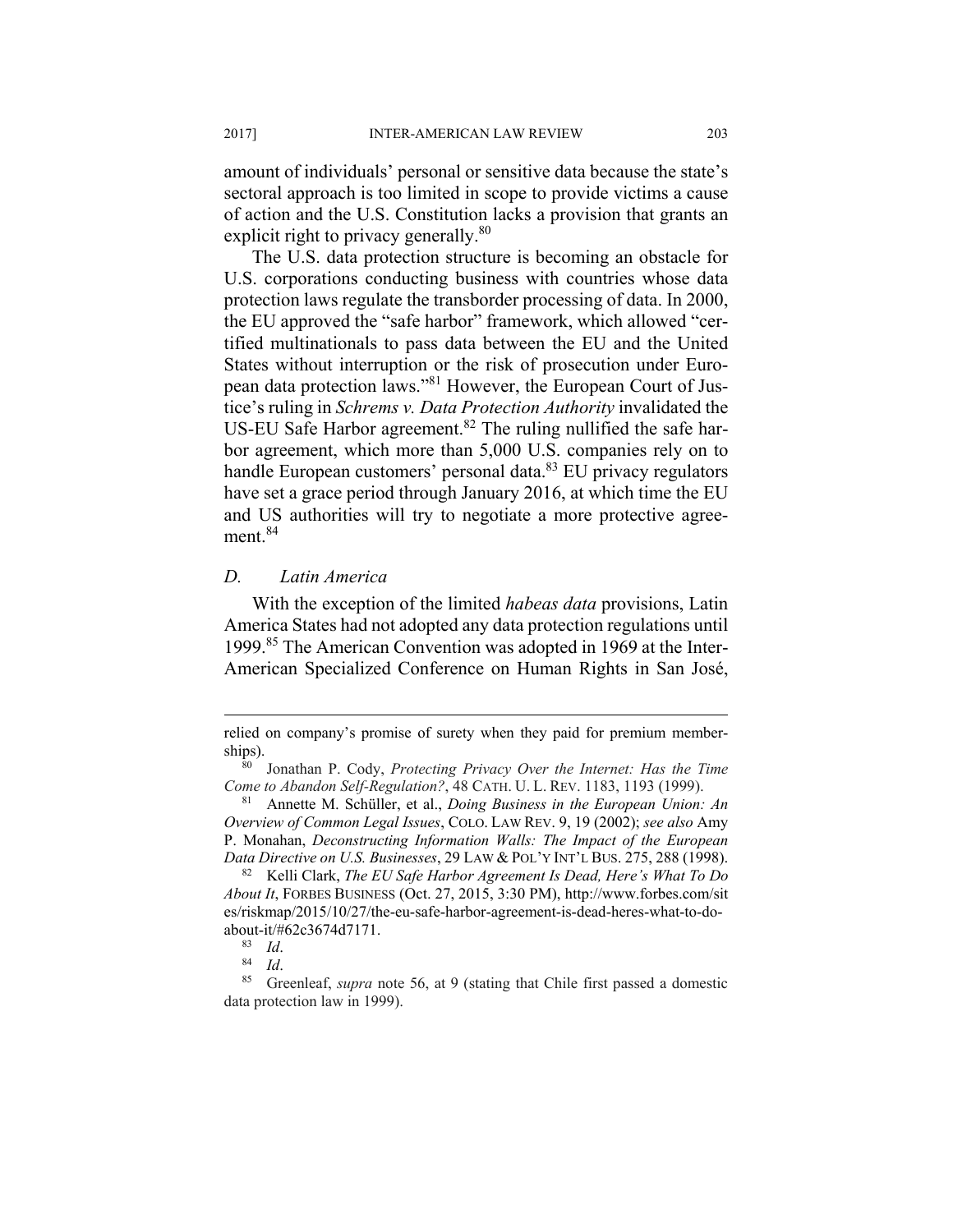Costa Rica.86 A decade later, the Organization of American States  $({}^{\circ}OAS^{\circ})^{87}$  established the IACtHR, which was created to enforce and interpret the American Convention.<sup>88</sup> The Inter-American Commission of Human Rights ("IACHR"), which acts as an intermediary between the alleged victims and the Member States, was founded the same year to supplement the IACtHR with the human rights protection branch of the OAS.<sup>89</sup>

The IACtHR is structurally comparable to the ECtHR with both operating as the regional human right courts of their respective regions. However, the two entities have played different roles in interpreting and enforcing their respective human right conventions.<sup>90</sup> In the more than 35 years since its assembly, the IACtHR has produced a relatively limited and restricted jurisprudence. This is, in part, because the American Convention was adopted at a time when the region was plagued by political instability, violence, and economic turmoil.<sup>91</sup> Therefore, petitioners alleging Member State violations of first generation human rights have filled the IACtHR's docket. For example, Mexico, one of the more politically and economically stable countries in the region, is currently being investigated by the IACHR for the forced disappearance of 43 Ayotzinapa students that went missing last year.<sup>92</sup> Additionally, the IACtHR has rendered

http://www.corteidh.or.cr/index.php/en/about-us/historia-de-la-corteidh.<br><sup>89</sup> Charter of the Organization of American States (1948) (as amended by the

Protocol of Buenos Aires 1967, Protocol of Cartagena de Indias 1985, Protocol of

Washington 1992, Protocol of Managua 1993) ch. XV, art. 106.<br><sup>90</sup> *See generally* SCOTT DAVIDSON, INTER-AMERICAN HUMAN RIGHTS SYSTEM 259, 259 (1997).

<sup>91</sup> *Id.* at 259.<br><sup>92</sup> Joshua Partlow, *Mexico's account of how 43 students disappeared is wrong,* THE WASHINGTON POST (Sept. 6, 2015), https://www.washingtonpost.co m/world/the\_americas/mexicos-account-of-how-43-students-disappeared-is-

See Organization of American States, American Convention on Human Rights, Nov. 22, 1969, O.A.S.T.S. No. 36, 1144 U.N.T.S. 123 [hereinafter American Convention].

 $87$  The OAS is a regional organization open to states across the Americas. The OAS has 35 Member States. *See* Charter of the Organization of American States, Apr. 30, 1948, 119 U.N.T.S. 3, as amended by Protocol of Amendment to the Charter of the Organization of American States ("Protocol of Buenos Aires), Feb. 27, 1967, 721 U.N.T.S. 324, as amended by Protocol of Amendment to the Charter of the Organization of American States ("Protocol of Cartagena de Indias"), Dec. 5, 1985, 25 I.L.M. 529 (1986) [hereinafter OAS Charter].<br><sup>88</sup> INTER-AMERICAN COURT OF HUMAN RIGHTS, I/A COURT HISTORY (2015),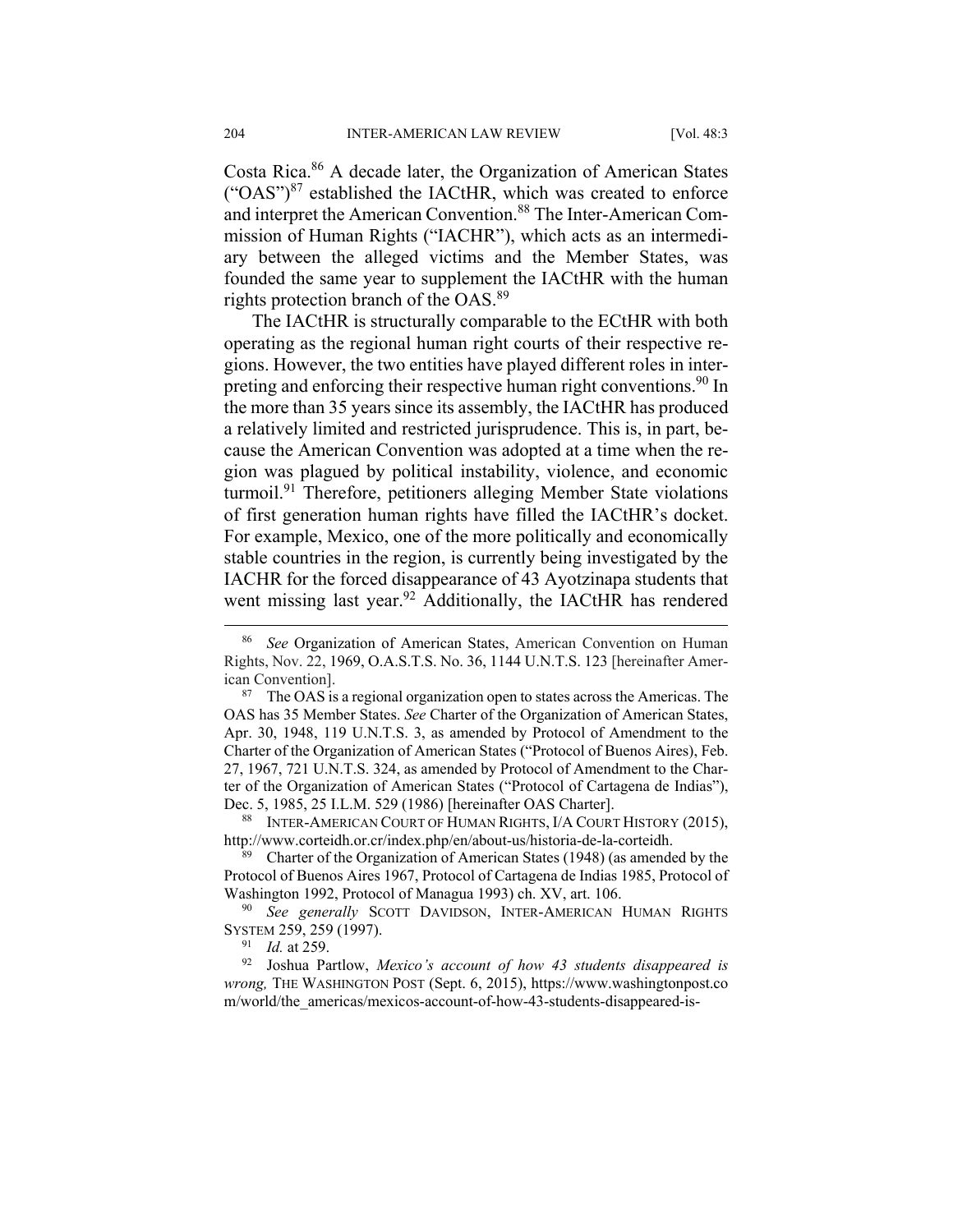less than a quarter of the judgments of its European counterpart, in part, because the IACtHR has the smallest budget of any international court and has limited personnel.<sup>93</sup> Accordingly, the IACtHR has produced relatively limited legal analysis regarding the Convention's individual Articles because the Court has focused on the "questions of fact and proof of fact" regarding the human right violations, instead of analyzing the scope of the Convention's standards and its interpretation in the face of technological developments.<sup>94</sup>

The IACtHR has not sufficiently developed the scope of the American Convention to incorporate the concept of data protection. Article 11—right to privacy of the American Convention, mirrors Article 8—right to privacy of the European Convention.<sup>95</sup> The plain language written in the text of Article 11 stipulates the same protections, such as the right to private life, which are listed in Article 8 of the European Convention. Furthermore, Article 11 extends even further than Article 8 to include the protection against "unlawful attacks on [an individual's] honor or reputation."96

The IACtHR's jurisprudence addressing Article 11 right to privacy is more developed than the majority of the Convention's other human rights because of the volume of cases that the Court has heard on the subject. $97$  Even so, the Court's past decisions on the right to privacy focus, like the early decision of the ECtHR, on preventing violations of physical intrusions of privacy.98 The IACtHR has only

wrong-new-report-says/2015/09/06/26a4a7be-5443-11e5-b225-90edbd49f362\_ story.html. 93 Diego García-Sayán, *The Role of the Inter-American Court of Human* 

Rights in the Americas, 19 U.C. DAVIS J. INT'L L. & POL'Y 103, 105 (2012).<br><sup>94</sup> Davidson, *supra* note 90, at 260.<br><sup>95</sup> American Convention, *supra* note 86, at arts. 8 & 11.<br><sup>96</sup> Id. at art. 11 (stating "(1) Everyone has

and his dignity recognized. (2) No one may be the object of arbitrary or abusive interference with his private life, his family, his home, or his correspondence, or of unlawful attacks on his honor or reputation. (3) Everyone has the right to the protection of the law against such interference or attacks.").<br><sup>97</sup> *See e.g.*, García Asto and Ramírez Rojas v. Peru, IA Ct. H.R. (2005);

Gomes Lund et al. v. Brazil, IA Ct. H.R. (2010); Kimel v. Argentina, IA Ct. H.R. (2008); Moiwana Community v. Suriname, IA Ct. H.R. (2005). 98 *See* LEE A. BYGRAVE, DATA PROTECTION LAW: APPROACHING ITS

RATIONALE, LOGIC AND LIMITS Ch. 7. (2002).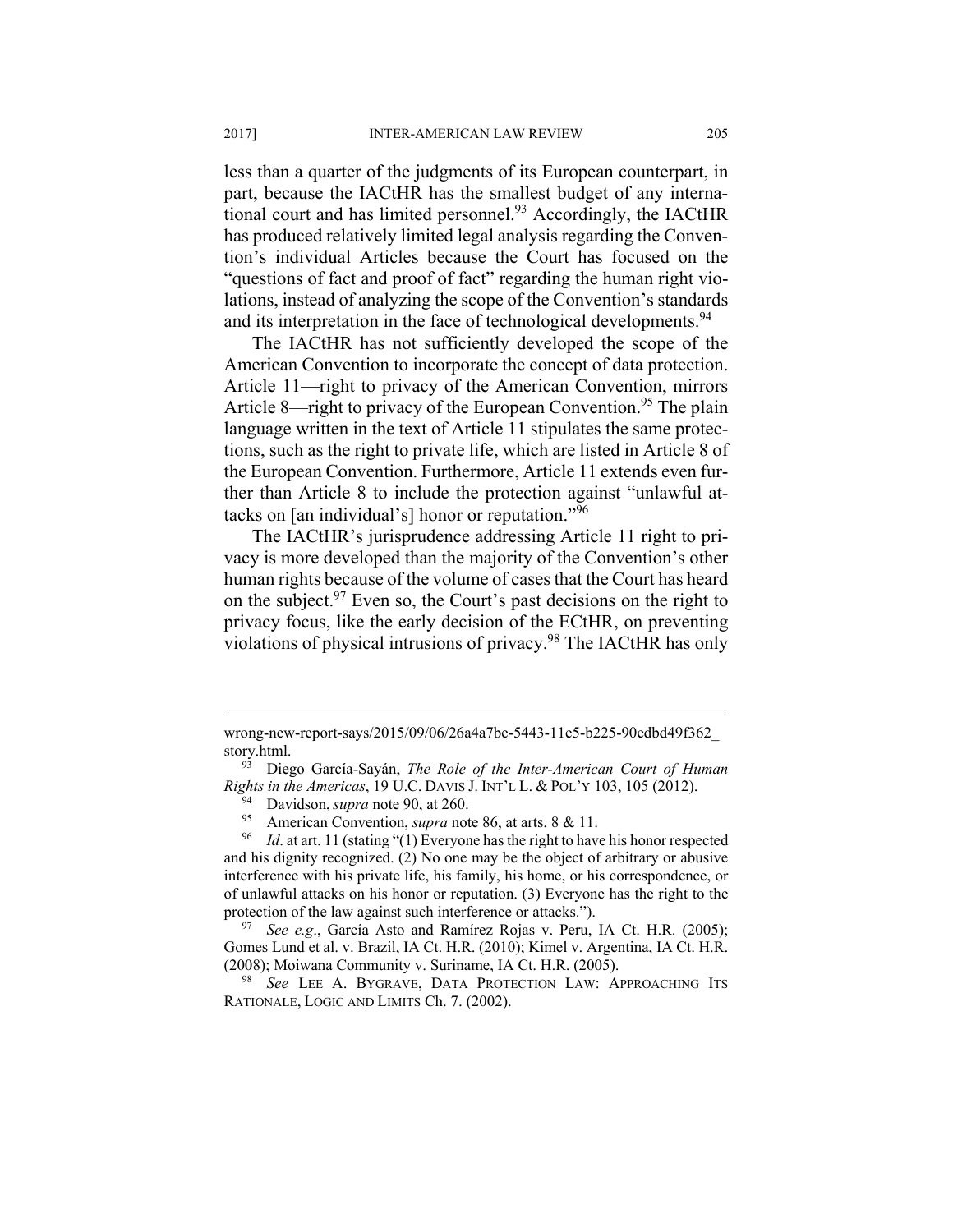addressed informational privacy in a limited capacity, which limited relation to data protection.<sup>99</sup>

Many Latin American countries have protected, in a limited capacity, personal information with the advent of the concept of *habeas data*, which, "derives from due-process doctrine based on the writ of *habeas corpus*."100 Specifically, *habeas* data translates from Latin to the idea "that you [the data subject] have the data," and hinges on one's right to control the information stored and revealed about him. 101 The right of *habeas data* was first established in Brazil's 1988 Constitution,  $102$  and the right can now be found in some form in the majority of Latin American countries' constitutions.<sup>103</sup> The inclusion of *habeas data* protections across the region coincided with the passage of new or reformed constitutions, in the 1980s and 1990s, which was the same time when data protection was popularized through Convention 108 and Directive 95/46/EC in Europe.<sup>104</sup>

While some Latin American countries still rely solely on a *habeas data* clause to protect personal data, other States have been more active in an effort to better regulate personal data. In recent years, some Latin American states have followed the European ap-

 <sup>99</sup> *See e.g*., Escher et al. v. Brazil, IA Ct. H.R. (2009) (holding that the state violated Article 11 when it applied unjustified wire-tapping as well as when it conducted warrantless searches of a petitioner's home). 100 Lee A. Bygrave, *Privacy and Data Protection in an International Perspec-*

*tive,* STOCKHOLM INSTITUTE FOR SCANDINAVIAN LAW 166, 169, (2010), http://w ww.uio.no/studier/emner/jus/jus/JUR5630/v11/undervisningsmateriale/Privacy %20and%20Data%20Protection%20in%20International%20Perspective.pdf. 101 *See* Andres Guadamuz, *Habeas Data: The Latin American Response to* 

*Data Protection*, 2 THE JOURNAL OF INFORMATION, LAW AND TECHNOLOGY (2000), www2.warwick.ac.uk/fac/soc/law/elj/jilt/2000\_2/guadamuz. 102 Keith S. Rosenn, *Procedural Protection of Constitutional Rights in Brazil*,

<sup>59</sup> AM. J. COMP. L. 1009, 1021 (2011).<br><sup>103</sup> White & Case, *From Habeas Data Action to Omnibus Data Protection:* 

*The Latin American Privacy Revolution,* 19 no. 9 LAT. AM.L.&BUS.REP. (2011), http://www.whitecase.com/publications/article/habeas-data-action-omnibusdata-protection-latin-american-privacy-revolution (listing Latin American countries with the right of habeas data as including Argentina, Brazil, Bolivia, Chile, Colombia, Costa Rica, Ecuador, Honduras, Mexico, Paraguay, Peru, Dominican

Republic, Uruguay and Venezuela). 104 *See e.g*., *id*. (listing Brazil, Colombia, Paraguay, Bolivia, Ecuador, and Venezuela).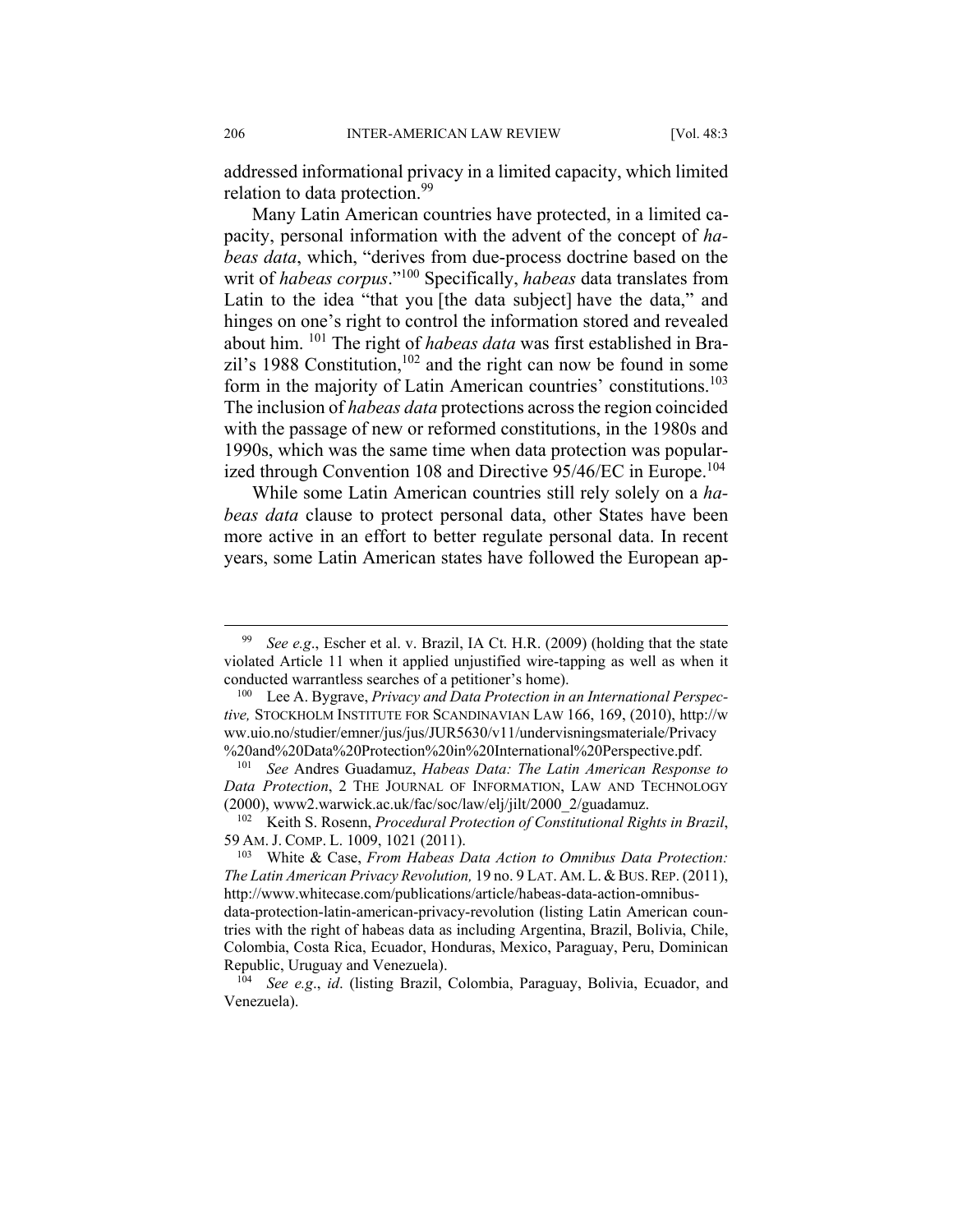proach by passing domestic legislation that parallels the data protection principles introduced by the relevant EU directives.<sup>105</sup> Argentina and Uruguay have gone so far as to petition the EU to evaluate their domestic laws as a requisite element for succession to Convention 108.106 Other countries in the region, such as Mexico and Colombia, have passed data protection laws that would arguably meet the accession standard.<sup>107</sup> The majority of Latin America countries have participated in the ever-rapid global trend toward data protection regulation.108 However, less than half of the members of the OAS have implemented a comprehensive data protection law.109 Specifically, many of the region's domestic data protection laws only apply to the public or private sectors individually, and others have data protection laws, but fail to establish a Data Protection Authority ("DPA") to enforce it.<sup>110</sup>

The IACHR's conduct over the last fifteen years has been instrumental in creating an atmosphere where the states in the region have already been informed on issues surrounding data protection. The Inter-American Commission dealt with the issue of *habeas data* indirectly through its establishment of the OAS Office of the Special Rapporteur for Freedom of Expression ("Special Rapporteur") in 1998.111 The Special Rapporteur operates within the juridical framework of the IACHR and is tasked with increasing awareness and observance of the freedom of expression across the Americas.<sup>112</sup> The IACHR, in reference to a report published by the Special Rapporteur, describes a *habeas data* action as "the right of any individual to have access to information referring to him and to modify,

 $\overline{a}$ 

sion/showarticle.asp?artID=132. 112 Santiago A. Canton, *The Role of the OAS Special Rapporteur for Freedom* 

*of Expression in Promoting Democracy in the Americas*, 56 U. MIAMI L. REV. 307, 309 (2002); Claudio Grossman, *Freedom of Expression in the Inter-American System for the Protection of Human Rights*, 7 ILSA J. INT'L & COMP. L. 411, 419 (2001).

<sup>&</sup>lt;sup>105</sup> Tobón, *supra* note 5, at 6.<br>
<sup>106</sup> American Convention, *supra* note 86, at art. 23.<br>
<sup>107</sup> Tobón, *supra* note 5, at 6.<br>
<sup>108</sup> *See generally* DLA PIPER, *supra* note 5.<br>
<sup>109</sup> *Id.*<br>
<sup>109</sup> *Id.*<br>
See generally Gr *standards outside Europe: implications for globalization of Convention 108* 2 INT'L DATA PRIVACY L., 68 (2012).<br><sup>111</sup> ORGANIZATION OF AMERICAN STATES, http://www.oas.org/en/iachr/expres-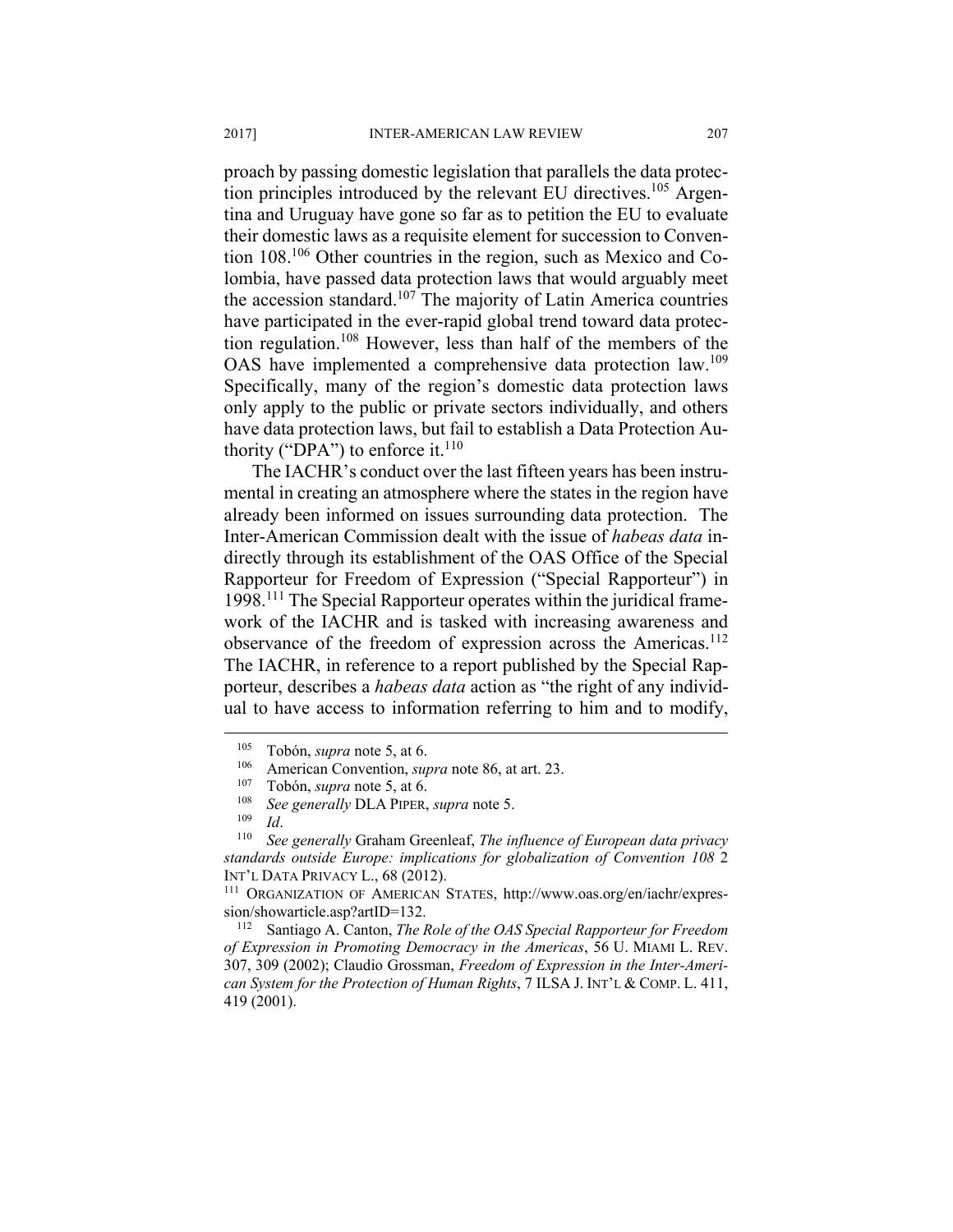remove, or correct such information, when necessary."113 The Commission continues by supporting the Special Rapporteur's conclusion that a *habeas data* action is based on three premises:

> 1) the right of any individual to not have his privacy disturbed; 2) the right of any individual to access information referring to him in public or private databases, and to modify, remove, or correct information if it is sensitive, false, biased, or discriminatory; and 3) and the right of any individual to use the action of *habeas data* as an oversight mechanism.<sup>114</sup>

Furthermore, the IACHR has written guidelines advising states across the region not to arbitrarily interfere with its citizens' personal data and to prohibit other private actors from the same abusive conduct.115 In its 2013 report, the Special Rapporteur called for individual legislatures to respect international human rights obligations pursuant to the Internet and privacy.<sup>116</sup> Although the IACtHR has not addressed the protection of a person's data through its case law, it has permitted *habeas* data actions. Petitioners have brought "the action of *habeas data* remedy" to investigate past human right violations by past or current governments in an attempt to discover information, such as the final resting place of relatives that had disappeared by past governmental regimes.<sup>117</sup>

# SECTION III. LATIN AMERICAN HAS A DATA PROTECTION GAP

The IACtHR should enforce a minimum data protection standard across the region. It must take action because a number of countries in the region have failed to pass comprehensive data protection

<sup>113</sup> IACHR, REPORT ON THE SITUATION OF HUMAN RIGHTS DEFENDERS IN THE AMERICAS, OEA/Ser.L/V/II.124, ¶ 87 (2006), *available at* http://www.cidh.org /countryrep/Defenders/defenderstoc.htm. 114 *Id*. at ¶ 89.

<sup>115</sup> *See id*; *see also* Canton, *supra* note 112, at 312-13. 116 *See* Inter-Am. C.H.R., Report of the Office of the Special Rapporteur for Freedom of Expression 477-530 (2013).<br><sup>117</sup> Brian Farrell, *The Right to Habeas Corpus in the Inter-American Human* 

*Rights System*, 33 SUFFOLK TRANSNAT'L L. REV. 197, 199 (2010).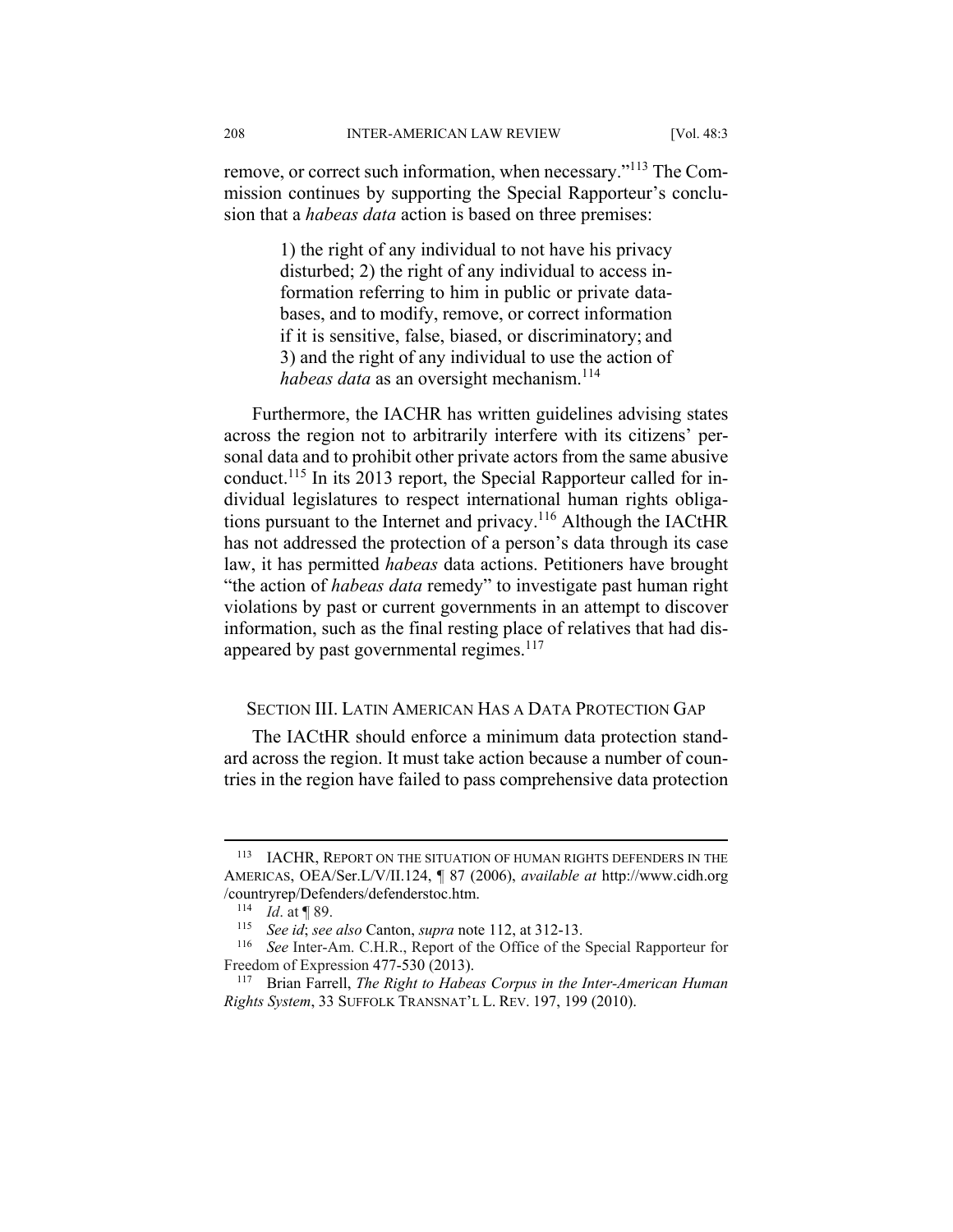laws and some of the countries that have data protection laws fail to enforce them adequately.

# *A. Not All Latin American States Have Adequate Data Protection Regulations*

While a number of Latin American countries, such as Bolivia, Ecuador, El Salvador, Honduras, and Venezuela, have failed to pass comprehensive data protection laws,<sup>118</sup> most Latin American countries afford their citizens the right of privacy in some form.119 However, this conventional standard of privacy varies greatly from state to state because individual governments have interpreted the meaning of privacy in different historical and cultural contexts.120 The antiquated privacy provisions fail to consider the modern issue of data protection, and both *habeas data* provisions and sector specific laws are too limited in scope to adequately protect individuals' personal data.<sup>121</sup>

#### 1.Habeas Data

The majority of OAS States have a constitutional *habeas data* provision.122 However, the right of *habeas data*, while progressive in the region when first introduced, falls short of providing sufficient personal data protection in the face of advancing technology.123 For example, when a state relies solely on a habeas data construction to protect personal data, the system often does not (1) include a DPA; (2) address the topic of data transfers or sensitive data; (3) require database security measures; and (4) control the purpose or time personal information is stored.124 Additionally, the *habeas data* remedy only applies after the damage has been done. Therefore, a *habeas data* provision serves only as a minimal protection of individual's

<sup>&</sup>lt;sup>118</sup> Tobón, *supra* note 5, at 6.<br>
<sup>119</sup> COMPARATIVE STUDY, *supra* note 6, at 7.<br>
<sup>120</sup> See id. at 8.<br>
<sup>121</sup> See id. at 8.<br>
<sup>122</sup> See id: e.g., PARAGUAY [CONSTITUTION] 1992, art. 135, an English translation is available at http:// www.oefre.unibe.ch/law/icl/pa00000\_.html; PERU [CONSTITUTION] 1993, art. 200, § 3, an English translation is available at http:/ /www.oefre.unibe.ch/law/icl/pa00000\_. html. 123 Maxim Gakh, Argentina's Protection of Personal Data: Initiation and Re-

sponse, 2 I/S: J.L. & POL'Y FOR INFO. SOC'Y 781, 784 (2006). 124 *Id*.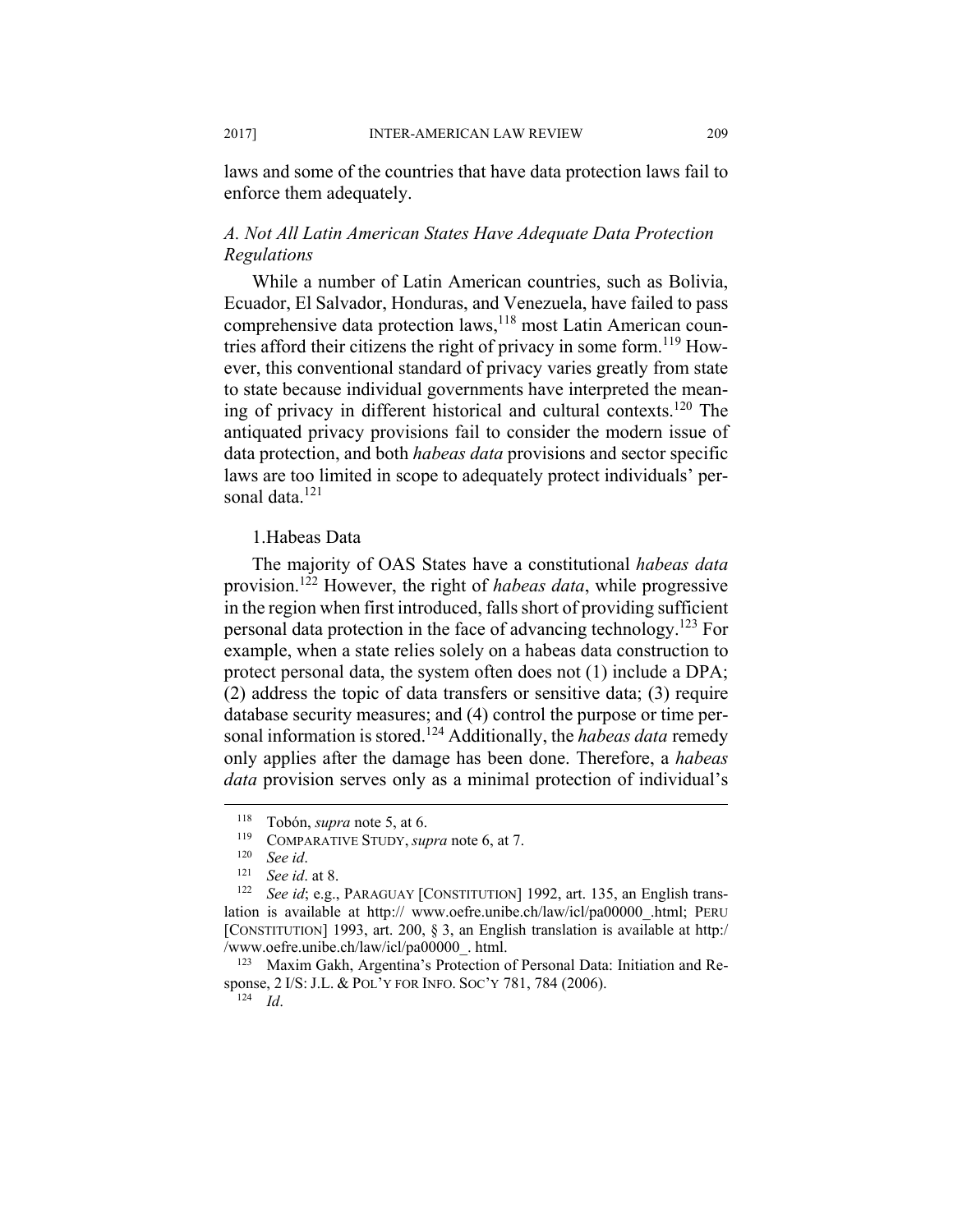privacy and is immaterial in combating the violation of an individual's privacy through an abuse of his data privacy.

Argentina, as well as other Latin American countries, passed comprehensive personal data protection laws during the last two decades because of the limited protections *habeas data* provisions provide to their respective citizens.<sup>125</sup> It is unclear whether the recent data protection laws were passed in an effort to comply with the European system or if the legislative action was motivated by human rights. As more states adopt domestic data protection laws, the international community should pay particular attention to the states' self-regulation enforcement mechanisms.

#### 2. Industry Specific Data Regulations

There are no industry specific laws in Latin America that adequately protect personal data. For example, elements of consumer protection laws overlap with data protection laws, but the consumer protection laws are too limited in scope to fulfill the data protection laws' purpose.<sup>126</sup> First, a consumer protection law, as denoted by its name, does not protect non-consumers. For example, it does not protect against a company's mismanagement of employee personal information nor does it regulate mega data stored by government entities. A consumer protection law may be used in a case of identity theft, but the consumer protection regulations do not provide a consumer with a claim against a company that stores his information in a database that makes him more susceptible to identity theft. Any state that was to expand the scope of its consumer protection law would not resolve the current state-to-state standard that lacks harmonization.<sup>127</sup>

<sup>125</sup> *See id*. at 787; *see generally* DLA PIPER, *supra* note 5 (explaining the comprehensive data protection laws passed by Mexico, Peru and Costa Rica and other Latin American countries). 126 *See* Robert G. Vaughn, *Consumer Protection Laws in South America*, 17

HASTINGS INT'L & COMP. L. REV. 275, 278 (1994).<br><sup>127</sup> Robert Kossick, *The Internet in Latin America: New Opportunities, Devel-*

*opments, & Challenges*, 16 AM. U. INT'L L. REV. 1309, 1338 (2001).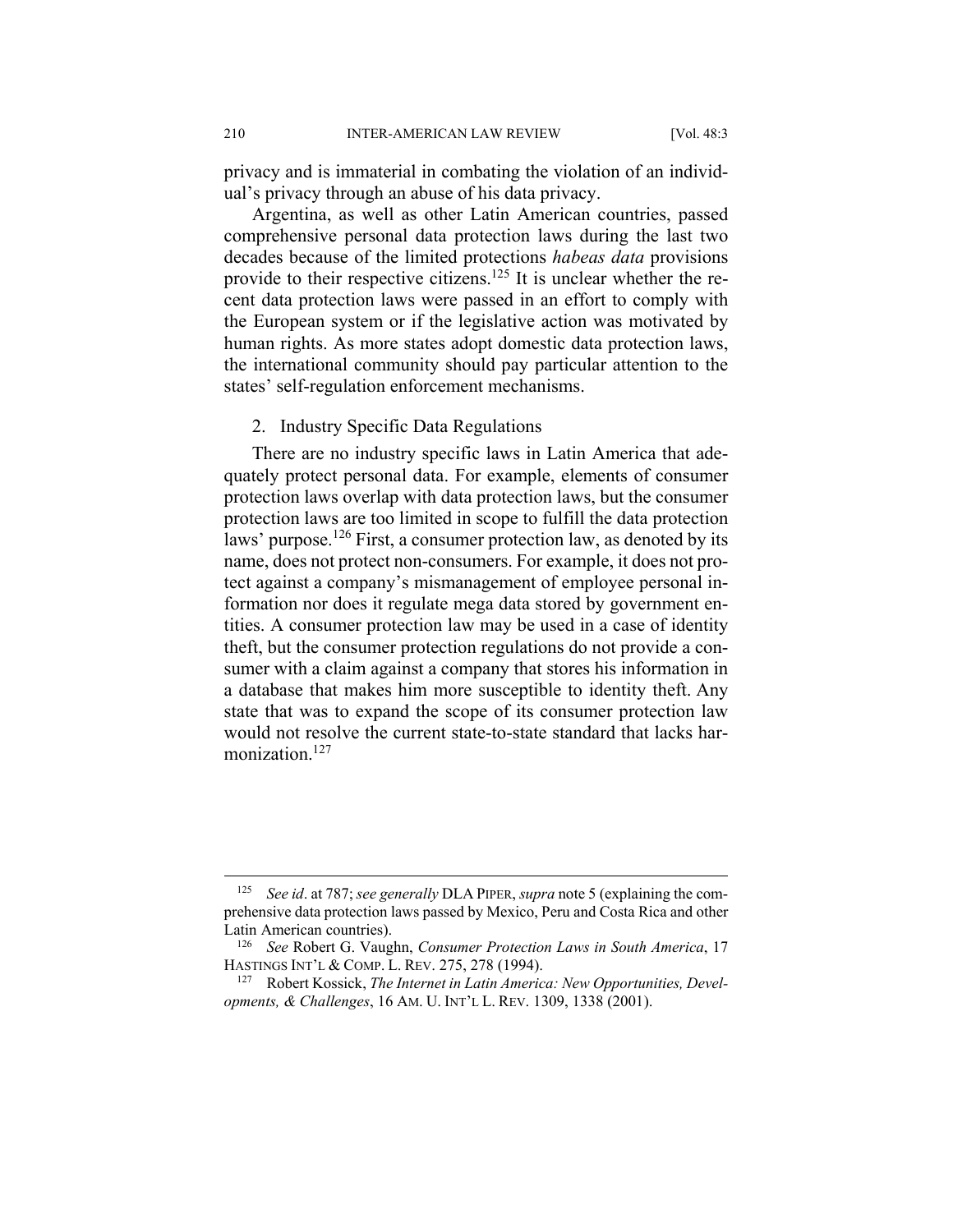# *B. Latin American States Have a Reputation of Failing to Enforce Domestic Data Protection Laws*

The IACtHR should establish a minimum data protection standard in order to minimize the damage a victim would face if a State fails to enforce a violation of its domestic data protection regulations. The overlapping jurisdiction would provide victims with a second line of defense by an independent forum, which would allow victims to seek redress for violations that the State fails to enforce.

Many countries in Latin America, whether warranted or not, have a poor reputation of applying domestic laws indiscriminately throughout society or enforcing the laws at all.<sup>128</sup> Whether referring to the divide between "legal theory and judicial administration"<sup>129</sup> or analyzing the issue in terms of the symbolic verses operative value of the law,  $130$  the rift between the laws on the books and the states' enforcement of those laws has been well documented throughout the region's history.<sup>131</sup>

It is relevant to question how resilient Latin American governments will be in enforcing their newly adopted data protection laws. It is particularly appropriate to question a state like Chile, which

<sup>128</sup> *See* Keith S. Rosenn, *Brazil's Legal Culture: The Jeito Revisited*, 1 FLA. INT'L L.J. 1, 2-5 (1984) (illustrating the gap between law and society, as evidenced by the jeito, a Brazilian way of "coping with the formal legal system" by bending or bypassing law in widely established and culturally acceptable ways). 129 Roscoe Pound, *Law in Books and Law in Action*, 44 AM. L. REV. 12, 15-

<sup>18 (1910). 130</sup> Rogério Pires da Silva, *Protection of Personal Data in Brazil and the Pro-*

*visions of Brazil's New Internet Law*, 44 no. 2 ABA INT'L LAW NEWS 9, 10 (2015) (addressing the limited impact of Brazil's new Internet law in light of the black market trading of individual's personal data by corporations and government members alike).<br><sup>131</sup> KENNETH L. KARST & KEITH S. ROSENN, LAW AND DEVELOPMENT IN

LATIN AMERICA: A CASE BOOK 58 (1975) (arguing that disparity regarding the application of the domestic laws is rooted in various "historical and cultural factors" such as "idealism, paternalism, legalism, formalism, and lack of penetration."); *see also* John Linarelli, *Anglo-American Jurisprudence and Latin America*, 20 FORDHAM INT'L L. J. 50, 54-60 (1996) (describing the conflict between the rules that govern the informal sector and the official legal system in Latin America, especially the fact that the formal system that serves elite interests leading most Latin Americans to ignore it).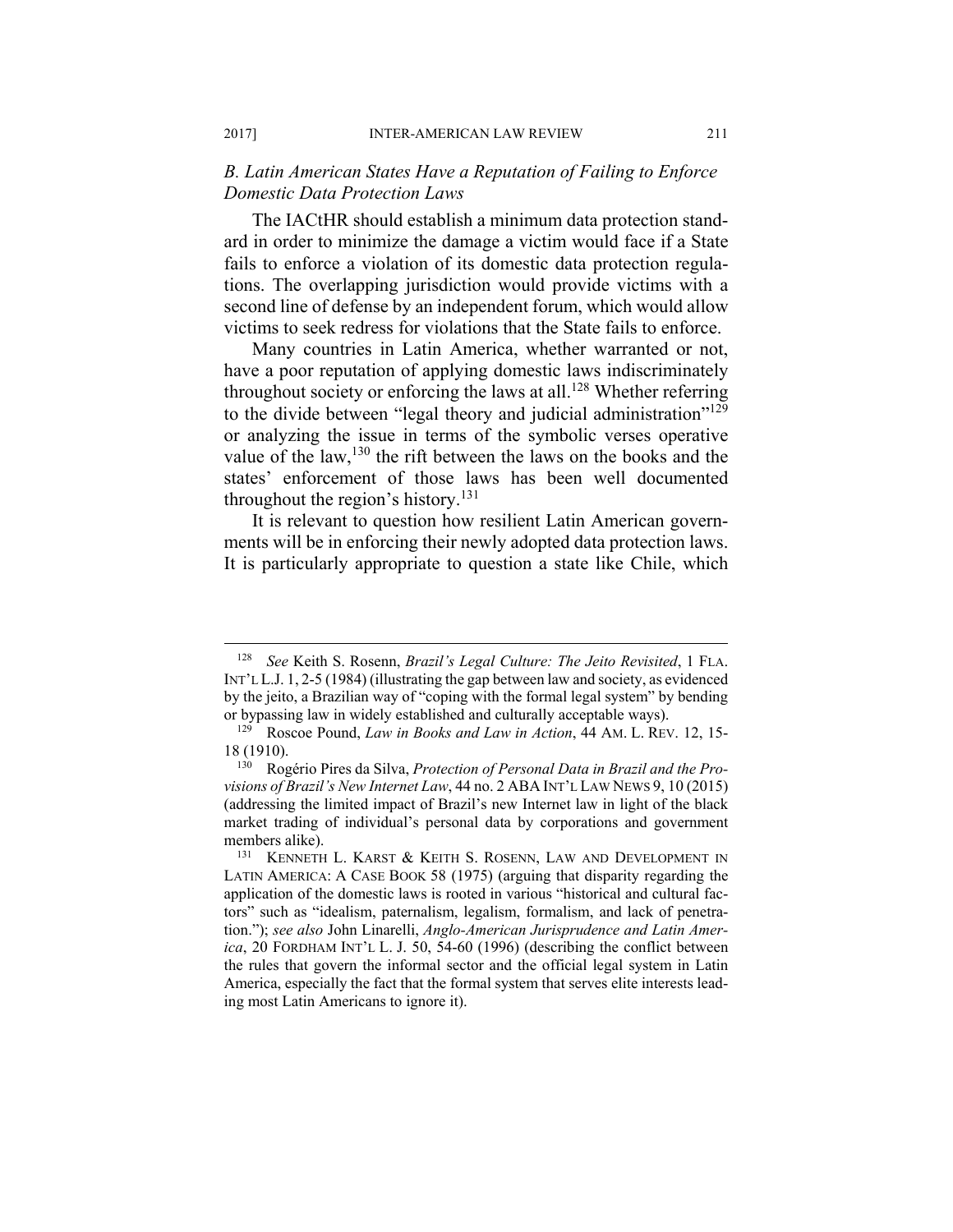passed a data protection law, but has failed to establish a Data Protection Act ("DPA") to enforce the standards set out in the law.132 While individuals may be able to bring a domestic cause of action in certain instances, it serves little practical function without a DPA regulating the enforcement of the law. Specifically, individuals are often unaware when their information is being used or stored by a corporation, especially when the data is moving between companies and over domestic borders.<sup>133</sup> Moreover, the limited burden a consumer's individual suit would cause a large corporation or government entity is unlikely to deter the prohibited conduct and the potential damages would not justify a victim's litigation costs.

There are two prevalent arguments that require further analysis. First, some argue that the notion of Latin America having an enforcement issue is outdated.134 This theory is based on the idea that Latin American countries have taken action to address the gap between state law and social practice.<sup>135</sup> Specifically, states are said to have employed legal reforms, increased legal education, and improved the examination of values and actors within the informal sector in order to develop strategies to increase the enforcement of all laws.136 While it is undisputed that a number of Latin American countries have improved the enforcement of their respective data protection laws over the last few decades, there remains a discernable enforcement gap in a number of Latin American countries.<sup>137</sup> Most Latin American countries have entered into an intellectual property treaty or a free trade agreement that include intellectual property protections. However, a number of those countries have not been diligent in enforcing those agreements because intellectual property is a modern right that those countries do not have a tradition of protecting.138 For example, Mexico has passed a number of copyright laws dating back to 1997; however it continues to do a poor

<sup>132</sup> Greenleaf, *supra* note 110, at 70.<br>
<sup>133</sup> EUROPEAN DATA PROTECTION SUPERVISOR, *supra* note 12, at 35.<br>
<sup>134</sup> Jorge L. Esquirol, *Continuing Fictions of Latin American Law*, 55 FLA. L.

REV. 41, 53-59 (2003).<br><sup>135</sup> *Id.* at 54.<br><sup>136</sup> *Id.* 137 *Id.* at 56.<br><sup>138</sup> David Switzer & Danny G. Pérez y Soto, *The State of Intellectual Property in Latin America: Legal Trends, Economic Development and Trade*, B&R LATIN AMERICA IP 1, 14 (2012).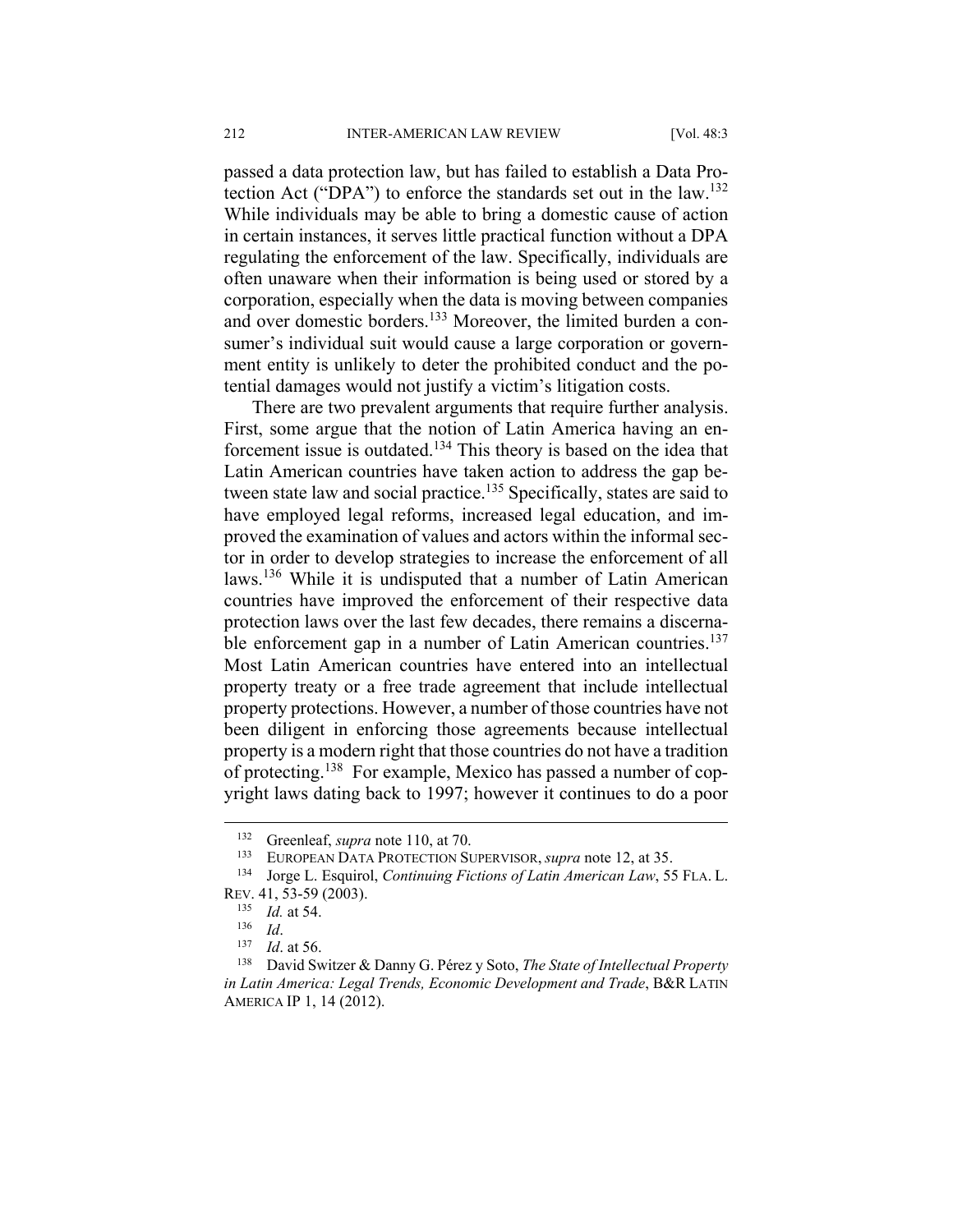job of enforcing the laws.139 Although the purpose of the Mexican Federal Law on Copyright is to protect intellectual property in all forms, the state has failed to consistently enforce these provisions in practice.140 The Mexican markets are saturated with unlicensed knockoff products, and 25% of pharmaceutical products sold in Mexico are counterfeit.<sup>141</sup> Even if the Mexican government intends to enforce these laws, issues of enforcement still arise in cases where the government makes a good-faith effort due to inadequate training and resources for the enforcement of the law and corruption in the administrative and judicial arenas. $142$  Claims that the issue of enforcement is no longer a peril of Latin American states legal systems fail to disprove the overwhelming evidence to the contrary.<sup>143</sup> Latin American countries may fail to enforce the modern privacy protection laws since the laws relate to a modern right and those countries have a weak track record of enforcing laws relating to modern rights.

Second, academics claim that the enforcement critique is misleading because it fails to consider that "the gap between law and action is axiomatically ever present [and while it is true that] some rules [are] more closely followed than others, a full society-wide measure is quite impossible, and fair comparisons are elusive."<sup>144</sup> This argument is not flawed, but the line of reasoning reinforces the argument for spreading the burden of enforcement to the IACtHR. The lack of a statistical analysis regarding the specific enforcement deficiencies based on individual states and their respective laws

<sup>139</sup> *See generally* Mexico Federal Law on Copyright, Mar. 24, 1997, http://w ww.wipo.int/wipolex/en/text.jsp?file\_id=128791 (An English translation of Mexico's *Ley Federal del Derecho de Autor*). 140 Michael C. McClintock, *Sunrise Mexico; Sunset Nafta-Centric Ftaa-What* 

*Next and Why?*, 7 SW. J. L. & TRADE AM. 1, 48-50 (2000) (discussing the status of IP law in Latin America). 141 Merri C. Moken, *Fake Pharmaceuticals: How They and Relevant Legisla-*

*tion or Lack Thereof Contribute to Consistently High and Increasing Drug Prices*, 29 AM. J.L. & MED. 525, 530 (2003).<br><sup>142</sup> See McClintock, *supra* note 140, at 94.<br><sup>143</sup> Mark Greenberg, *Recent Developments in Latin American Intellectual* 

*Property Law: The Venezuelan Response to Andean Pact Decision 313*, 25 U. MIAMI INTER-AM. L. REV. 131, 153 (1993) (claiming that Venezuela has only enforced three of the fifty thousand patents registered over a timespan of nearly forty years). 144 Jorge L. Esquirol, *The Turn to Legal Interpretation in Latin America*, 26

no. 4 AM. U. INT'L L. REV. 1031, 1057 (2011).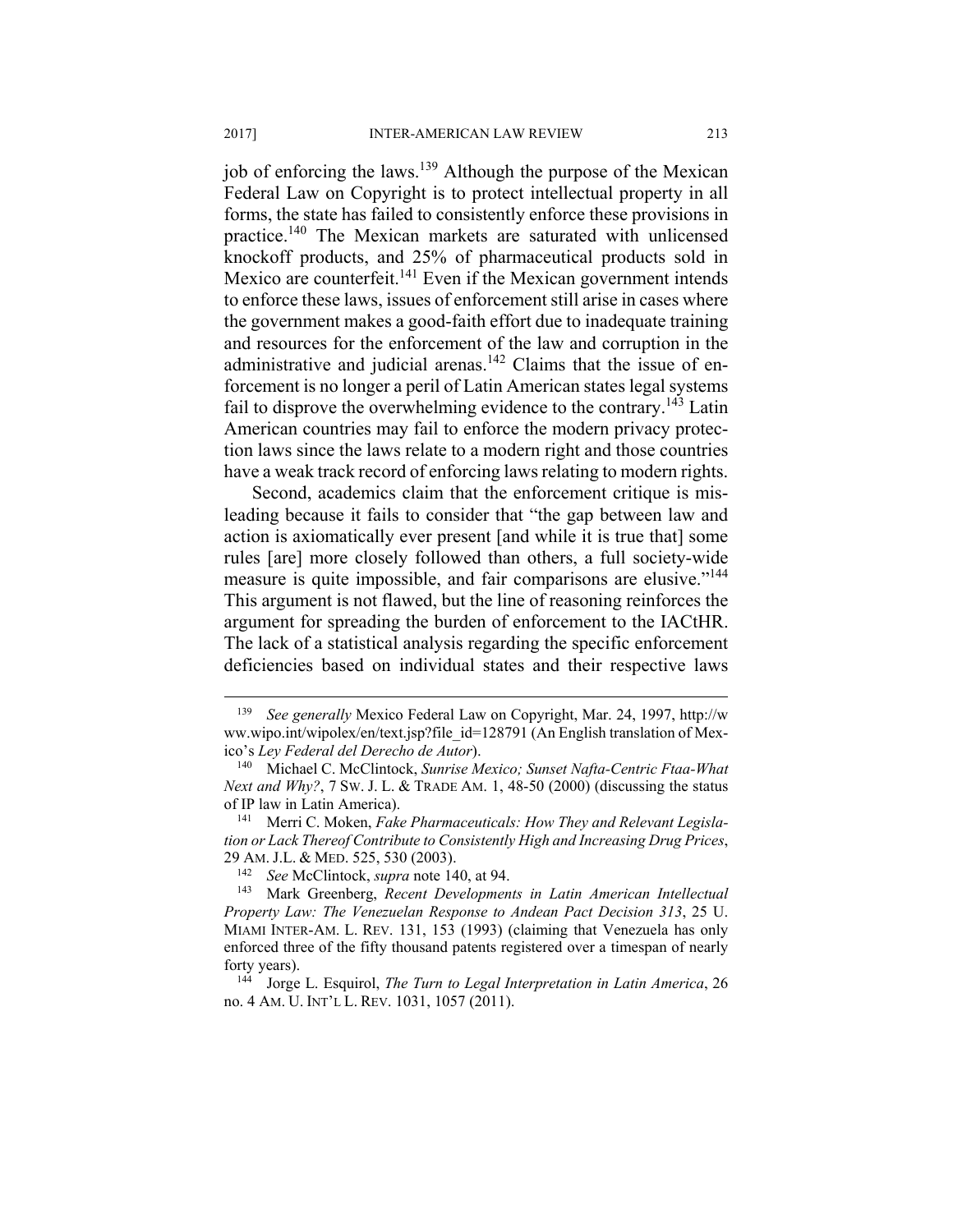does not disprove the enforcement gap, but merely introduces the need for states to pay more attention to documenting and solving their enforcement failings. Whether or not it is reasonable to expect a state to completely eradicate the enforcement gap does not change a state's obligations under the American Convention.

The progress that some Latin American states have made in the area of enforcing legislation is commendable, but the majority of countries in the region will need to do more to reverse the longstanding belief that Latin America states fail to adequately enforce their respective laws. A victim is unlikely to bring a claim when he believes that the state will not fulfills its obligation to enforce the  $law<sup>145</sup>$ 

# SECTION IV: A MINIMUM DATA PROTECTION STANDARD WOULD BENEFIT THE ECONOMY

A minimum data protection standard applied across Latin America would benefit both individual Latin American countries' and the global economy. Conversely, the region's failure to establish a harmonized data protection standard has resulted in a decreased economic viability as other regions continue to develop and modernize.

A universal adoption of a minimum data protection standard would, pursuant to the principle of free trade and the direct boost the European relations would have on Latin America, create a more conducive environment for international companies interested in conducting business in Latin America. Issues surrounding data protection have become a central consideration for corporations' compliance and risk management departments.146 Some transnational businesses are concerned with the patchwork of data protection laws throughout Latin America because it causes uncertainty regarding

<sup>145</sup> *See e.g.,* Mariana Hernández Crespo, *A Systemic Perspective of ADR in Latin America: Enhancing the Shadow of the Law Through Citizen Participation*, 10 CARDOZO J. CONFLICT RESOL. 91, 92-97 (2008) (arguing that, although Latin American law purports to protect citizens, neither courts nor alternative dispute resolution enforce these laws effectively, and concluding that participatory law-

making is essential to strengthening dispute resolution systems in Latin America). 146 Raphaël Gellert, *Understanding Data Protection As Risk Regulation*, 18 J. INTERNET L. 3 (2015).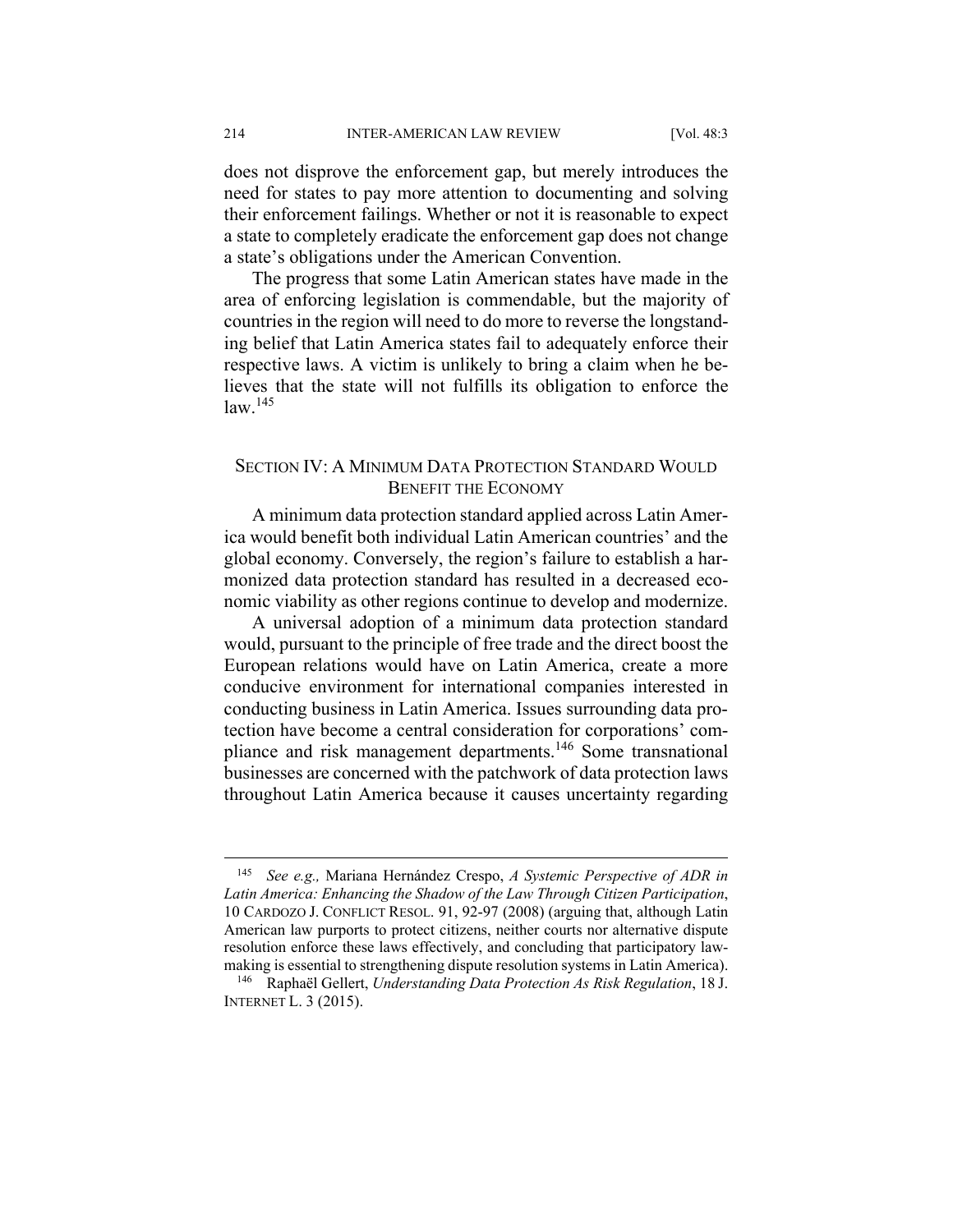the law controlling the outsourced data. $147$  Furthermore, a conscientious corporation may bear added legal costs aimed at avoiding state imposed civil and criminal penalties.<sup>148</sup> Accordingly, the failure to establish a coordinated data protection legal infrastructure serves as an obstacle to cross-border trade and investment.<sup>149</sup>

International organizations have illustrated the economic principles that support the adoption of widespread data protection laws. APEC has invested substantial time and resources in an attempt to create a harmonized data protection system among its Member States in support of its mantra of providing a "forum for facilitating economic growth, cooperation, trade, and investment in the Asia-Pacific region."<sup>150</sup> Additionally, the World Trade Organization (WTO) promotes the free trade among nations in an effort to foster increased global economic output of more efficient, economic, and innovative products.151 A minimum data protection standard in Latin American would serve to further open the Latin American market consistent with the economic goals of the WTO. Therefore, a widely accepted data protection standard in Latin America would help create a stable environment for economic opportunities and growth.

However, corporations in states that have not passed comprehensive data protection laws may advocate for a free market approach instead of a government-regulated system. Specifically,

<sup>147</sup> Catherine L. Mann, *Balancing Issues and Overlapping Jurisdictions in the Global Electronic Marketplace: The UCITA Example*, 8 WASH. U. J. L. & POL'Y 215 (2002) (arguing that the policymakers' response to overlapping jurisdictions regarding the protection personal information "will materially affect whether individuals, firms, countries, and the world as a whole will benefit from the wealth of information and the possibilities of network externalities offered by the global Internet marketplace.").<br><sup>148</sup> Tobón, *supra* note 5, at 8.<br><sup>149</sup> Juan M. Alcalá, *Transnational Disputes in A Global Economy*, 75 TEX.

B.J. 512 (2012); Connolly, *A new regional approach to privacy in ASEAN*, GALEXIA (Oct. 2008), http://www.galexia.com/public/research/articles/research\_

articles-art55.html.<br><sup>150</sup> APEC HOMEPAGE, http://www.chinaapec.org/en/about\_apec/ (last visited Nov. 18, 2015). 151 WORLD TRADE ORGANIZATION, https://www.wto.org/english/thewto\_e/w

hatis e/what stand for e.htm (last visited Nov. 18, 2015) (comprised of 159 Member Nations that account for 97 percent of global trade).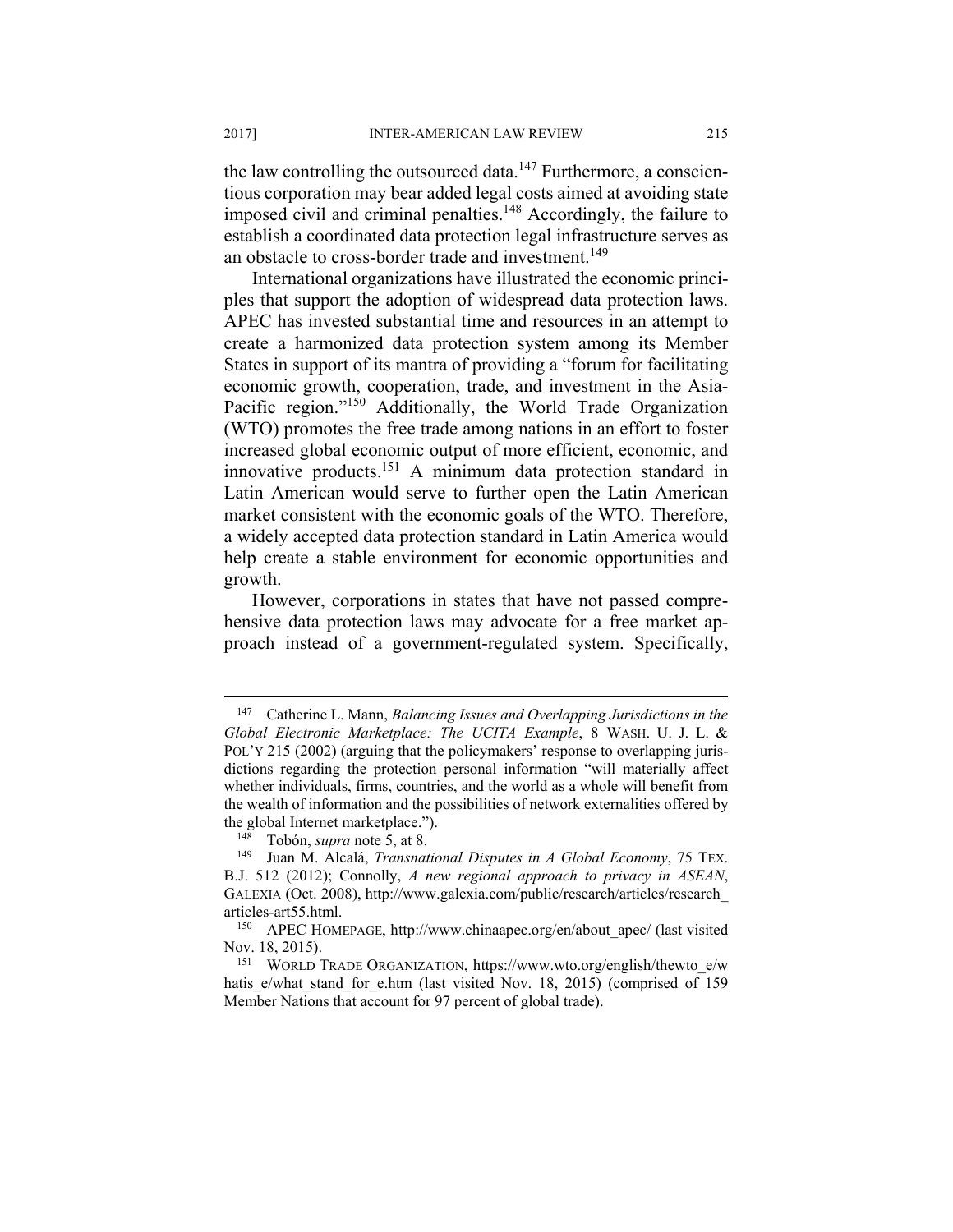businesses may complain of increased costs of compliance, transaction, operating, and opportunity costs of conforming to a data protection regulatory scheme. Economic principles may even indicate that these costs are likely to be passed along to consumers.<sup>152</sup>

Nevertheless, the direct increase in European business investment alone would likely outweigh any negligible costs passed on to consumers. Experts project that more adequate data protection laws across Latin America may translate to more business flowing from Europe to those countries.<sup>153</sup> For example, European countries keep their call centers and data centers within Europe due to the stringent cross-border regulations of personal data.154 However, the passage of adequate laws in another region like Latin America, with lower wages and operating costs, would appeal to those private and public entities that would see gains from outsourcing data related jobs. Colombia recently passed a comprehensive data protection law replicating the European adequacy requirements.<sup>155</sup> The law was designed especially to pass the adequacy standard required by Convention 108 and is expected to improve the country's economic potential.<sup>156</sup> Latin American countries would not only profit directly from European and other international investors, but would also benefit from the technological updates that would likely follow the adoption of data protection laws across Latin America.

A country's update to modern technological products produces improved productivity and efficiency nationally, which stimulates economic growth and may lead to an improved standard of living for the countries' respective citizens.157 For example, products like

<sup>152</sup> Gregory Shaffer, *Globalization and Social Protection: The Impact of EU and International Rules in the Ratcheting Up of U.S. Privacy Standards*, 25 YALE J. INT'L L. 1, 9 (2000). 153 Norberto Gaona, *LATAM Exporters Begin to Capitalize on Stronger Tools,* 

*Better Policies and Greater Access to Data*, NEARSHORE AMERICAS, http://www .nearshoreamericas.com/ales-strengthening-latin-americas-exportation-global-

services/ (last visited Nov. 18, 2015). 154 John Tagliabue, *Eastern Europe Becomes a Center for Outsourcing*, THE NEW YORK TIMES (Apr. 19, 2007).<br><sup>155</sup> Gaona, *supra* note 153.<br><sup>156</sup> See Alejandro Ciero, *Latin America and the Right of Privacy in the Inter-*

*net*, INT'L L. PRACTICUM, 33 (2001). 157 Horacio E. Gutiérrez & Daniel Korn, *Facilitando the Cloud: Data Protec-*

*tion Regulation As A Driver of National Competitiveness in Latin America*, 45 U. MIAMI INTER-AM. L. REV. 33, 34 (2013) (Discussing the economic benefits of the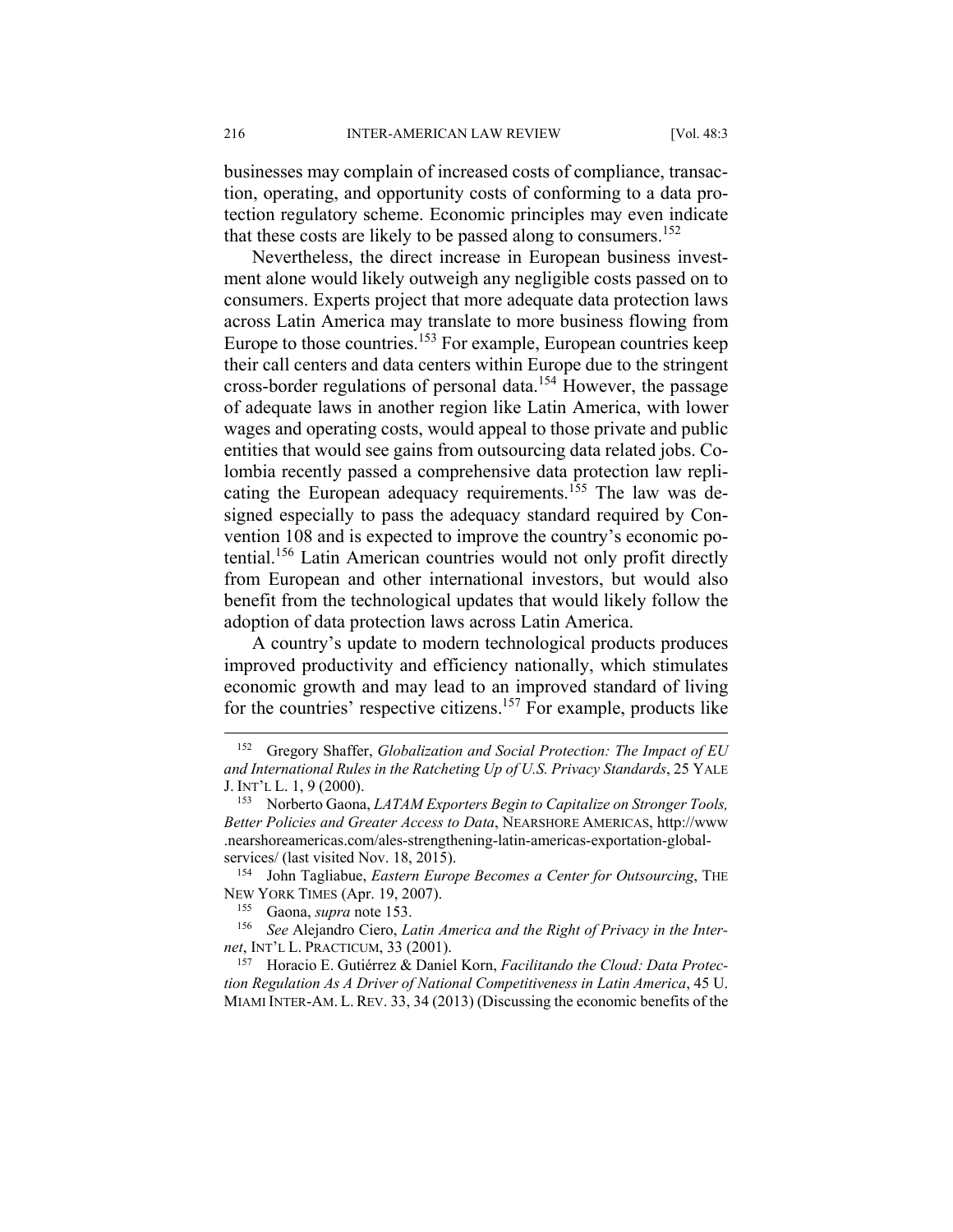the cloud services are advertised to provide consumers with reduced capital costs, improved flexibility, streamline processes, and improved accessibility.<sup>158</sup> Specifically, the global market for cloud services is projected to amass more than \$241 billion by 2020.159 Internet-based companies, like MercadoLibre<sup>160</sup> and Facebook, have experienced widespread success across the region with the increased use of modern technology in Latin America over the last decade.<sup>161</sup> Two out of three Latin Americans are now online, and they represent potential consumers and innovators, owners, and employees of techbased companies. However, widespread use of modern tech products requires consumer confidence.<sup>162</sup> In short, a harmonized data protection standard would likely increase economic growth across the region by increasing opportunities in the multi-billion-dollar tech industry and increasing consumer confidence in new technological products.<sup>163</sup>

While the scope and length of this article discourages any further discussion of economics, future work may consider the choice that Latin American legislatures may face regarding the dilemma of whether to pass more strict and expansive data protection legislation in an attempt to entice investment from European corporations, or to either not pass a data protection law or to pass a narrow law to encourage U.S. investment.<sup>164</sup> If the IACtHR fails to create minimum data protections, the limited U.S. companies could conceivably entice Latin American countries to remove data protection laws or limit the scope of the laws, in essence creating a race to the least restrictive data protection regulations.

cloud, such as job creation, cost savings, democratization of computing and social

inclusion, increased agility, and security).<br><sup>158</sup> *Id.* at 39-45.<br><sup>159</sup> Paul M. Schwartz, *Information Privacy in the Cloud*, 161 U. PA. L. REV. 1623, 1627 (2013) (predicting that the global market for cloud services will amass

<sup>\$241</sup> billion by 2020).<br><sup>160</sup> MercadoLibre is the largest e-commerce ecosystem in Latin America, *see Overview,* MERCADOLIBRE, http://investor.mercadolibre.com/.<br><sup>161</sup> Americas Society/Council of the Americas, Infographics: Internet Access

in Latin America, http://www.as-coa.org/articles/infographics-internet-access-lat in-america (last visited Nov. 18, 2015).<br> $\frac{162}{162}$  Gutiérrez, supra pote 157, at 35.

<sup>162</sup> Gutiérrez, *supra* note 157, at 35. 163 *Id*. at 34. 164 Gaona, *supra* note 153.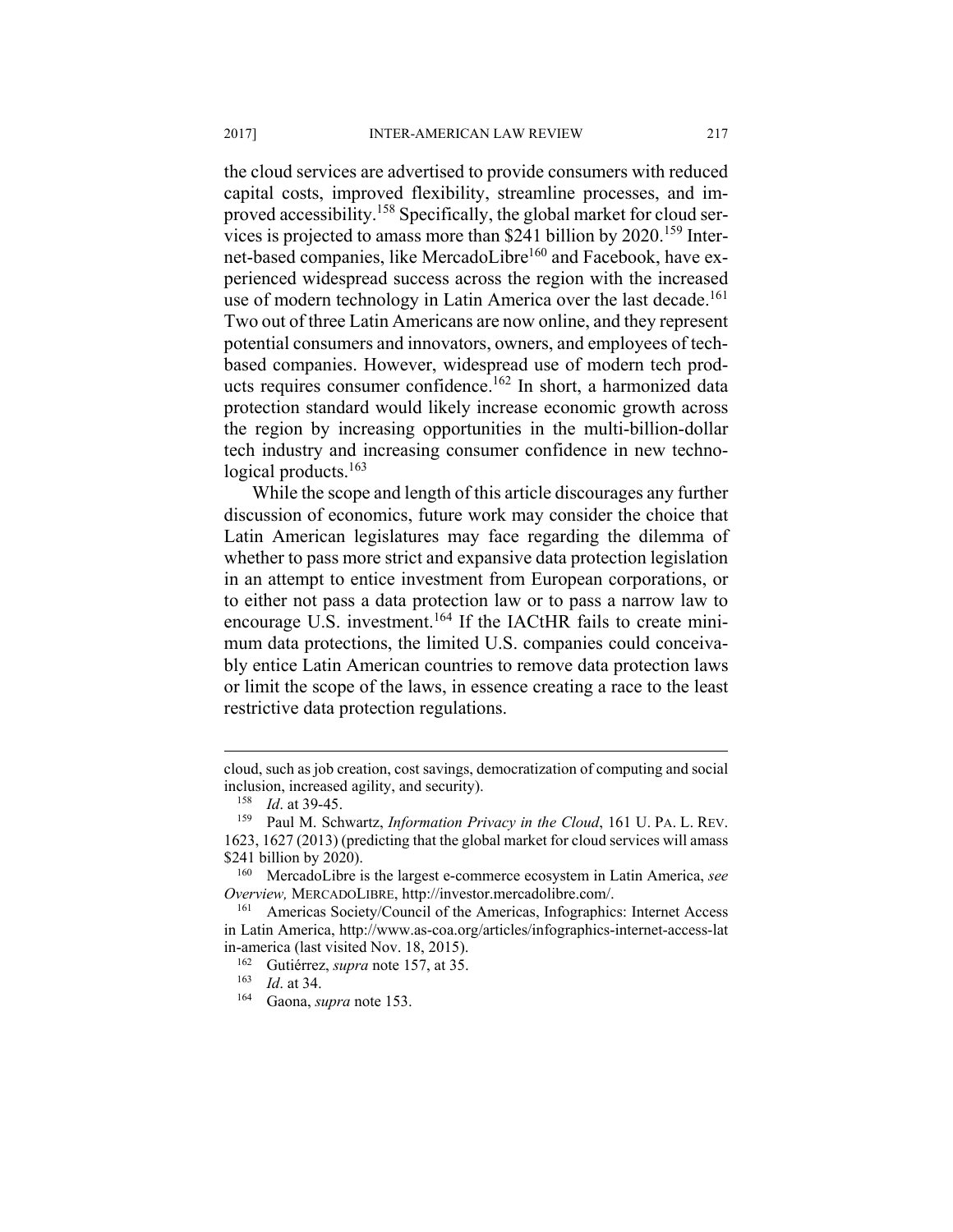# SECTION V: THERE ARE NO VIABLE ALTERNATIVES

The use of the IACtHR is the best forum to immediately implement a minimum data protection standard across Latin America. The IACtHR is the only forum that enjoys contentious jurisdiction over the majority of Latin American states and wields substantial influence, even if only through political pressure, across the region as a whole.<sup>165</sup> The influence of the IACtHR extends past the 20 States currently subject to the IACtHR's jurisdiction to the other 15 OAS Member States.<sup>166</sup> While some alternatives may seem viable upon first glance, systematic flaws surface upon further review. There are two alternatives that justify a brief analysis.

First, some encourage a wait-and-see approach because the European influence throughout Latin America has already proved important in motivating domestic data protection regulations and will likely continue.<sup>167</sup> Furthermore, five Latin American countries— Argentina, Uruguay, Mexico, Peru and Costa Rica—have already passed comprehensive data protection laws modeled after the EU system.<sup>168</sup> These countries account for an estimated 185 million people, which is a third of the total population of the region.<sup>169</sup> However, the purpose of the IACtHR is to require all states, not a mere majority of states, to comply with the human rights listed in the American Convention.

While the European data protection system may be the gold standard for governments looking to pass data protection legislation, not all Latin American countries have shown an interest in passing a European-style data protection law.170 The potential gains associated with passing adequate data protection laws pursuant to the European standard, such as open data channels with Europe, have not been enough to motivate those Latin American countries that have

<sup>165</sup> *See Inter-American Human Rights System*, INTERNATIONAL JUSTICE RESOURCE CENTER, http://www.ijrcenter.org/regional/inter-american-system/ (last visited Nov. 18, 2015). 166 *American Convention on Human Rights "Pact of San Jose, Costa Rica"* 

*<sup>(</sup>B-32)*, ORGANIZATION OF AMERICAN STATES, http://www.oas.org/dil/treaties\_B-32 American Convention on Human Rights sign.htm (last visited Nov. 18, 2015).<br><sup>167</sup> *See generally* Greenleaf, *supra* note 110.<br><sup>168</sup> Tobón, *supra* note 5, at 4-6.<br><sup>169</sup> White & Case, *supra* note 103.<br><sup>170</sup> *See generally*, DLA PIPER, *supra* note 5.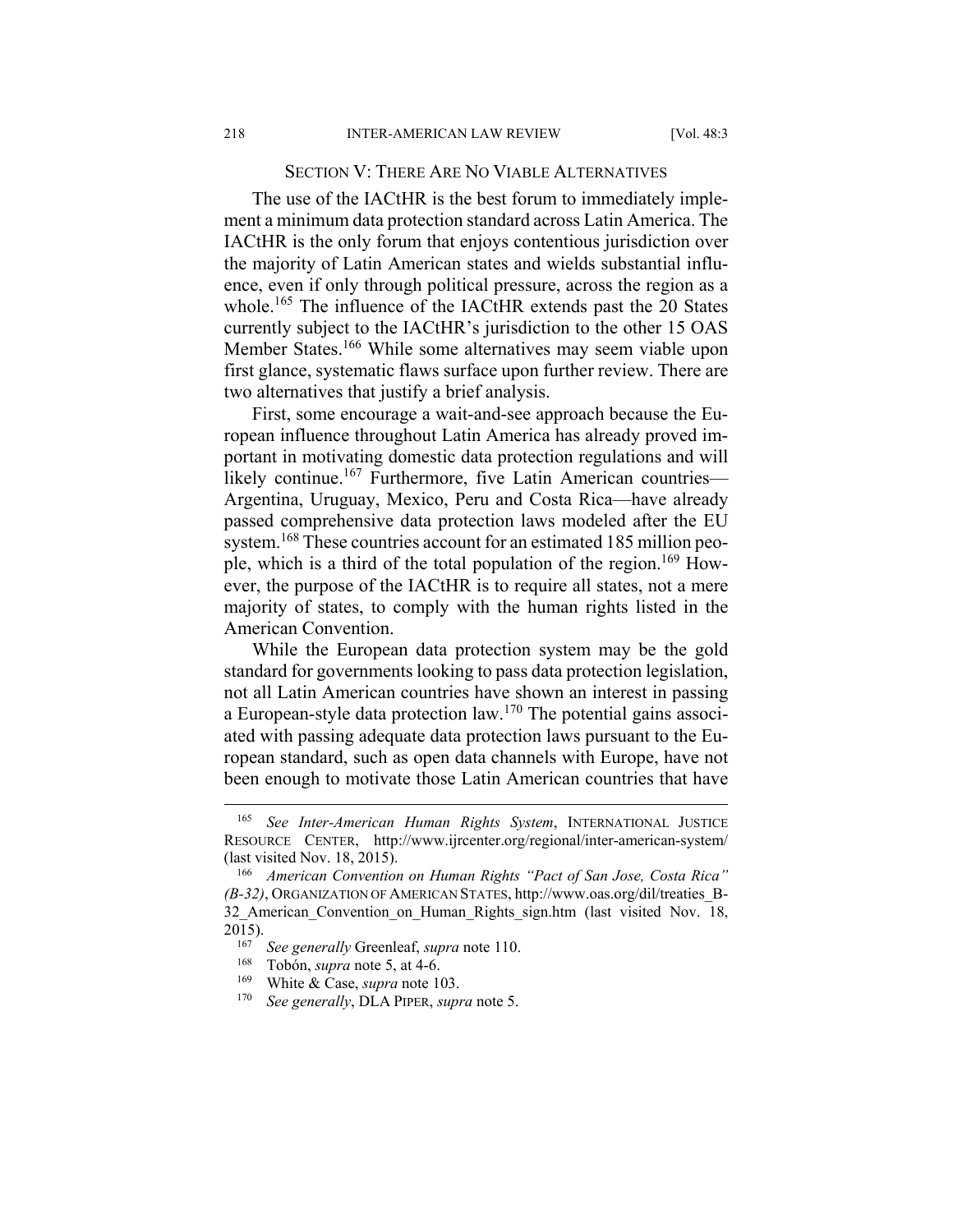yet to pass data protection laws.171 Under the current structure, each of those Latin American countries has the autonomy to choose not to adopt a data protection law. There is reason to believe that some of these countries will not voluntarily adopt a data protection standard because of the protectionist economic policies engrained in a region's history.172 Extensive harmonization of the European data protection standard, or any external standard, is extremely unlikely to occur in the near future, in part, because of the cultural differences between regions.<sup>173</sup>

Countries enjoy the autonomy to pass laws consistent with both the ideological and cultural principles that have been ingrained into the particular state throughout its history and are unlikely to waive that right without a clear motive. For example, Section II of this Note illustrates how the European data protection foundation arose subsequent to the privacy violations that occurred during World War II. In contrast, Latin America, with the historical prevalence of nondemocratic regimes, developed the concept of habeas data to promote free flow of communication, which is said to promote democracy.174 While there are also divides between individual countries within the same region, it is logical, for purposes of this limited example, to characterize the regions as distinct collective units.

The second alternative is to pass a regional data protection convention in Latin America. While this may seem like the ideal solution, the current environment in Latin America gives little reason for optimism regarding a regional data protection convention. A Latin American data protection convention would require widespread participation by the OAS Members. While the OAS was relatively active in entering into a number of conventions and bilateral agreements in the 1970's and 80's, the OAS has entered into only five

<sup>171</sup> *Id*. 172 Maria Fernanda Mierez, *Overarching Issues Involving Corporate Law in Latin America*, *in* CORPORATE LAW CLIENT STRATEGIES IN LATIN AMERICA, 77- 78 (Thomson Reuters/Aspatore, 2015).

<sup>173</sup> *See, e.g*., Joel R. Reidenberg, *Resolving Conflicting International Data Privacy Rules in Cyberspace,* 52 STAN. L. REV. 1315, 1370 (2000) (analyzing the problems of achieving international harmonization on data protection issues).

<sup>174</sup> ANUPAM CHANDER ET AL., SECURING PRIVACY IN THE INTERNET AGE 95 (2008) ("privacy questions seem to touch closer to the nation's psyche, and even culturally similar nationals differ profoundly over what they consider adequate in the regulation of privacy").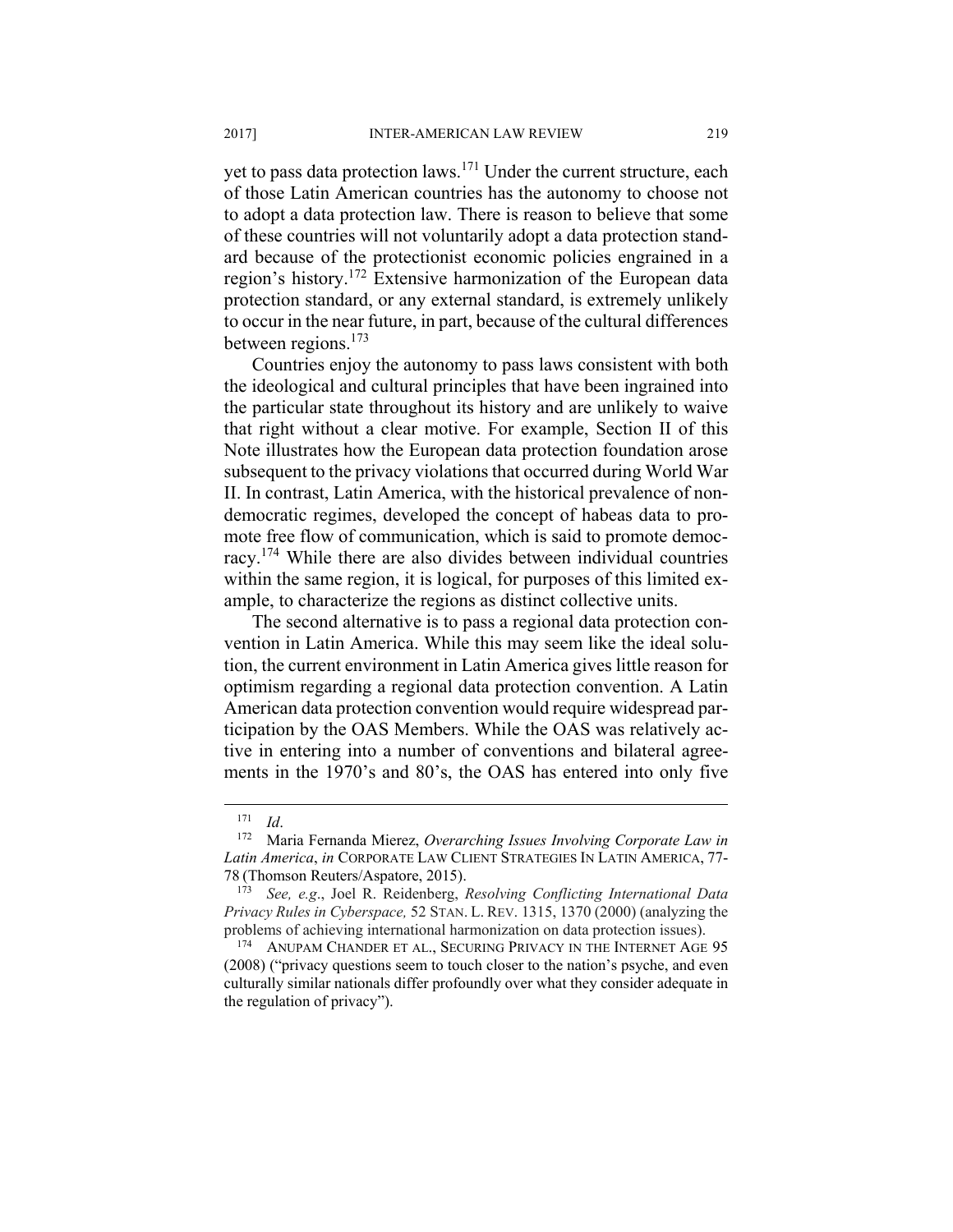conventions since 2002.175 However, one may look to the recent signing of the Convention on Protecting the Human Rights of Older Persons in an attempt to prove Latin American States' restored willingness for regional cooperation.176 However, it is premature, with only five signatories, to declare the Human Rights of Older Persons Convention a success. $177$  The natural inclination to give recent events more weight than the holistic view is problematic because it distorts the importance of the full overarching view. Therefore, time is the only absolute indicator of whether this Convention will see widespread adoption and spur further action by the Member States in the near future.

A sub-regional multi-state group like the Mercosur<sup>178</sup> would have a greater probability of successfully passing a data protection convention. The Mercosur States share geographical borders, close cultural similarities, and have historically agreed to conduct that enhances the economic prosperity of the region through free trade.<sup>179</sup> Even though the bloc only includes five states, the protection of the more than 260 million people in those states would be an achievement in itself. Additionally, any data protection convention among the Mercosur states may even inspire the five Associate Member States to take action.

However, current conflicts within the trade bloc may hamper any immediate action. Specifically, the bloc's future viability has been questioned in consideration of (1) the 2012 suspension of Paraguay; (2) the Uruguayan-Argentinian conflict that led to Uruguay signing a Trade and Investment Framework Agreement with the

<sup>175</sup> *Multilateral Treaties,* ORGANIZATION OF AMERICAN STATES, MULTILATERAL TREATIES, http://www.oas.org/dil/treaties\_year\_text.htm#2015 (last visited Nov. 26, 2015). 176 Inter-American Convention on Protecting the Human Rights of Older Per-

sons, Signatories and Ratifications, http://www.oas.org/en/sla/dil/inter\_american \_treaties\_A-70\_human\_rights\_older\_persons\_signatories.asp (last visited Nov. 26, 2015). 177 *Id.*

<sup>178</sup> The Mercosur is a block of 5 Member States (Argentina, Brazil, Venezuela, Paraguay, and Uruguay) that have focused primarily on issues of free trade and democracy. *See generally* Stephen P. Sorensen, *Open Regionalism or Old-Fashioned Protectionism? A Look at the Performance of Mercosur's Auto Industry*, 30 U. MIAMI INTER-AM. L. REV. 371 (1999).<br><sup>179</sup> Laura Lavia Haidempergher, *An Introduction to Mercosur*, 44 no. 2 ABA

INT'L LAW NEWS 31 (2015).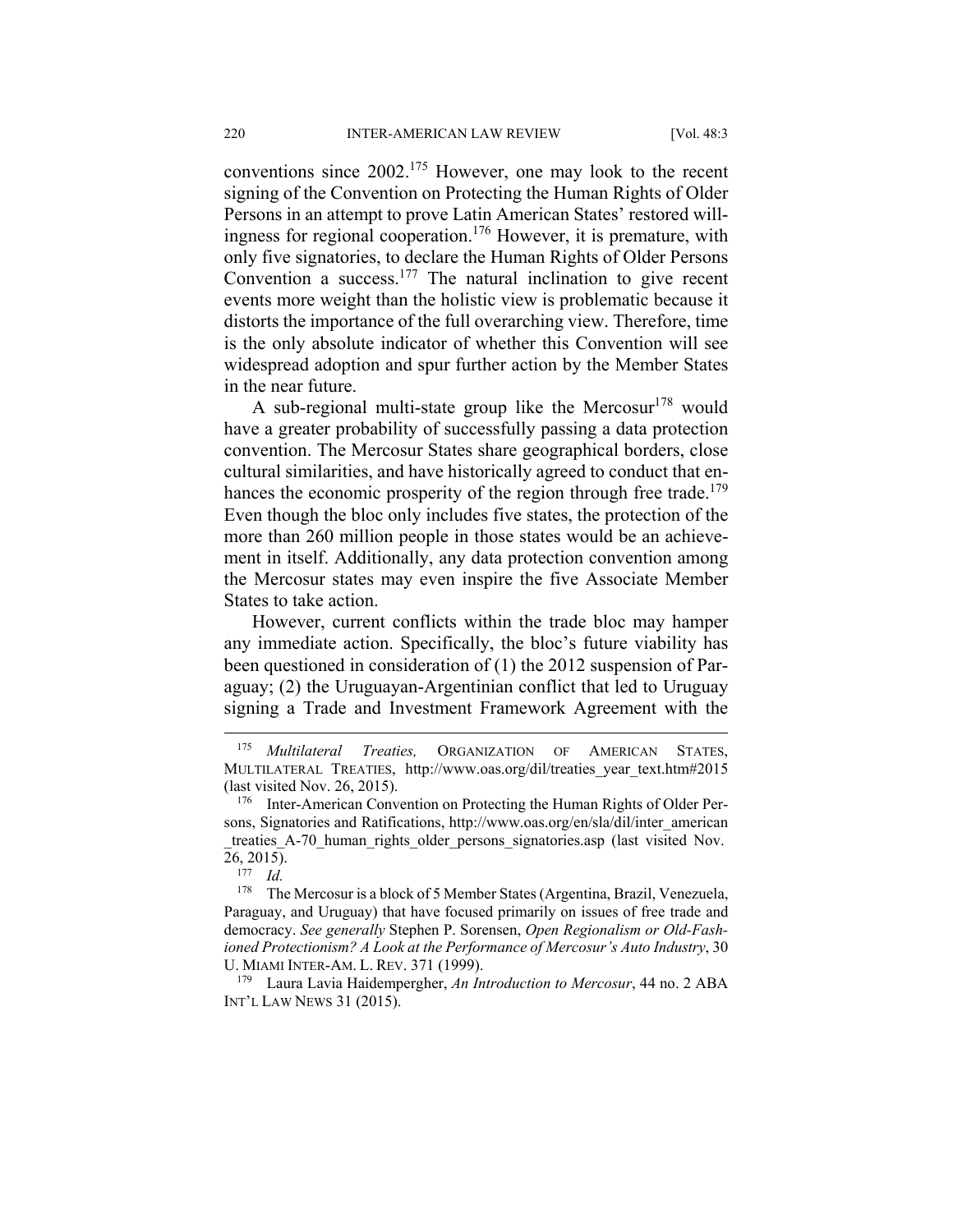U.S.; (3) Venezuela calling for a transition from the bloc's economic emphasis to social issues; and (4) the continued trade disputes between Argentina and Brazil.<sup>180</sup>

The direct implications of Mercosur agreeing to a data protection standard would benefit the region, but fall short of creating a minimum data protection standard across the whole region. Furthermore, all Mercosur Members, with the exception of Venezuela, have already passed domestic data protection laws. While action by the Union of South American Nations (USAN) would have a more farreaching impact, the dilemma of widespread adoption, which the OAS historically struggles with, would have to be considered. A regional convention may become a realistic option in the future, but it is unlikely to succeed at present.

# SECTION VI: JURISDICTION OF THE COURT

The American Convention provides the IACtHR with tools to enforce a minimum data protection standard across Latin America. However, the IACtHR must be careful to act only within its express authority when interpreting and enforcing the American Convention. The IACtHR enjoys both adjudicatory and advisory jurisdiction.<sup>181</sup>

#### *A. Adjudicatory Jurisdiction*

The IACtHR maintains contentious jurisdiction over the Member States of the American Convention.<sup>182</sup> Alleged victims submit complaints of state violations to the Commission, which may then work with the state to resolve the potential violation itself, reject the complaint, or submit the case to the IACtHR.<sup>183</sup> The IACtHR is limited in its interpretation of the American Convention by the specific facts introduced in the case before it.<sup>184</sup> The IACtHR has found that it is merely responsible for protecting the victims by penalizing the guilty state and should not look to resolve abstract questions in the

<sup>180</sup> *Id*; *see also* Danielle Renwick, *Mercosur: South America's Fractious Trade Bloc*, COUNCIL ON FOREIGN RELATIONS (2016).<br><sup>181</sup> American Convention, *supra* note 86, at art. 62 & 64.

<sup>182</sup> *Id.* at art. 62.<br><sup>183</sup> *Id.* at art. 44 & 51(1).<br><sup>184</sup> *Id.* at art. 62.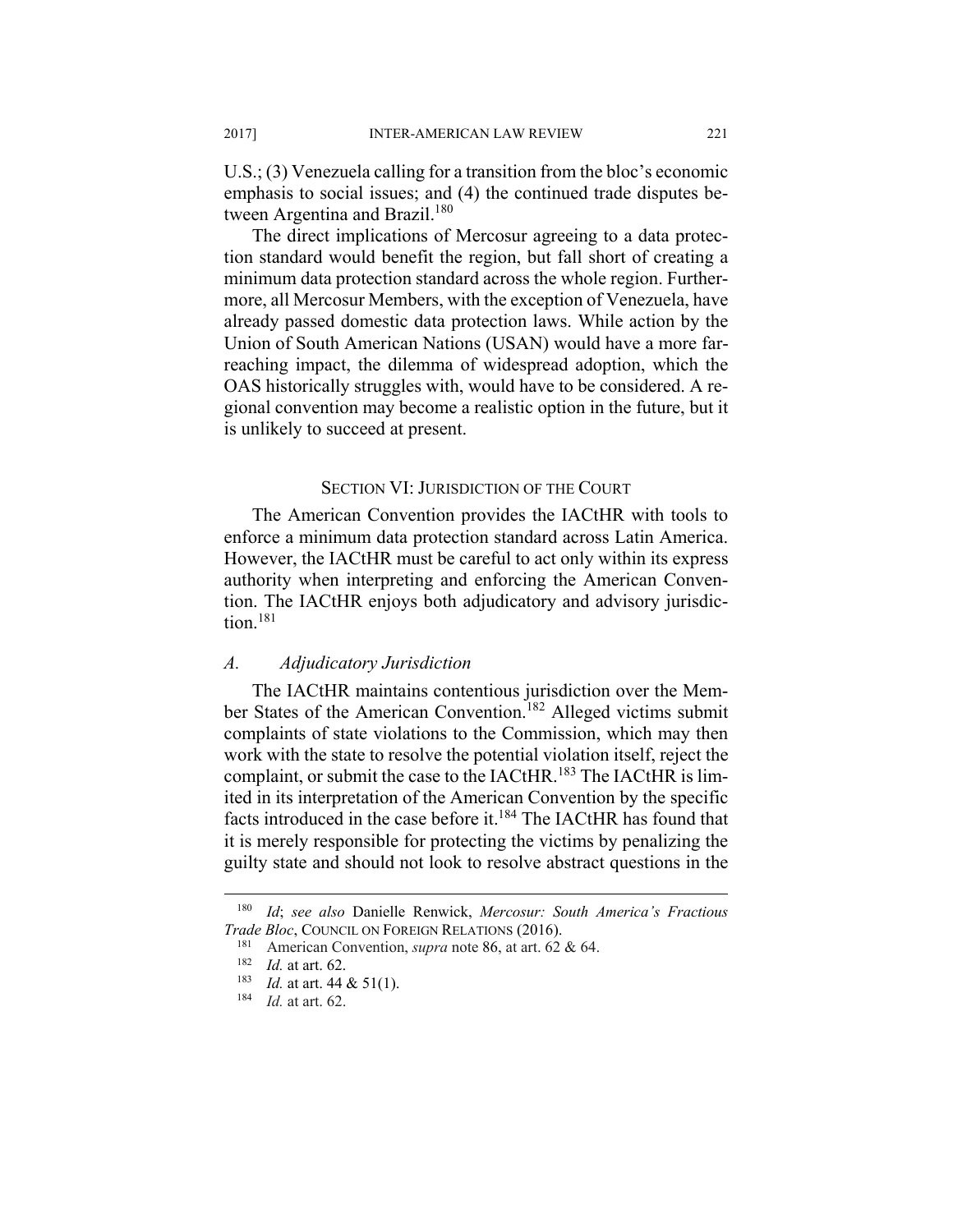case.185 To that end, the IACtHR may impose monetary penalties on violating states or order the state to repair the victims subject to the particulars drawn out in the IACtHR's decision. States must respect the IACtHR's judgment and they almost always do. $186$ 

While there are definitive limits to the IACtHR's contentious jurisdiction, the IACtHR and IACHR still have practical options to help implement a minimum data protection standard in Latin America. Millions of people are online in Latin American countries that do not have comprehensive data protection laws. While the data is not public, it is reasonable to assume that at least one of the hundreds of claims brought before the Commission, especially in consideration of the recent popularization of the topic by the Special Rapporteur for Freedom of Expression, will address data protection.<sup>187</sup> It is of utmost importance that the Commission refers the case to the Court. The burden then shifts to the Court to find the violation of the Convention and to punish the state accordingly for either failing to create a data protection structure to protect its citizens or failing to enforce the previously enacted domestic data protection law.<sup>188</sup> However, the coordination between the two human rights bodies is challenging, even though they have a common objective, because they have met only eight times since the creation of the human rights bodies $189$ 

Article 1(1) of the American Convention requires the states "to respect the rights and freedoms recognized herein and to ensure to

<sup>185</sup> International Responsibility for the Promulgation and Enforcement of Laws in Violation of the Convention (Arts. 1 and 2 of the American Convention on Human Rights), Advisory Opinion OC-14/94, Inter-Am. Ct. H.R. (ser. A) No. 14, ¶49 (Dec. 9, 1994). 186 American Convention, *supra* note 85, at art. 68(1); *see also* Thomas Buer-

genthal, *New Upload-Remembering the Early Years of the Inter-American Court* 

*Statistics*, IACHR, (Dec. 2015), http://www.oas.org/en/iachr/multimedia/statistics/statistics.html (showing that the Commission hears up to 2000 petitions annually).<br><sup>188</sup> Those that claim my proposal is advocating for the Court to act as a legis-

lative body raise a valid concern. However, the strategy merely encourages the Court to use the procedural structure provided by the American Convention to extend human rights across the hemisphere.<br><sup>189</sup> Víctor Rodríguez Rescia, *The Development of the Inter-American Human* 

*Rights System: A Historical Perspective and a Modern-Day Critique*, 16 N.Y.L. SCH. J. HUM. RTS. 593, 622 (2000).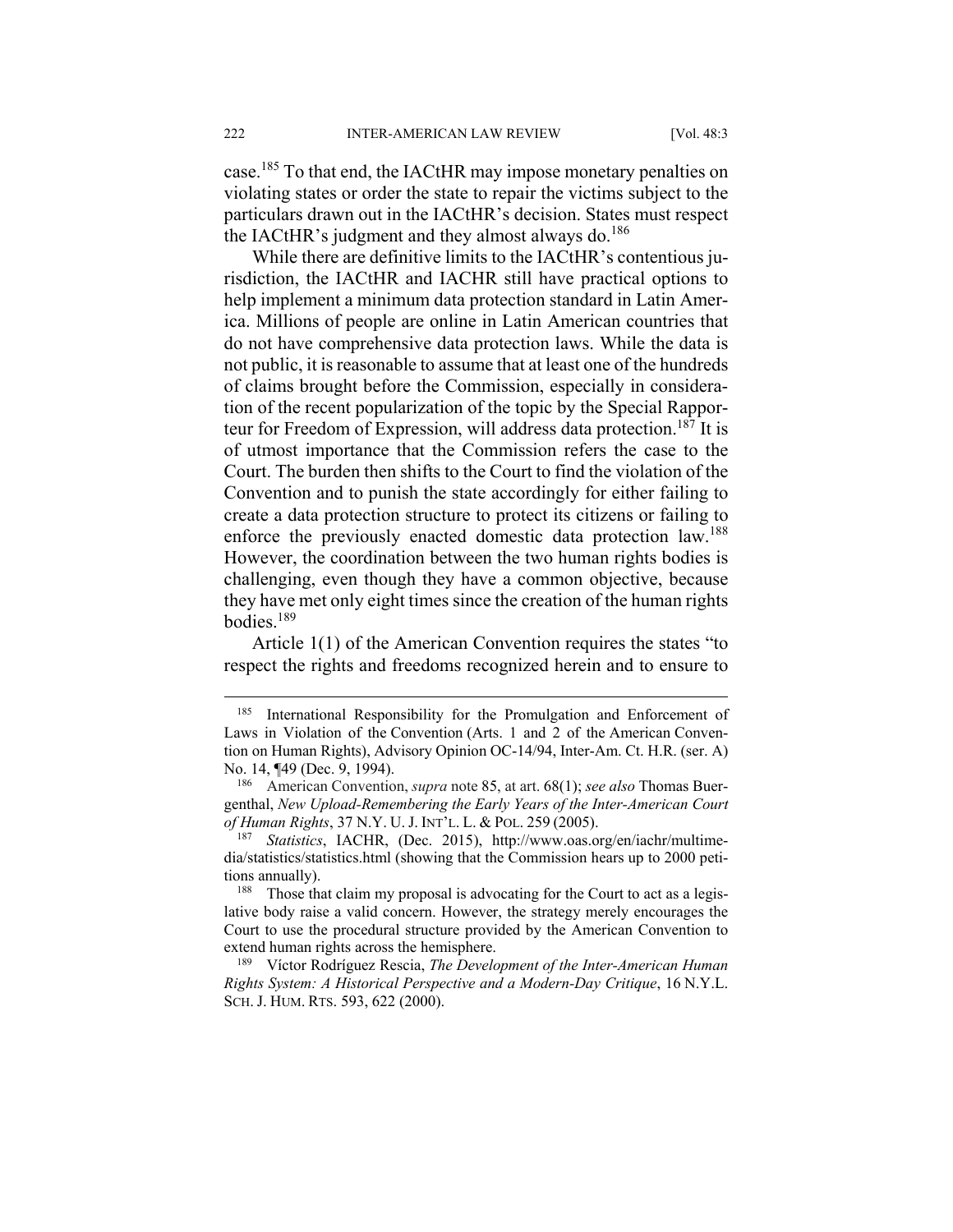all persons subject to their jurisdiction the free and full exercise of those rights and freedoms."190 Moreover, Article 2 addresses the synchronization of States' domestic laws and actions with the provisions of the American Convention.191 Additionally, the IACtHR has interpreted Article 2 to apply an affirmative obligation that requires the state actors to protect against reasonably foreseeable third party human rights violations.<sup>192</sup> The IACtHR has repeatedly addressed the States' responsibility to align their domestic law with the obligations set out by the American Convention.<sup>193</sup> The Court has also found that a state violates a victim's Conventional rights, pursuant to Articles 8 and 25, when it fails to provide effective recourse.194 It is therefore the Inter-American Human Rights Bodies' responsibility to use its resources to compel a violating state to conform its behavior to the American Convention in order to protect individual victims.

A former president of the IACtHR claims the "international jurisdictional decisions should serve as interpretation guidelines for the domestic courts."195 Accordingly, a number of high-level domestic courts have adjudicated, and governments have legislated, in accordance with the IACtHR's decisions.196 For example, the Supreme Court of Argentina first held that the domestic court's inter-

<sup>190</sup> American Convention, *supra* note 86, at art. 1(1).<br>
191 *Id. supra* note 86, at art. 2.<br>
192 Ángel R. Oquendo, *The Solitude of Latin America: The Struggle for Rights South of the Border*, 43 TEX. INT'L L.J. 185, 230-31 (2008).<br><sup>193</sup> Velásquez-Rodríguez v. Honduras, Merits, Judgment, Inter-Am. Ct. H.R.

<sup>(</sup>ser.C) No. 4,  $\P$  174-79 (July 29, 1988).<br><sup>194</sup> Judicial Guarantees in States of Emergency (Arts. 27(2), 25, and 8 Ameri-

can Convention on Human Rights), Advisory Opinion OC-9/87, Inter-Am. Ct. H.R. (ser. A) No. 9 (Oct. 6, 1987); "Laws that deny victims the possibility of knowing the truth and obtaining justice are contrary to the American Convention on Human Rights" because they deny the victim of an effective remedy. Diego García-Sayán, *The Inter-American Court and Constitutionalism in Latin America*, 89 TEX. L. REV. 1835, 1854 (2011) (quoting Corte Constitucional [C.C.] [Constitutional Court], abril 3, 2002, Sentencia C-228/02 (Colom.), available at http://www.corteconstitucional.gov.co/relatoria/2002/c-228-02.htm) 195 Diego García-Sayán, *The Inter-American Court and Constitutionalism in* 

*Latin America*, 89 TEX. L. REV. 1835, 1839 (2011). 196 *Id*. at 1838.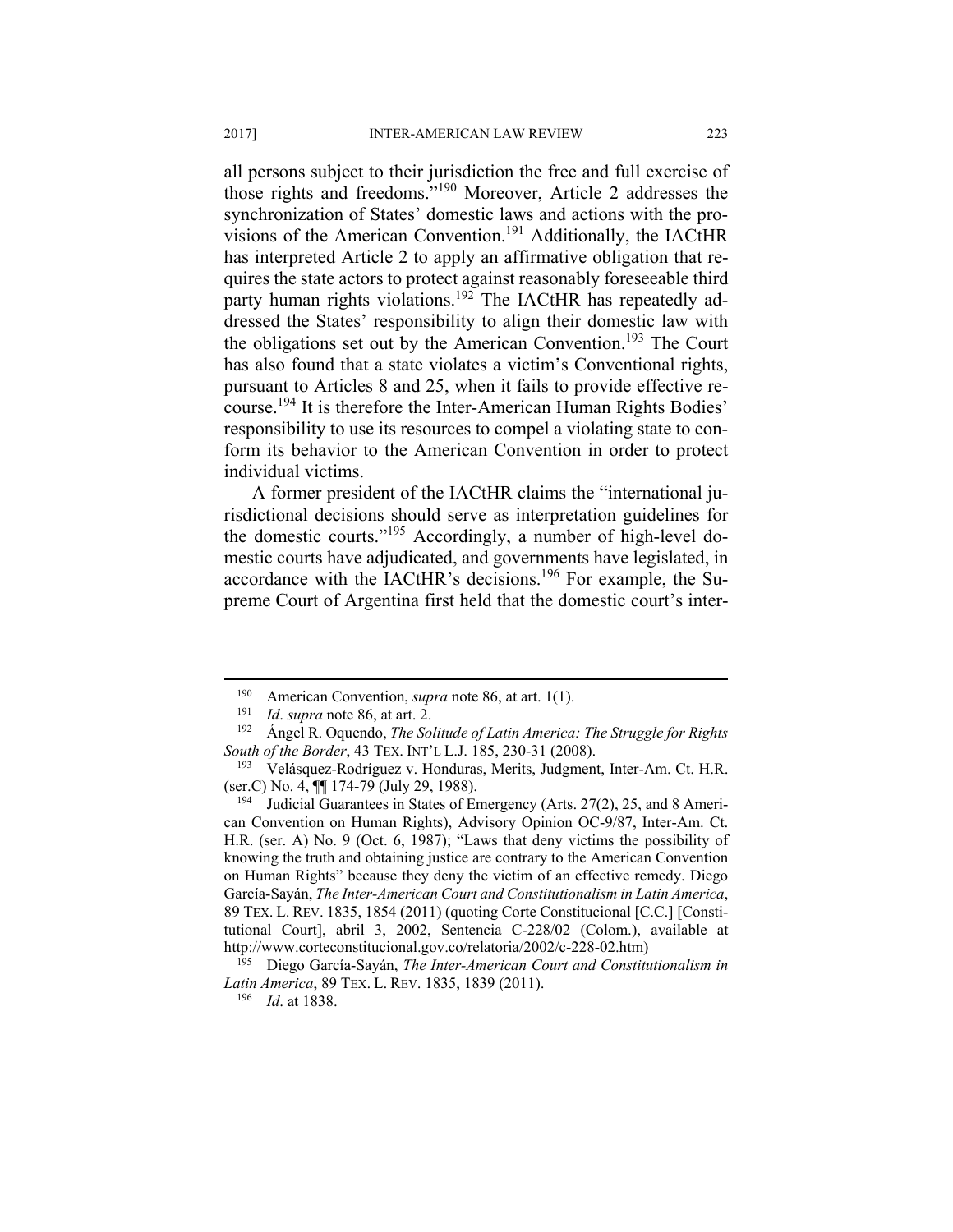pretation of law must consider the relevant decisions by the IACtHR.197 There are a number of countries that not only consider the IACtHR's perspective, but also legally bind their respective states to the Court's interpretation of those human rights norms.198 Some critics may nevertheless contest that one adjudicatory decision by the IACtHR against a single state is unlikely to create a minimum data protection standard across Latin America. However, states that have not legally bound themselves to follow the strict interpretations of the Court may pass and enforce a domestic data protection law to preempt any future penalties by the Court.

# *B. Advisory Jurisdiction*

The Court should use its advisory authority<sup>199</sup> to establish a minimum data protection standard in Latin America. The adjudicatory jurisdiction provides the Court with a more expansive jurisdiction than the Court's advisory authority, which is subject to the unpredictability of petitioner's claims and the Commission's subsequent claim bifurcation process.200 Furthermore, the Court's advisory opinions are not constricted by the specific facts of a petitioner's case.201 Instead, the Court may publish advisory opinions on any topic submitted to it by a qualified entity, such as the Commission.<sup>202</sup> These submissions allow the IACtHR to address topics it

 $\overline{a}$ 

vention on Human Rights (Arts. 74 and 75), Advisory Opinion OC-2/82, Inter-Am. Ct. H.R. (ser. A) No. 2, ¶ 16 (Sept. 24, 1982) (holding that the Commission

<sup>197</sup> *Id*. at 1845-47. 198 Paolo G. Carozza, *From Conquest to Constitutions: Retrieving a Latin American Tradition of the Idea of Human Rights*, 25 HUM. RTS. Q. 281, 289-93 (2003). For a more thorough analysis of the Court's jurisdiction, *see generally* Jo M. Pasqualucci, *Preliminary Objections Before the Inter-American Court of Human Rights: Legitimate Issues and Illegitimate Tactics*, 40 VA. J. INT'L L. 1, 39 (1999).<br><sup>199</sup> American Convention, *supra* note 86, at art. 64.<br><sup>200</sup> "Other Treaties" Subject to the Consultative Jurisdiction of the Court (Art.

<sup>64</sup> of the American Convention on Human Rights), Advisory Opinion OC-1/82, Inter-Am. Ct. H.R. (ser. A) No.1,  $\P$  17 (Sept. 24, 1982) (explaining the expansive nature of the Court's advisory jurisdiction).<br><sup>201</sup> Thomas Buergenthal, *The Advisory Practice of the Inter-American Human* 

*Rights Court*, 79 AM. J. INT'L L. 1, 25 (1985); Genie Lacayo v. Nicaragua Case, Judgment (Preliminary Objections), Inter-Am. Ct. H.R. (ser. C) No. 21, ¶¶ 49-50 (Jan. 27, 1995); *see also* American Convention, *supra* note 85, at Art. 62.<br><sup>202</sup> The Effect of Reservations on the Entry Into Force of the American Con-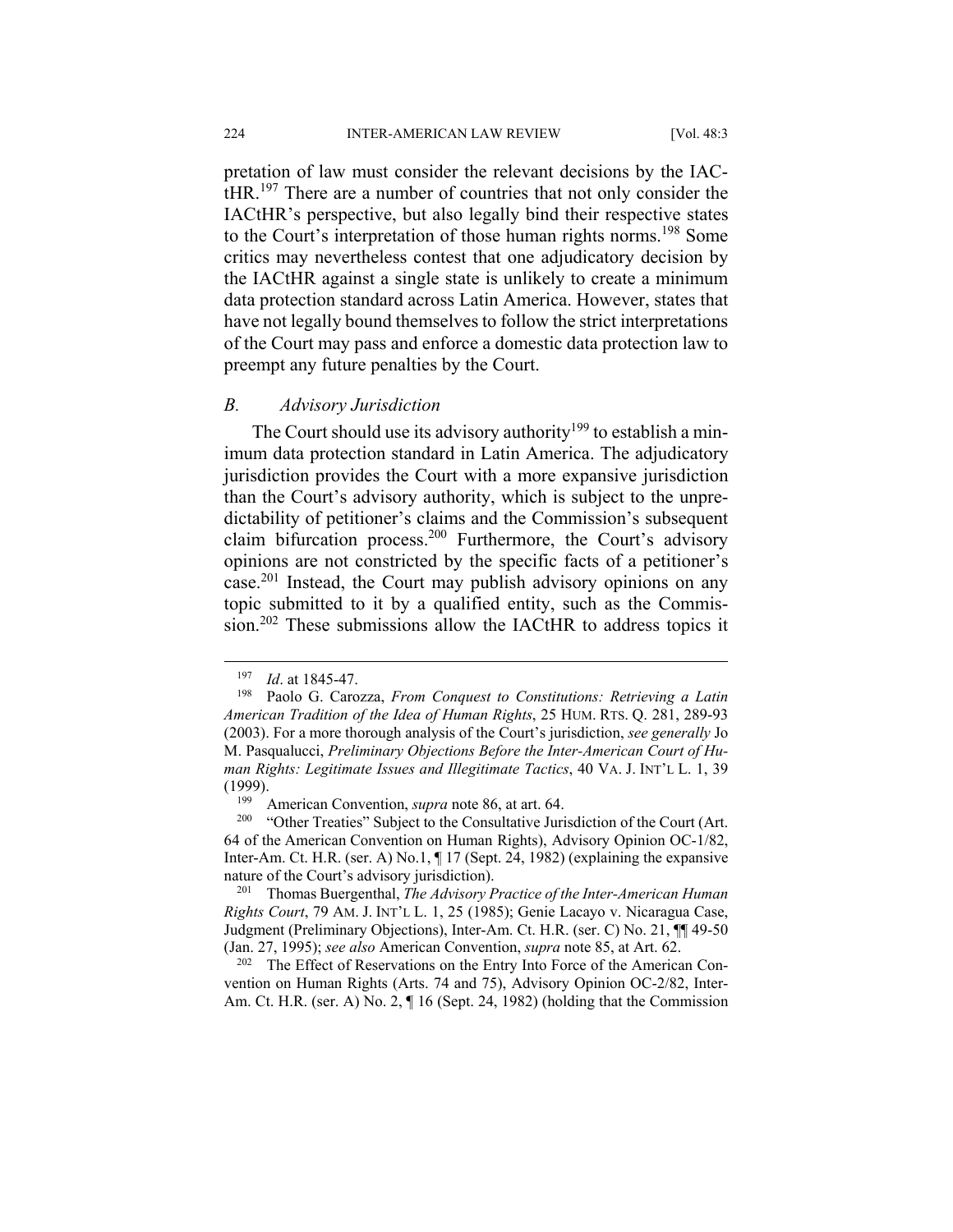may not otherwise consider under its contentious jurisdiction.<sup>203</sup> For example, at the request of the Commission, the IACtHR published an advisory opinion on whether Peru's domestic death penalty constitutional provision complied with the American Convention.<sup>204</sup> The IACtHR permitted the request for the advisory opinion based on the Commission's International Responsibility for the Promulgation and Enforcement of Laws.<sup>205</sup>

The Court's advisory opinions clarify, by way of judicial interpretation, particular principles of law.206 Specifically, the advisory proceedings "make important contributions to the conceptual evolution of the international law of human rights."207 Accordingly, the IACtHR has repeatedly used this jurisdictional measure to publish advisory opinions that reinforce the independent foundation of international human rights law.208 However, the Court cannot use its advisory jurisdiction to require states to reform domestic laws.<sup>209</sup> The Court's advisory opinions are not binding like the Court's adjudicatory opinions. Yet, the advisory opinions have nevertheless proven influential and impacted both domestic and international law.210 For example, the IACtHR issued an advisory opinion that

*man Rights: Contributing to the Evolution of International Human Rights Law*, 38 STAN. J. INT'L L. 241, 254 (2002). 206 *Id*. at 242. 207 *Id*. (quoting former International Criminal Court Judge Thomas Buer-

genthal).<br> $\frac{1}{208}$  *Id.* 

 $\overline{a}$ 

209 Douglass Cassel, *Peru Withdraws from the Court: Will the Inter-American* 

*Human Rights System Meet the Challenge?*, 20 HUM. RTS. L.J. 167, 173 (1999). 210 Thomas Buergenthal, *The Advisory Practice of the Inter-American Human Rights Court,* 79 AM.J. INT'L L. 1, 18 (1985); *see e.g*., Reports of the Inter-American Commission of Human Rights (art. 51 of the American Convention on Human Rights), Advisory Opinion OC-15/97, Inter-Am. Ct. H.R. (ser. A) No. 15, ¶ 26 (Nov. 14, 1997).

has an absolute right to request advisory opinions of the IACtHR regarding the

interpretation of the American Convention).<br><sup>203</sup> "Other Treaties" Subject to the Advisory Jurisdiction of the Court (Art. 64 American Convention on Human Rights), Advisory Opinion OC-1/82, Inter-Am.

Ct. H.R.(ser. A) No. 1, (Sept. 24,1982).<br><sup>204</sup> International Responsibility for the Promulgation and Enforcement of Laws in Violation of the Convention (arts. 1 and 2 of the American Convention on Human Rights), Advisory Opinion OC-14/94, , Inter-Am. Ct. H.R. (ser. A) No. 14, ¶ 49 (Dec. 9, 1994). 205 Jo M. Pasqualucci, *Advisory Practice of the Inter-American Court of Hu-*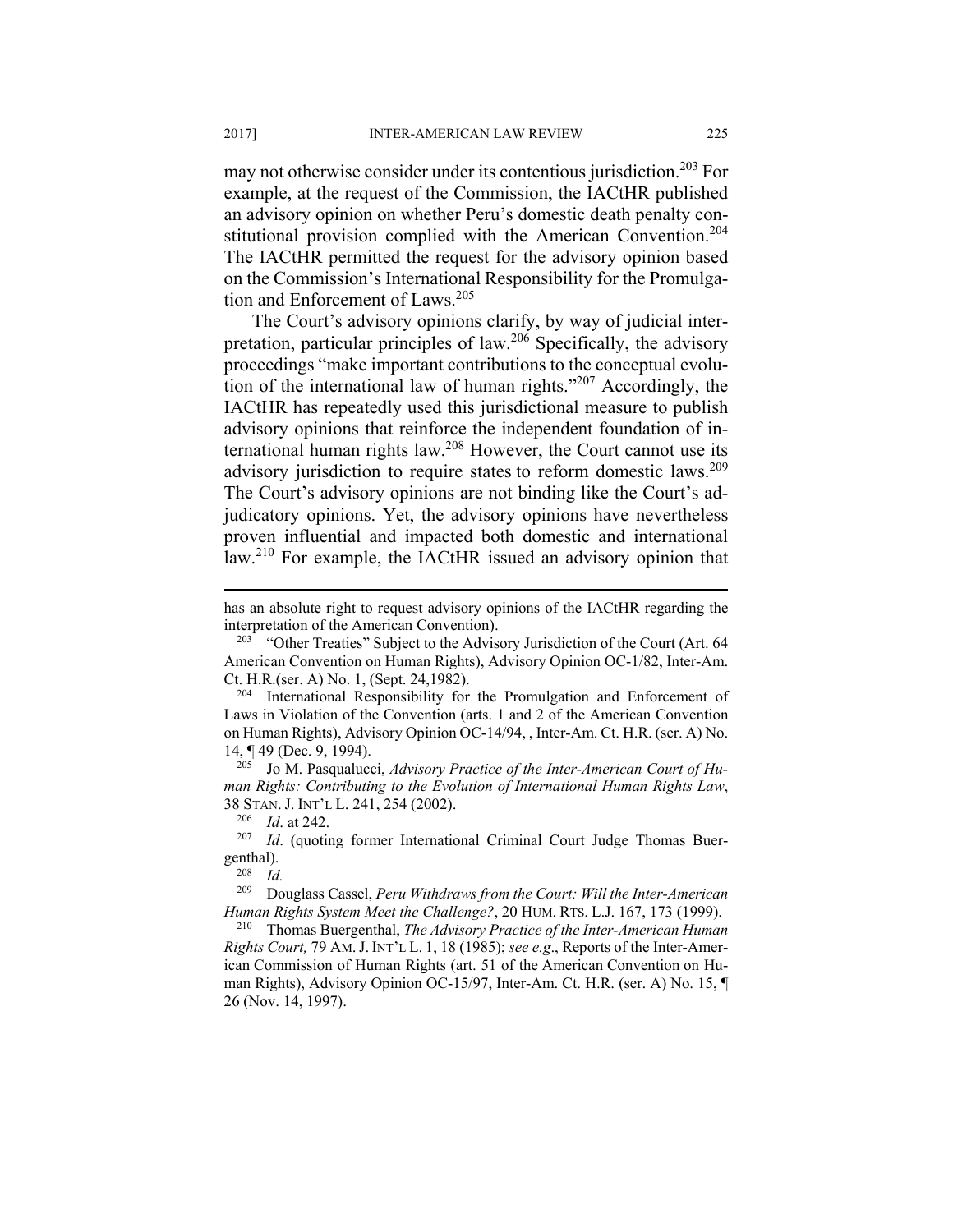determined a Guatemalan death penalty reservation was in violation of the American Convention.211 Guatemala was under no legal obligation to stop the execution, but its Supreme Court complied with the advisory opinion even after it had petitioned the IACtHR to decline to render the advisory opinion in the first place.<sup>212</sup> Advisory opinions published by international tribunals have been interpreted to contribute to an international common law and have been used to resolve doctrinal differences.<sup>213</sup>

The IACtHR has been willing to issue advisory opinions to "address controversial or developing issues in international law."<sup>214</sup> Furthermore, states have been increasingly willing to petition the IACtHR for advisory opinions on issues without clear precedence. For example, Mexico requested an advisory opinion on a contentious matter that arose when the U.S. sentenced Mexican nationals to death without informing them of their rights to confer to their national consulate pursuant to the Vienna Convention.<sup>215</sup> The IACtHR published an advisory opinion, where it interpreted the relevant provisions of the Vienna Convention, even though there was a pending controversy between the U.S. and Mexico.<sup>216</sup>

The focus of this article hinges on the need and justification for the IACtHR to act in order to repair the human rights gap, regarding the absence of data protection laws in a number of Latin American countries. However, the IACtHR will not pay attention to the need to act if there is not a practical method to accomplish the proposed action. The IACtHR should not hesitate to use its adjudicatory authority if an applicable data protection case arrives, but the more practical course of action is to rely on its advisory authority to put the region on notice of its expansive data protection interpretation. It is reasonable to assume that a state or tribunal will seek an advi-

 $\overline{a}$ 

216 *Id*.

<sup>&</sup>lt;sup>211</sup> Restrictions to the Death Penalty (Arts.  $4(2)$  and  $4(4)$  American Convention on Human Rights), Advisory Opinion OC-3/83, Inter-Am. Ct. H.R. (ser. A) No. 3, (Sept. 8, 1983). 212 *Id.*

<sup>213</sup> Pasqualucci, *supra* note 205, at 247. 214 *Id*. at 241. 215 The Right to Information on Consular Assistance in the Framework of the Guarantees of the Due Process of Law, Advisory Opinion OC-16/99, Inter-Am. Ct. H.R. (ser. A) No. 16, ¶ 1 (Oct. 1, 1999).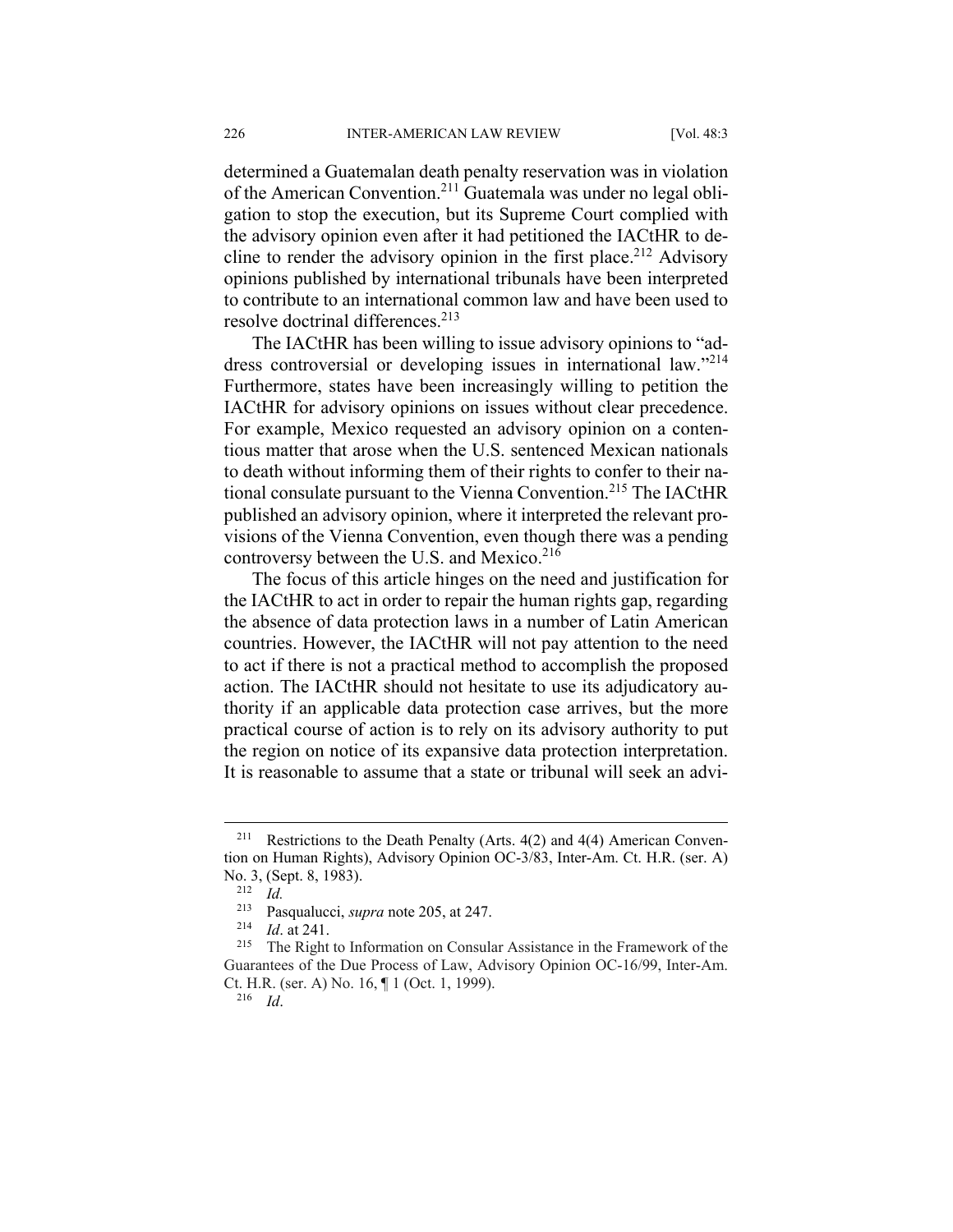2017] INTER-AMERICAN LAW REVIEW 227

sory opinion from the IACtHR on the issue of data protection because of the increasing prevalence of the international processing of information contrasted with the current patchwork and gaps of Latin American data protection laws will likely hit an apex of uncertainty.

# SECTION VII: THE COURT IS JUSTIFIED IN ADVANCING MINIMUM DATA PROTECTION STANDARD

The Inter-American Court is justified, pursuant to the right to privacy enshrined in the American Convention, to require all States that have accepted the Court's jurisdiction to safeguard their citizens' data in a manner supported by the general principles of statutory interpretation and comparative interpretations by other international bodies.

# *A. Treaty Interpretation*

The general principles of treaty interpretation support the IACtHR's establishing a minimum data protection standard. Article 31 of the Vienna Convention on the Law of Treaties requires that a treaty be interpreted "in good faith in accordance with the ordinary meaning to be given to [its] terms."<sup>217</sup> However, the Vienna Convention's modified textual approach of treaty interpretation is of minimal practical use here because human rights instruments are commonly drafted with considerable generality, which provides the interpreter with the impossible task of determining the drafter's intent*.* 218 The IACtHR has supported the Vienna Convention's notion that "the 'ordinary meaning' of terms [of a treaty] cannot of itself become the sole rule, for it must always be considered within its context and in particular, in the light of the object and purpose of the treaty."219 Thus, judicial bodies responsible for interpreting the treaties may use their "authority by weighing the conflicting interests of

<sup>217</sup> Dinah Shelton, *The Boundaries of Human Rights Jurisdiction in Europe*, 13 DUKE J. COMP. & INT'L L. 95, 125 (2003). 218 The 1969 Vienna Convention on the Law of Treaties, art. 31, May 23,

<sup>1969, 1155</sup> U.N.T.S. 331 [hereinafter Vienna Convention]. 219 *Id*; American Convention, *supra* note 86, at art. 64; Proposed Amendments

to the Naturalization Provision of the Constitution of Costa Rica, Advisory Opinion OC-04/84, Inter-Am. Ct. H.R., (ser. A) No. 4, ¶ 23 (Jan. 19, 1984).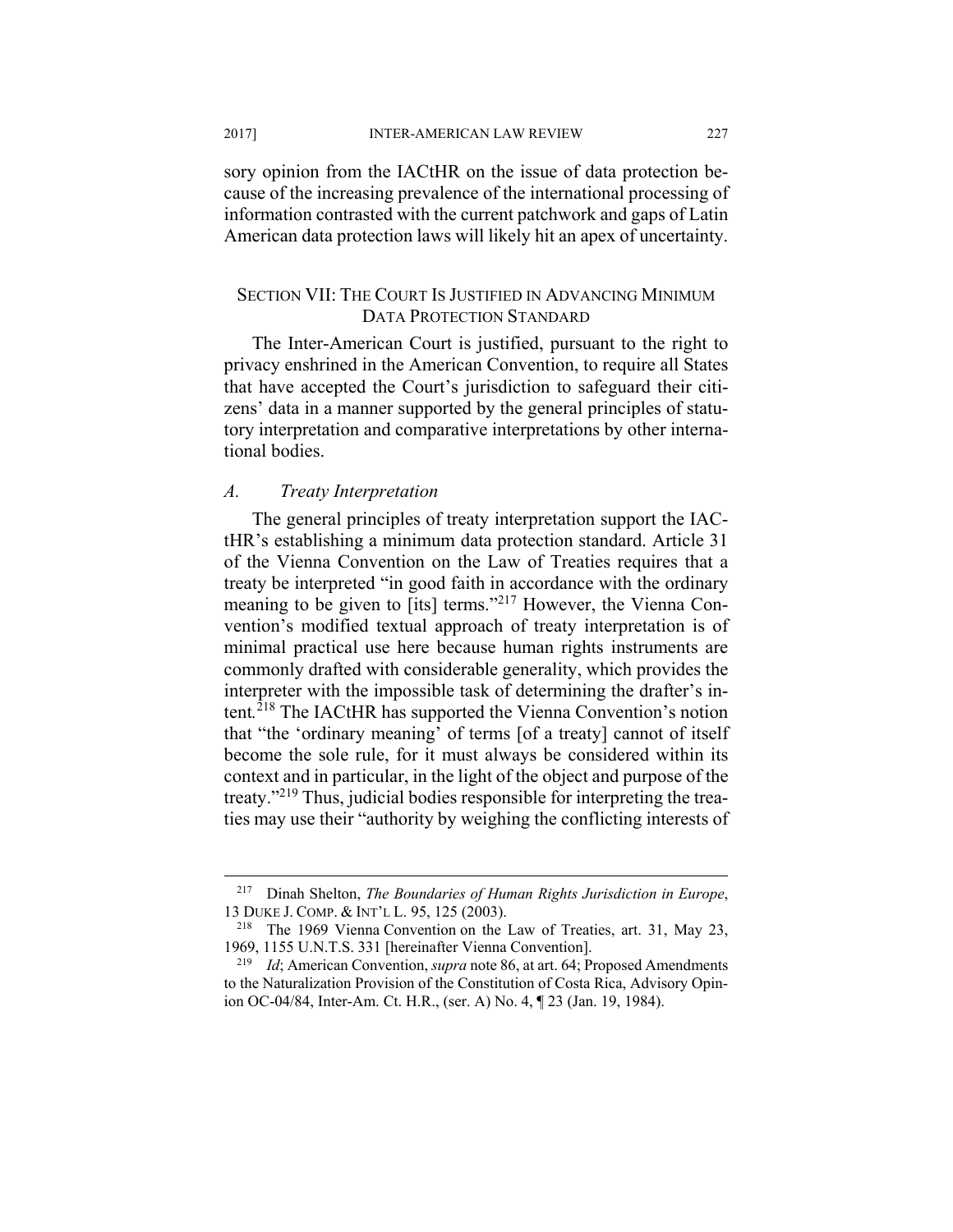the parties in the context of contemporary regional or global concerns."220

The American Convention was intended to protect the people in the region from human rights violations by public and private actors alike. $2^{21}$  It is therefore reasonable for the Court to interpret the relevant Articles to protect the peoples' human rights in the face of technological innovation. Some may contest that data protection was not considered by the drafters of the American Convention and thus falls outside the constructs of the document's original intent. Even so, such an interpretation would not go against any general or specific purpose of the treaty. It is reasonable to interpret the purpose of Articles 11 and 13 as being designed to protect privacy and thus data as an extension of the same.

The IACtHR has strong support to decide on the issue of data protection based on the plain language of the American Convention. While any interpretation is subject to critique, the language of the relevant Articles, in consideration of the Court's past interpretations, would make the inclusion of data protection altogether reasonable. Article 11 flatly prohibits "arbitrary or abusive interference with [a person's] private life, his family, his home, or his correspondence, or of unlawful attacks on his honor or reputation." 222 As referenced above, the term private life has been interpreted as broader in scope than mere privacy.

# *B. International Bodies*

The IACtHR should enforce a minimum data protection standard because other international human rights bodies have held that comparable clauses establish a person's right to data protection. While the IACtHR is not bound by the words of the ECtHR, any cross-referencing between judicial bodies not only "enhances the weight of the decision by invoking multiple precedents, but [also] helps produce greater conformity of jurisprudence among the different human rights bodies."223 The ECtHR describes the European Convention of Human Rights as a "living instrument, which must

<sup>220</sup> Shelton, *supra* note 217, at 125-26. 221 American Convention, *supra* note 86, at arts. 1(1) & 2. 222 American Convention, *supra* note 86, at art. 11. 223 Shelton, *supra*, note 217, at 129.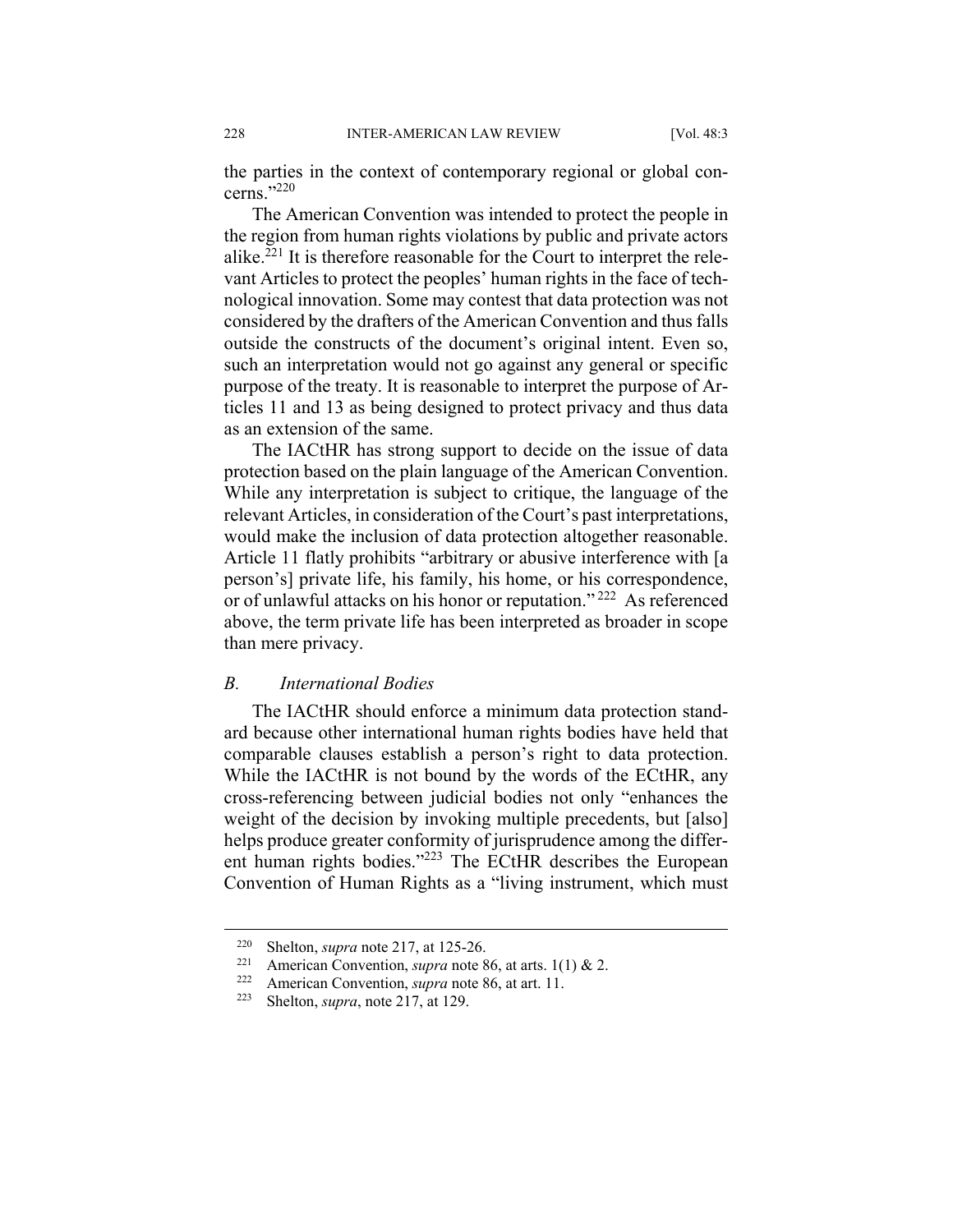be interpreted in the light of present day conditions."<sup>224</sup> The European Court argues "that state law and practice cannot remain static while European standards evolve towards greater human rights protection."225 The IACtHR has historically relied heavily on interpretations made by the ECtHR.<sup>226</sup>

For example, In *Amann v. Switzerland*, 227 the ECtHR held that the State violated the petitioner's right to privacy pursuant to Article 8 of the Convention when a government agency created and stored a card on the petitioner, which alleged that he had "contact with the Russian embassy" and conducted "business of various kinds with the company."228 The Court reasoned that the storage of the card in the instant case was enough to find that the State interfered with the Petitioner's private life in violation of Article 8.<sup>229</sup> In making its decision in this case, the ECtHR stated "that the term 'private life' must not be interpreted restrictively."230 Similarly, the IACtHR should employ a wide scope approach while interpreting the American Convention for purposes of establishing a data protection standard in the region.

# SECTION VIII: THE IACTHR SHOULD PLAY A MORE ACTIVE ROLE IN THE REGION

The IACtHR should take a more progressive approach in its interpretation of the human rights listed in the American Convention. The Court's tradition of narrowly tailoring its interpretation of the Convention may be changing with recent Court jurisprudence addressing the application of the Convention to modern human rights issues.231

<sup>224</sup> *Id.* at 126. 225 *Id*. 226 Gerald L. Neuman, *Import, Export, and Regional Consent in the Inter-*

*American Court of Human Rights*, 19 EUR. J. INT'L L. 101 (2008).<br><sup>227</sup> Amann v Switzerland, App. No. 27798/95, 30 Eur. H.R. Rep. 843 (2000).<br><sup>228</sup> *Id.* ¶ 15 & 18.<br><sup>229</sup> *Id.* ¶ 65.<br><sup>230</sup> *Id. See e.g.*, Atala Riffo an

Costs, Judgment, Inter-Am. Ct. H.R. (ser. C) No. 239 (Feb. 24, 2012) (protecting a lesbian couple's right to keep their child under the American Convention's right against discrimination).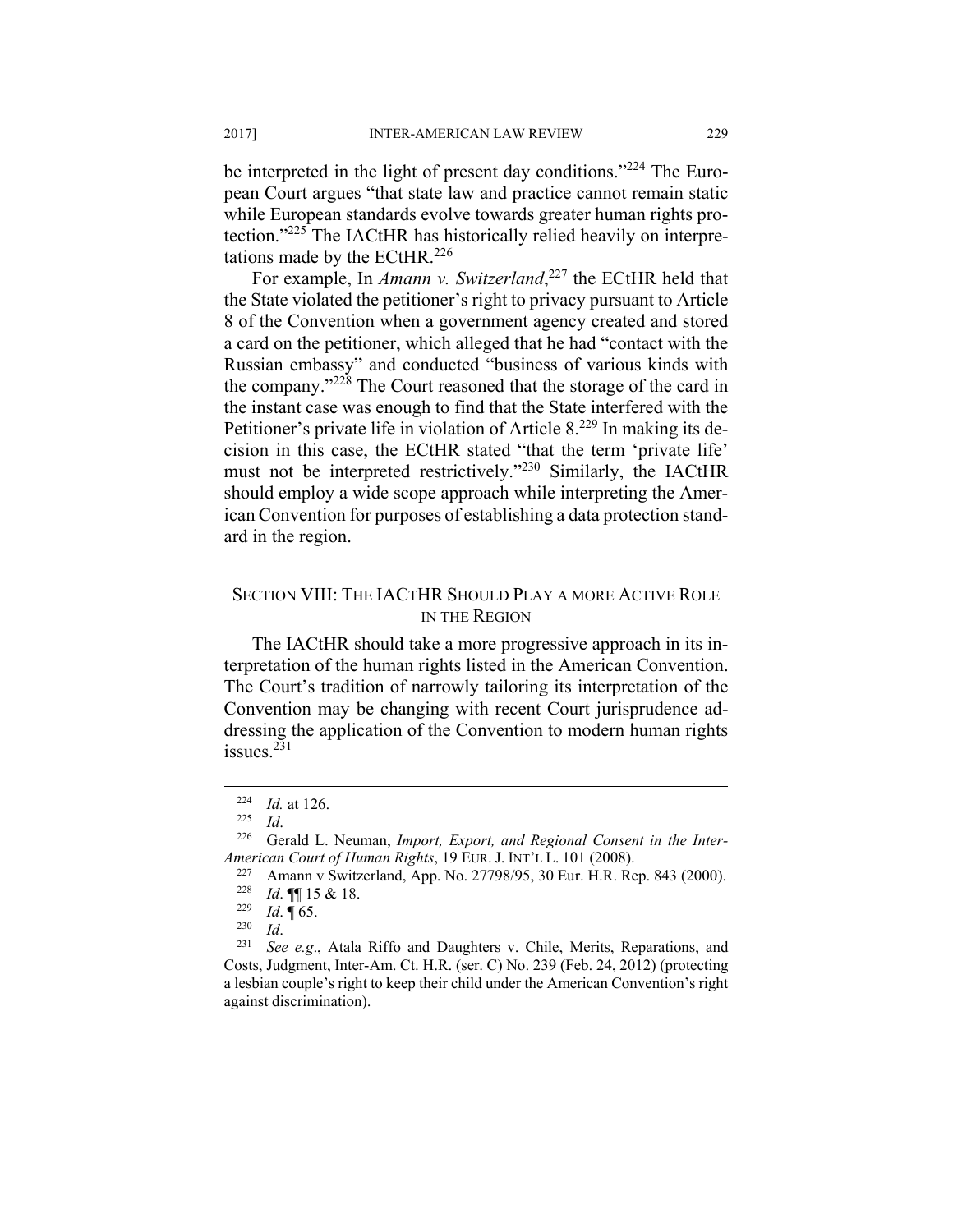Article 26 of the American Convention promotes economic, social, and cultural rights by requiring "[t]he State Parties undertake to adopt measures, both internally and through international cooperation, especially those of an economic and technical nature, with a view to achieving progressively, by legislation or other appropriate means."232 However, the IACtHR has been relatively unassertive in promoting these rights.

Critics take issue with a more expansive interpretation of the American Convention.<sup>233</sup> They point to the fact that the Convention was adopted in a time of turmoil when the Member States refused to safeguard its citizens from human rights violations. Those advocating a limited application of the Convention argue that the Court should interpret the American Convention under the complementarity doctrine, which is referenced in the Convention's Preamble and Article  $46.234$  This position is consistent with the Court, which has specifically stated that the supervision of the IACtHR is complimentary to the State's domestic laws.235 In short, the function of the Court is to achieve regional peace and justice and not to be a regional legislator. $^{236}$ 

Member States have revoked their submission to the Court's compulsive jurisdiction in the past and some States claim that an expansive interpretation of the Convention will increase the risk of additional States following suit. Nevertheless, there will always be a fragile balance in any multilateral treaty between maintaining widespread membership and conducting the duties that the treaty was intended to perform. To succumb to potential objecting states at the cost of protecting individual's human rights across the region would be to stray from the purpose of the Court.

The failure of the Court to interpret the Convention in light of present day conditions will result in a widening gap in human rights protections over time with the development of technology, which

<sup>&</sup>lt;sup>232</sup> American Convention, *supra* note 86, at art. 26.<br><sup>233</sup> See Alexandra Huneeus, *Rejecting the Inter-American Court: Judicialization, National Courts, and Regional Human Rights*, *in* Cultures of Legality: Judicialization and Political Activism in Latin America 112 (Javier Couso, Alexandra Huneeus, and Rachel Sieder eds., 2010).<br><sup>234</sup> American Convention, *supra* note 86, at Preamble and art. 46.<br><sup>235</sup> Reverón Trujillo v. Venezuela, Judgment, Inter-Am. Ct. H.R. (ser. C) No.

<sup>197, ¶¶ 17 &</sup>amp; 21 (June 30, 2009). 236 OAS Charter, *supra* note 87, at art. 1.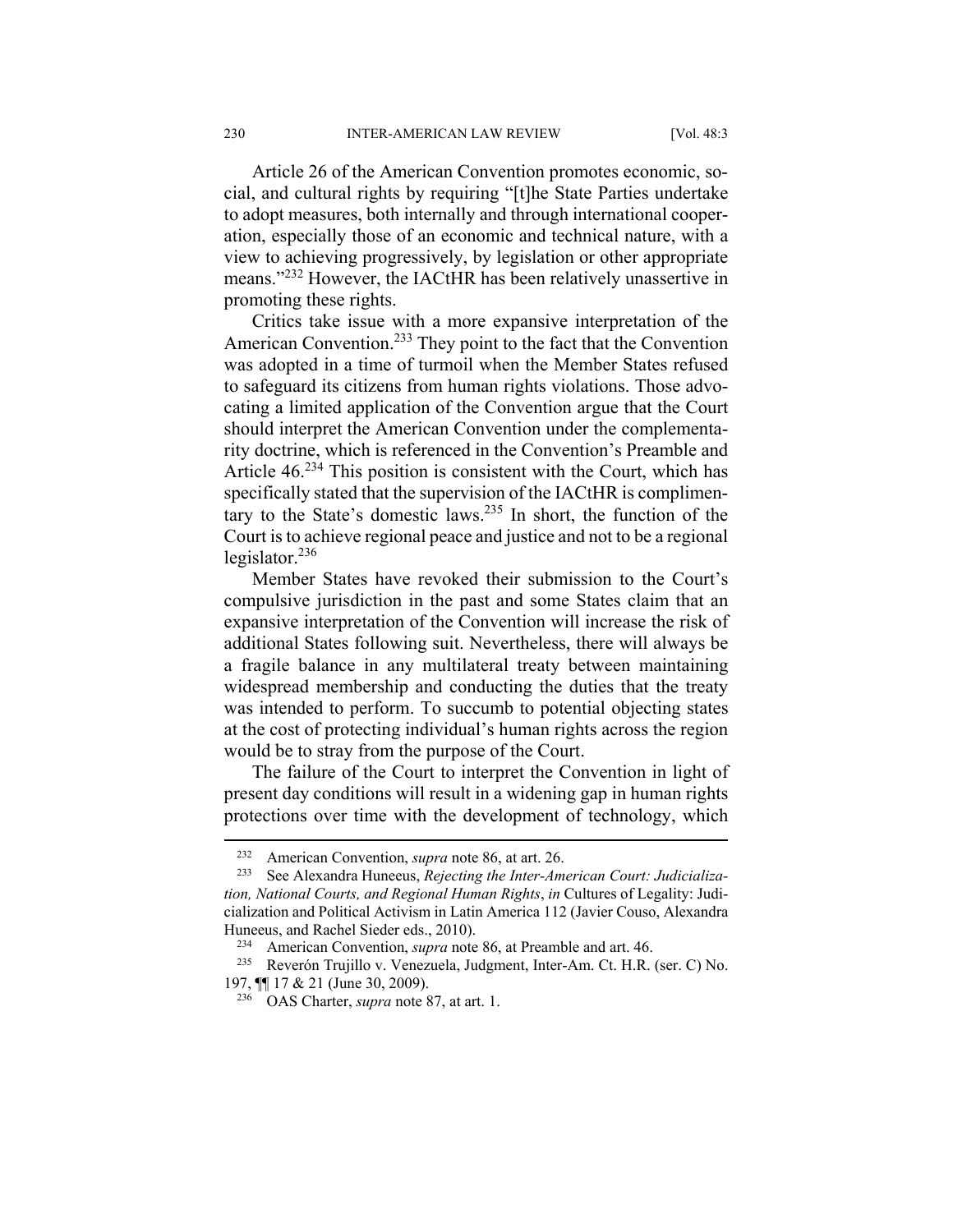harbors new ways to violate individual's human rights. The issue of data protection provides the Court with an opportunity to inform and even warn the region that the Court will remain relevant and vigilant in protecting against modern human rights violations.

The Court has shown signs that it may use a modern understanding of data protection in the global human rights context. For example, in the case of *Atala v. Chile*, the IACtHR held that Chile violated the petitioner's right to private life under Article 11 of the Convention when it investigated the lesbian couples upon a visit to their home.<sup>237</sup> The IACtHR has lagged behind the ECtHR, which first found that the right to privacy enshrined in the European Convention included the protection of homosexuals in the early 1980's.<sup>238</sup> However, the *Atala* decision may prove to become the beginning of the Court's expansive interpretation of Article 11. Thereby, opening the door for the Court to address the fundamental right of data protection under the Convention's right to privacy.

#### SECTION IX: CONCLUSION

With the end of World War II came the start of a conversation about privacy. That conversation has since developed into a discussion about the state's responsibility to protect an individual's personal data. Many countries now interpret data protection to be a fundamental right. Present day European data protection laws would have required a data controller to gain permission from my Grandpa and his family before storing their personal information in a database. However, a data controller would not be prohibited from storing my Grandpa's personal information in some Latin American countries because those states have failed to pass or enforce comprehensive data protection laws.

<sup>&</sup>lt;sup>237</sup> Atala Riffo and Daughters v. Chile, Merits, Reparations and Costs, Judgment, Inter-Am. Ct. H.R. (ser. C) No. 239 (Feb. 24, 2012); Judge Diego García-Sayán, *The Role of the Inter-American Court of Human Rights in the Americas*, 19 U.C. DAVIS J. INT'L L. & POL'Y 103, 108 (2012) (discussing progressive decisions by the IACtHR). 238 Robert A. Ermanski, *A Right to Privacy for Gay People Under Interna-*

*tional Human Rights Law*, 15 B.C. INT'L & COMP. L. REV. 141, 150 (1992).